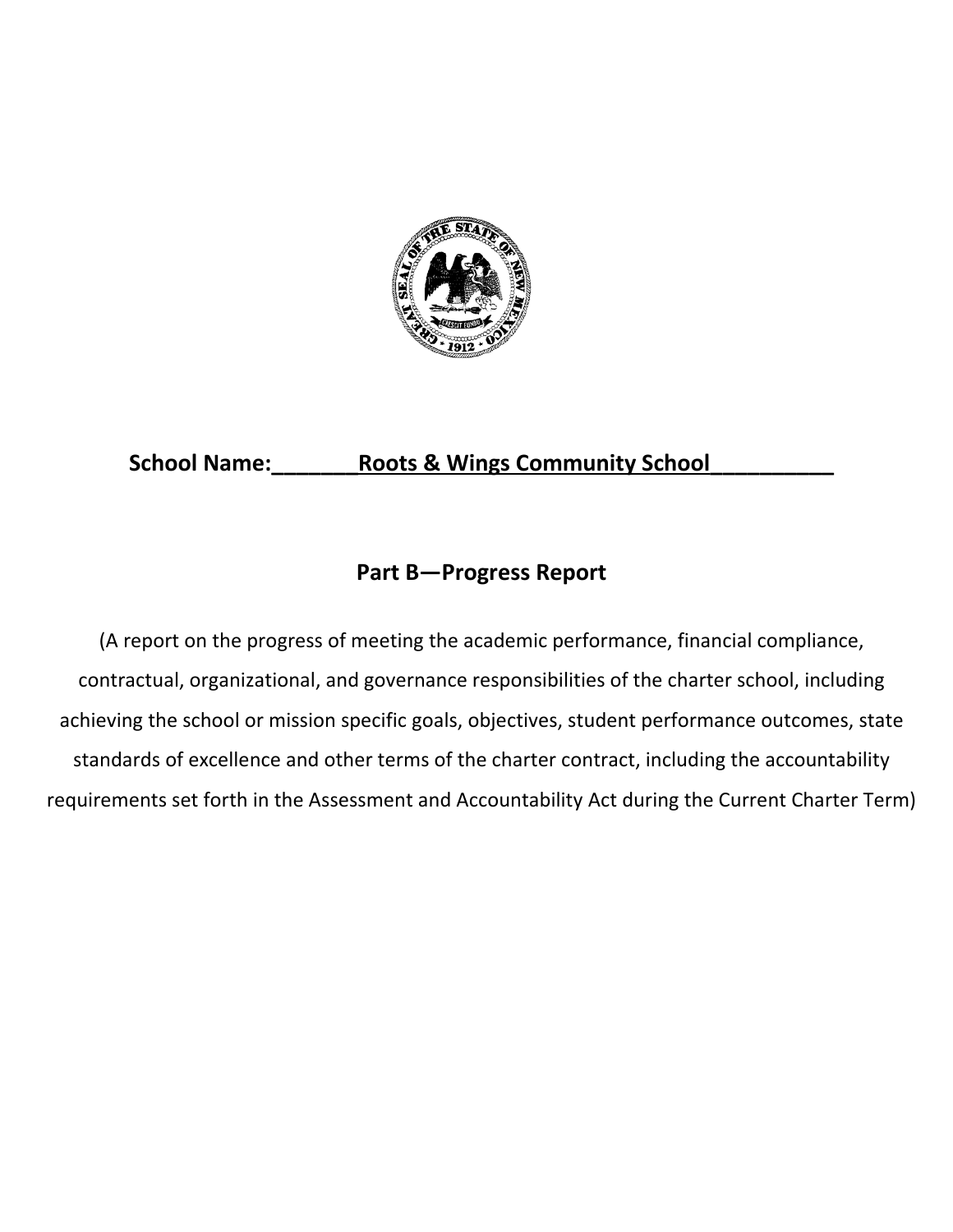| The following rubric will be used to evaluate the narratives in Part B: |  |  |  |  |  |
|-------------------------------------------------------------------------|--|--|--|--|--|
|                                                                         |  |  |  |  |  |

| <b>Meets the Standards</b>                         | In each year of the contract term, the school has a demonstrated record of meeting all<br>$\bullet$<br>standards, which is supported by evidence.                                                                                                                                                                                                                                                                                                                             |                                                                                                                                                                                                                                                                                                                                                                                                                                                                   |  |  |
|----------------------------------------------------|-------------------------------------------------------------------------------------------------------------------------------------------------------------------------------------------------------------------------------------------------------------------------------------------------------------------------------------------------------------------------------------------------------------------------------------------------------------------------------|-------------------------------------------------------------------------------------------------------------------------------------------------------------------------------------------------------------------------------------------------------------------------------------------------------------------------------------------------------------------------------------------------------------------------------------------------------------------|--|--|
|                                                    | Demonstration Through Data                                                                                                                                                                                                                                                                                                                                                                                                                                                    | Demonstration Through Systemic Improvement Plan                                                                                                                                                                                                                                                                                                                                                                                                                   |  |  |
|                                                    | The school does not<br>have a demonstrated<br>record of meeting all<br>standards in each of the<br>years in the contract<br>term, however                                                                                                                                                                                                                                                                                                                                     | The school does not have a demonstrated record of<br>$\bullet$<br>meeting all standards in each of the years in the contract<br>term, however<br>The narrative describes specific adult (teacher, leader,<br>$\bullet$<br>board) actions taken to improve performance and<br>outcomes by addressing the root cause of the<br>inadequate performance;<br>AND                                                                                                       |  |  |
| <b>Demonstrates</b><br><b>Substantial Progress</b> | An evaluation of all data<br>and evidence (for<br>academic narrative this<br>includes all available<br>academic performance<br>data, including state<br>assessment data)<br>demonstrates at least<br>two years of sustained<br>improvement toward<br>meeting the standard.                                                                                                                                                                                                    | The site visit team can verify the implementation of<br>reported improvement actions by evaluating specific<br>evidence at the school site that is observable, verifiable,<br>and readily available;<br>AND<br>The narrative identifies measurable successes during the<br>٠<br>most recent year resulting from the improvement<br>actions taken;<br><b>AND</b><br>An evaluation of the data and evidence supports the<br>٠<br>observable and reported successes. |  |  |
|                                                    | $\bullet$<br>years of the contract term.                                                                                                                                                                                                                                                                                                                                                                                                                                      | The school does not have a demonstrated record of meeting all standards in each of the                                                                                                                                                                                                                                                                                                                                                                            |  |  |
|                                                    | An evaluation of data and evidence (for academic narrative this includes all available<br>$\bullet$<br>academic performance data, including state assessment data) does not demonstrate at<br>least two years of sustained improvement toward meeting the standard.<br>AND ONE OR MORE OF THE FOLLOWING:                                                                                                                                                                      |                                                                                                                                                                                                                                                                                                                                                                                                                                                                   |  |  |
| <b>Failing to</b><br><b>Demonstrate Progress</b>   | The narrative is focused on describing circumstances connected to the poor performance<br>and/or excuses for the poor performance (e.g. serving a disproportionately high rate of<br>students with disabilities, serving a disproportionately high rate of "at-risk" students, a lack<br>of funding, teacher/administrator turnover, etc.), and/or either does not describe specific<br>adult improvement actions taken or describes minimal adult improvement actions taken; |                                                                                                                                                                                                                                                                                                                                                                                                                                                                   |  |  |
|                                                    | or<br>The site visit team is not able to verify implementation of the reported adult improvement<br>actions because there is no observable, verifiable evidence presented during the site<br>including renewal site visit;<br>or<br>The narrative fails to identify any measurable successes during the most recent year, or<br>$\bullet$                                                                                                                                     |                                                                                                                                                                                                                                                                                                                                                                                                                                                                   |  |  |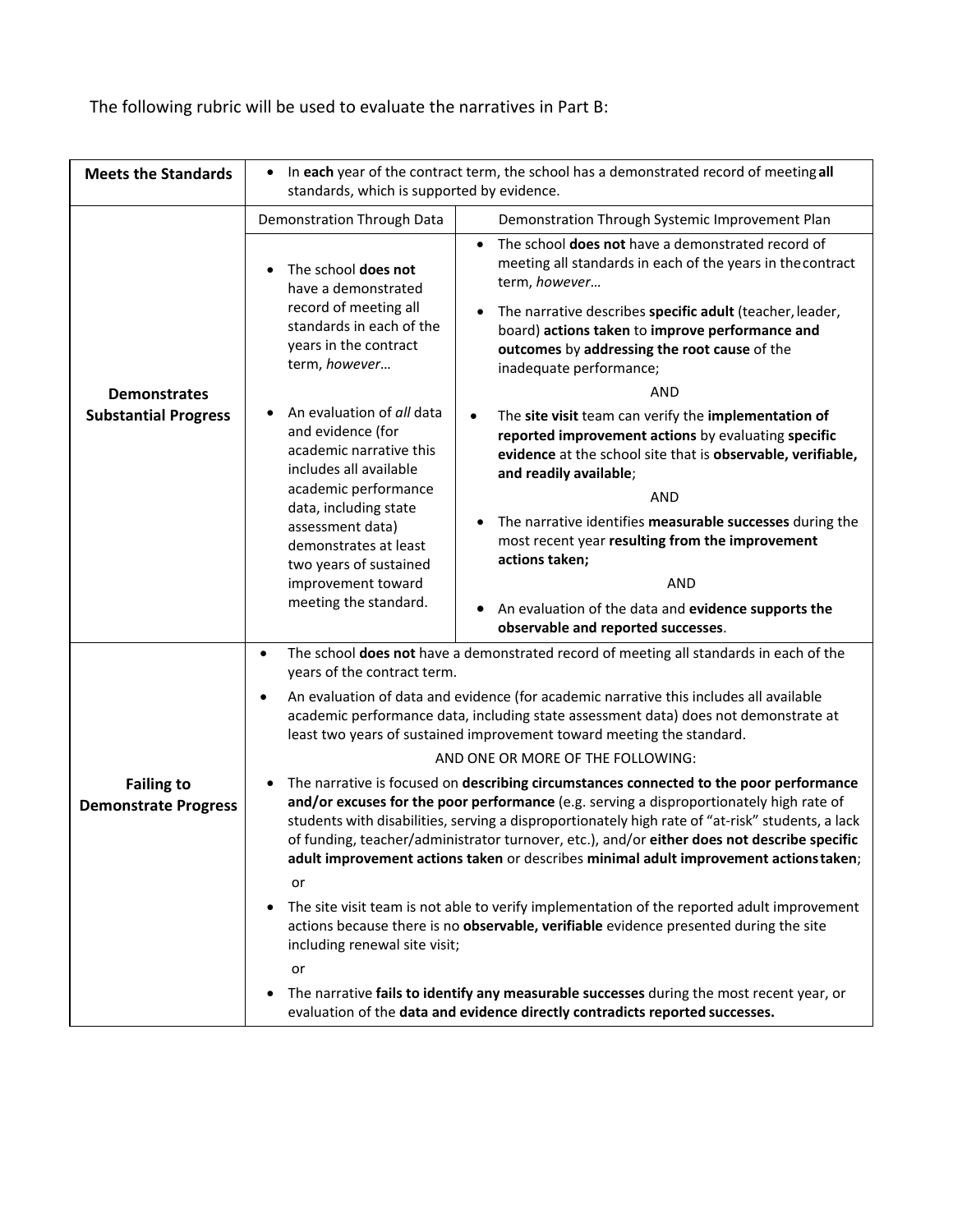## **1. Innovative and Distinctive Education Program**

Some of the purposes of the Charter Schools Act are to encourage different and innovating teaching and educational programs that improve student achievement, and encourage parental and community involvement. 1978 NMSA §22-8B-3.

### **a. School or Mission Specific Unique, Innovative, and Significant Contributions**

The school shall provide a narrative on how the school has fulfilled its mission and how the equity council has influenced any decisions for the 2020-2021 SY. These contributions may include:

- 1. Teaching methods
- 2. Measures of student achievement
- 3. Professional development for teachers
- 4. Learning programs
- 5. Encouraging parental or community involvement
- 6. School's Equity Plan
- 7. Monitoring students' social-emotional and behavioral development

#### *School response:*

**1. History and Teaching Methods**

The school opened its doors in the fall of 2001 with the excitement of two founders and a group of parents excited about making learning an adventure and continues to do so, 21 years later.

The founders researched and became part of the network of schools called Expeditionary Learning (EL). EL believes that "when teachers and students are engaged in work that is challenging, adventurous and meaningful, learning and achievement flourish." This model of education was exactly what Taos County needed. The founders also believed adding a transformative multi-day wilderness adventure component was paramount in building culture within the school and was not currently offered in Taos County. On these trips, students learn ways of getting along that happen naturally in the wilderness. They also learn basic survival skills such as how to pitch a tent, filter their water, cook their meals, and start a campfire. The length and distance of these camping trips range from two or three days for students in the primary grades to up to eight days for students in the upper grades. Through these trips, students learn what Kurt Hahn, the founder of Outward Bound hoped would happen on outdoor trips that, "There is more in us than we know."

The founders saw traditional education failing in many settings and knew from research that best practices in education were being practiced in more than 150 Expeditionary Learning Schools across the country. Questa Independent School District initially approved the charter unanimously in 2000. The school initially served grades 5-8. The school started with 16 students and grew to 24 and eventually to 48 for 5-8. In 2001, the school decided to add grades K-5. K-2 was added first and then 3-5 the following year. Currently, there are 50 students K-8th grade in three learning cohorts of K-2nd, 3rd-5th, and 6th-8th.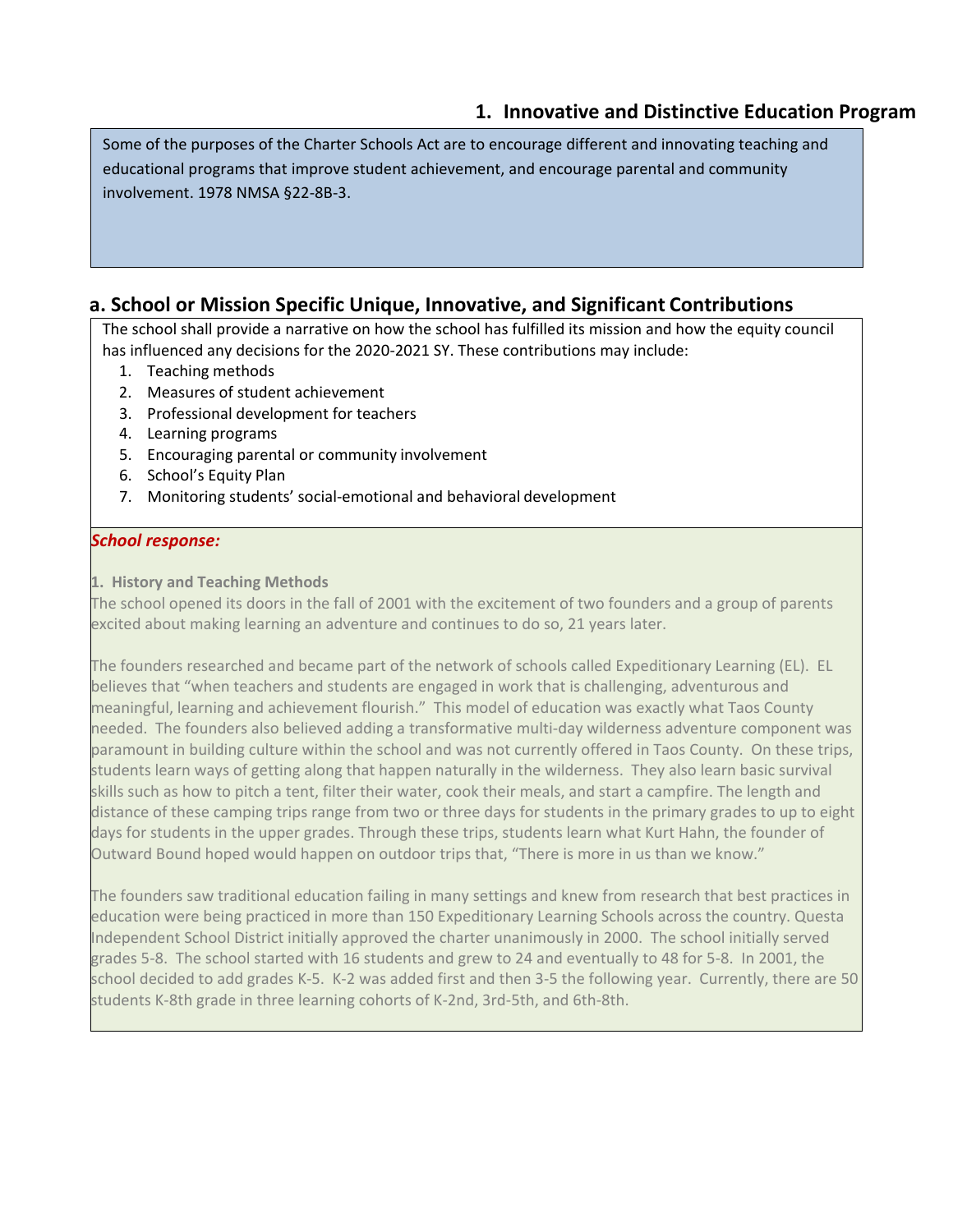RWCS is an Expeditionary Learning(EL) inspired school; one of the top school reform models in the nation and based on best practices in education. The 2002 CRESPAR (Center for Research on the Education of Students Placed at Risk) analysis of 29 comprehensive school reform models awarded Expeditionary Learning Schools the highest rating given to any model created in the previous ten years. (wikipedia.org/Borman, Geoffrey, et al.)

RWCS provides project-based learning – learning that is connected to real-life problems with real-life solutions. Students have completed projects ranging from conducting an energy audit and putting solar panels on the school's roof, to advising the domestic mutual water board to make water policy changes, and included putting Kit Carson on trial in the local courthouse with students assuming all roles. As well, the K-2nd grade students wrote and performed a play on the world-wide water project, and older students have written historical fiction novels on topics from Manifest Destiny to understanding the Medieval period and published them through blurb.com. Additionally, RWCS students are consistently engaged in rigorous project-based learning connected to social activism around real-world problems presenting their work to authentic audiences.

RWCS offers a unique learning experience and enjoys broad support from community members and leaders because of its academic success, but also because the school aligns with the values of the community including family, tradition, care for the natural environment, and inclusiveness of all peoples.

#### **2. Measures of Student Achievement**

RWCS recognizes that standardized tests are but one measure of student achievement. RWCS also recognizes that assessment plays a critical role in helping to provide differentiated instruction that will support all students as they work toward becoming proficient in their learning targets. At RWCS and most EL schools, students produce different types of products to show their learning. Teachers use observation, checklists, EL protocols, and anecdotal evidence as a means for decision making regarding differentiated instruction.

In addition to the required assessments, creative assessment experiences increase student motivation. Assessments are not just administered to students but are discussed, analyzed, and sometimes created by students. Students see assessments as a source of information that helps them learn. Student-engaged assessments, including self-reflection on assessments that are in diverse formats and have diverse purposes, are integral to student understanding and motivation. From interim and standardized testing situations, students examine their results and track their work patterns and needs in testing situations. They analyze their own and anonymous whole-class data to gain insight into what learning needs to happen to improve on these measures. Teachers analyze data from these same sources in systematic ways to track student progress and implement data-driven **i**nstruction. In class, students and teachers assess and reflect upon their work and analyze it for progress and patterns. Students continually assess and improve the quality of their work through the use of models, reflection, critique, rubrics, and work with experts. Classrooms are characterized by a culture of striving for excellence, accompanied by students recognizing that feedback is necessary for growth. Students regularly assess their growth by organizing and reflecting on the portfolios of their work. They are required and supported to present their work publicly (to staff, peers, and the community) and reflect on their strengths, challenges, and goals.

#### **3. Professional Development for Teachers**

The school runs on a modified four-day week. Mondays (Wednesdays during COVID) are for staff only and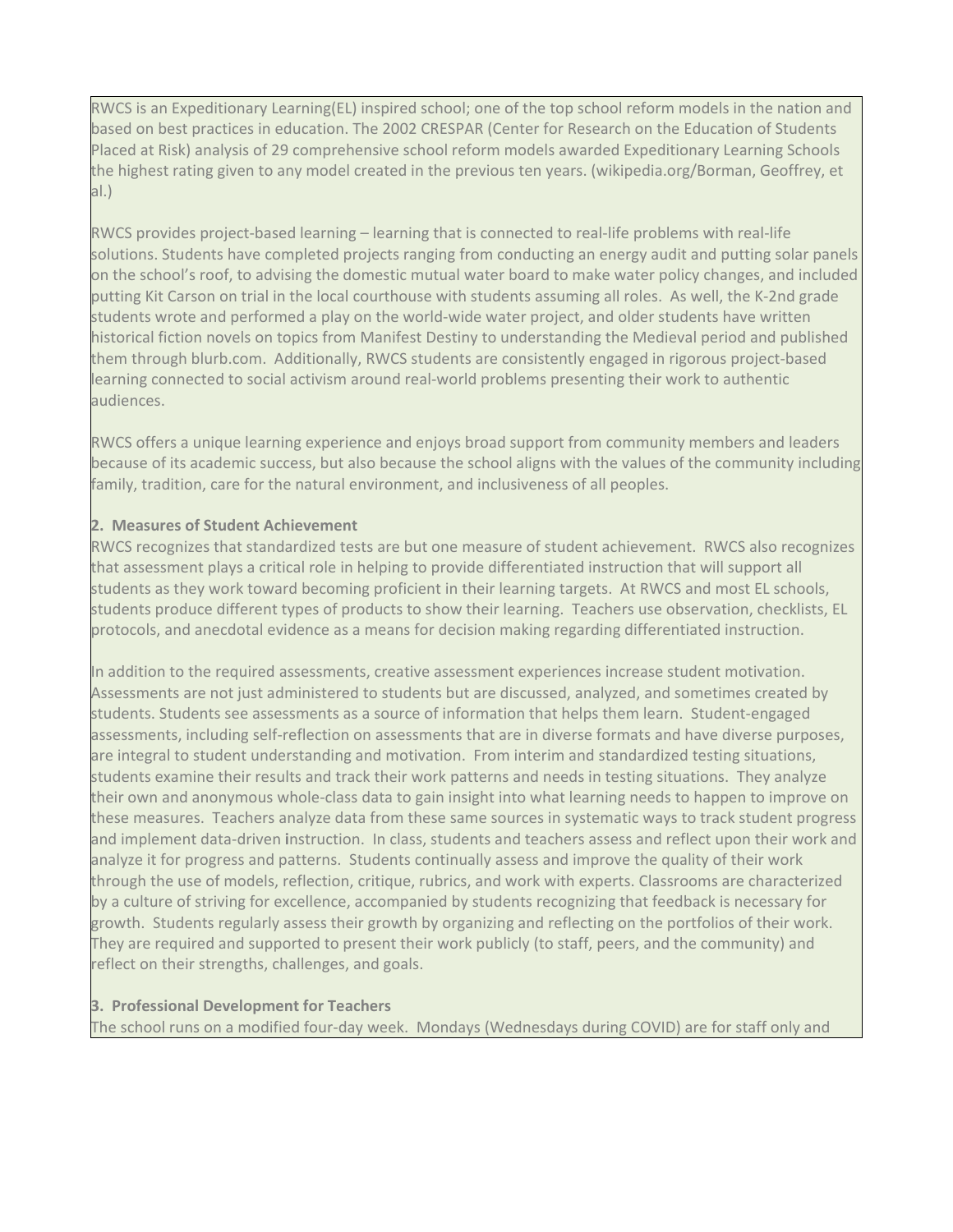professional development classes are placed in the calendar for Mondays for the entire year. At least 4 of those PD days are devoted to differentiation taught by professional peers. Additionally, the school works with an EL coach who helps in curriculum design and an SEL specialist who works with the staff on SEL integration into the curriculum. Equity is also a focus and using aspects of Teaching Tolerance as well as working with our school equity counsel contribute to PD on this topic.

#### **4. Learning Programs**

Expeditionary Learning's(EL) approach to learning and the curriculum connects standards to real-world issues and needs. RWCS adheres to this model and provides academically rigorous, project-based learning, case studies, fieldwork, and service-learning. Students' high-quality work is presented to authentic audiences beyond the classroom. At RWCS, teachers talk less and students talk and think more. Lessons have a clear purpose and are led by learning targets for which students take ownership and responsibility. Strategies and activities maintain high expectations but always differentiate instruction, bringing out the best in all students. Expeditionary Learning espouses ten design principles that RWCS adheres to, which are the foundation for each EL school. They are paraphrased as follows (elschools.org):

- The Primacy of Self-Discovery helps students face challenges and discover they can do more than they thought they could.
- 2. The Having of Wonderful Ideas focuses on fostering curiosity about the natural world by creating learning situations that provide something important to think about, experiment with, and thereby make sense of what is observed.
- 3. The Responsibility for Learning encourages children and adults to become responsible for directing their personal and collective learning.
- 4. Empathy and Caring exemplifies that learning is promoted in communities where students' and teachers' ideas are respected and there is mutual trust.
- **5.** Success and Failure states that children need both success and failure to build confidence and capacity to take risks.
- 6. Collaboration and Competition advocates that students are encouraged to compete not against each other, but within their own personal best and with rigorous standards of excellence.
- 7. Diversity and Inclusion advances the need that both diversity and inclusion increase the richness of ideas, problem-solving ability, and respect for others. Learning groups are heterogeneous.
- 8. The Natural World helps students learn to become stewards of the earth and of future generations.
- 9. Solitude and reflection espouses the belief that students and teachers need time alone to explore their thoughts and create their ideas.
- 10. Service and Compassion focuses on acts of consequential service to others.

#### **5. Parental Involvement**

Roots & Wings continues to develop, support, and target areas of concern with active, regular, and consistent communication between teachers, students, and parents through classroom and school-wide newsletters, the RWCS website, RWCS Facebook page, teacher meetings, and outreach, and regular communication from the office and administrator.

Parents are strongly encouraged to participate in all student events (e.g. student-led conferences, potlucks, and orientations, Celebrations of Learning). This, and all participation, is documented and RWCS has a very high participation rate in these events.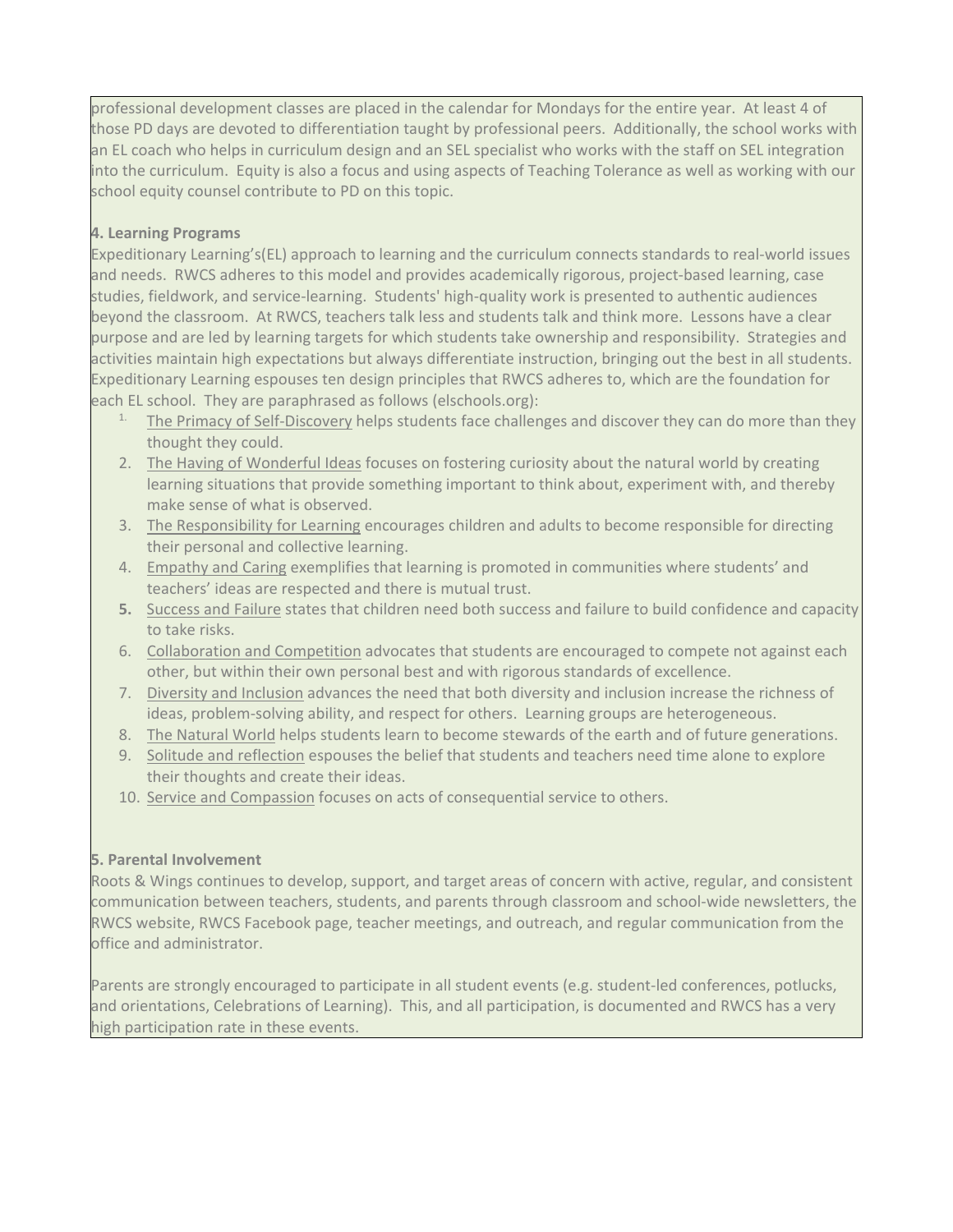Students are regularly monitored through a variety of methods so if there are any concerns or celebrations with academic performance students and their parents will be notified. If it is a concern, this will be followed up with a meeting to devise an improvement plan for the student that is accepted by both the student and parent.

#### **6. School's Equity Plan**

The founder and special education teacher of RWCS are leading the Equity Team for the Yazzie Martinez Consolidated Lawsuit. RWCS is partnering with Red River Valley Charter School, another small local charter school, to develop this plan. The school has a solid, diverse equity council and has completed the Readiness Survey. The team completed the CLR framework and visual representation before the deadline.

The goal at RWCS in its 21 years of existence has always been to provide, as stated in the CLR document, "an effective and equitable system of supports for all students focused on root-cause analysis, equity-focused leadership and continuous improvement, and culturally and linguistically responsive pedagogy and instruction." RWCS has always sought high-quality teachers and focused on rigorous coursework that is designed and written by teachers steeped in the Expeditionary Learning model.

RWCS consistently seeks out needed support services, creates supportive school climates, and "out of the box" thinking to support the diversity of students who choose our model. RWCS seeks always to respect students' voice and agency and self-reflects as a school and staff to make sure any barriers to equity are removed.

Expeditionary Learning Schools and RWCS feel strongly that quality education is a "powerful engine for disrupting structural racism." RWCS fosters and promotes EL's statement on educational equity (eleducation.org):

"Educational equity means that all children experience:

- 1. Instruction that challenges, engages, and empowers learners
- 2. Access to standards-based, content-rich, culturally affirming curriculum
- 3. Explicit anti-racist discussion, practice, and action
- 4. A school culture that fosters positive identity, belonging, agency and purpose"

#### **7. Social-emotional learning**

SEL is an important component to RWCS and EL schools and is promoted throughout the curriculum and school wide culture. Each morning begins with a Crew (much like an advisory) period that emphasizes and teaches through explicit lessons, initiatives, and discussions on the importance of social-emotional wellness. Teachers create and write their own curriculum and SEL is reflected in all of the six "Learning Expeditions" that build our three-year curricular map.

Additionally, we have been fortunate to work with TrueKids1 who provided a year-long SEL curriculum for the students, followed the next year with the non-profit Taos Alive who also provided a strong SEL curriculum for all students. This is a piece that will always be part of the RWCS curriculum. Also, when the COVID crisis hit, the school began working with local SEL providers to provide resources for staff and families. During our staff weeks this year, specific SEL trainings were included and focused on how the school can better support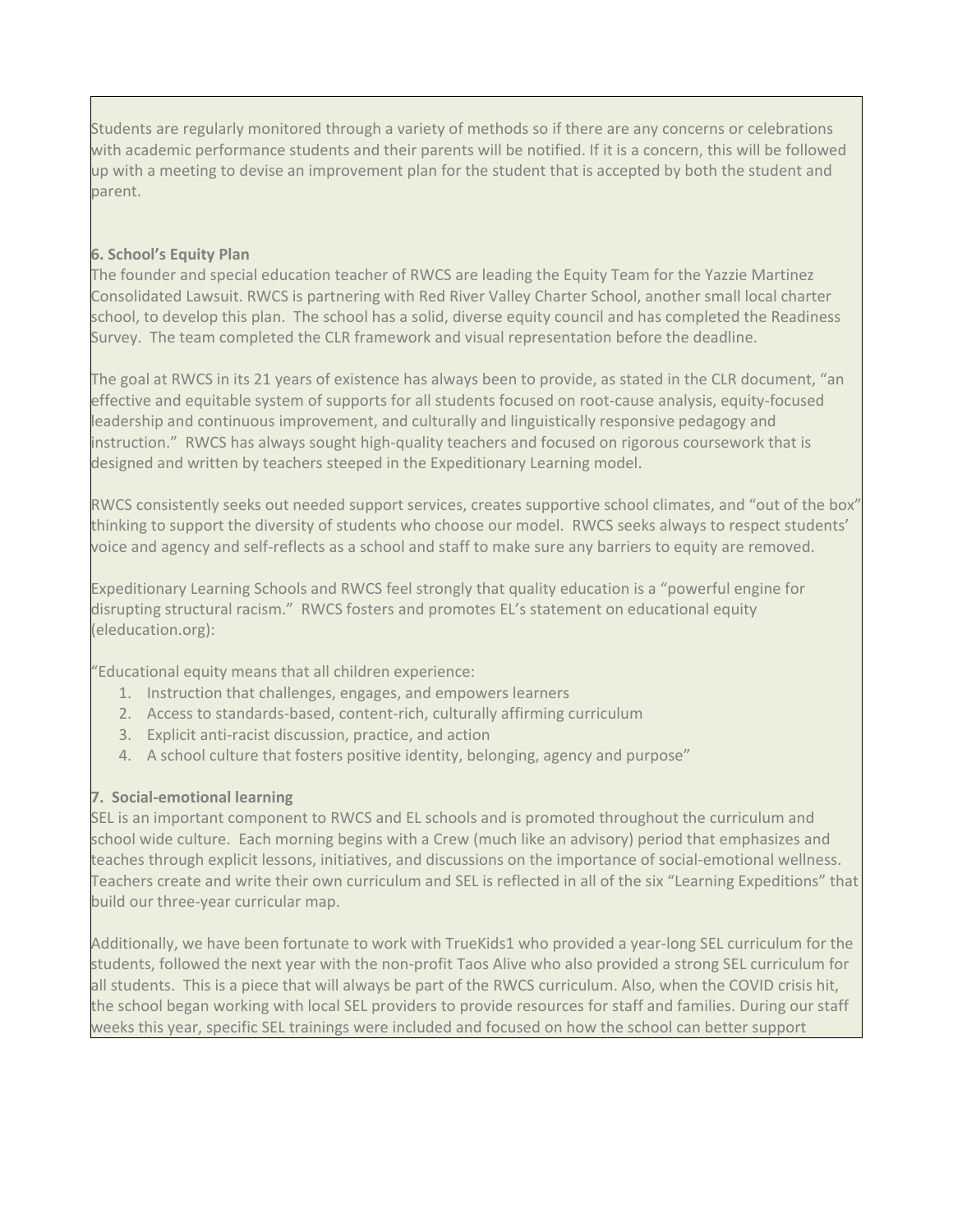#### students and families.

### **8. Recognitions**

We were fortunate to have been chosen as one of 4 small rural charter schools that were studied by Bellwether Education Partners to help understand how rural charter schools can be successful. Bellwether did in-depth school and community visits and hours of interviews with school leaders, teachers, parents, authorizers, school board representatives, district leaders, and community members. They emphasized that RWCS is outperforming state and local averages in reading and math while serving economically diverse student bodies. Bellwether stated that RWCS and other schools studied defy the "common assumption that charter schools don't have much to offer small, rural communities." Instead, Bellwether stated that RWCS has found ways to work through challenges such as dwindling state monies, transportation for students, enrollment, and human capital and "persevered despite the unique challenges of their geography."

*This study can be accessed at www.ruralcharterschools.org*

### **9. Spotlight**

Roots & Wings was designated as a "New Mexico Spotlight School" this past year in Reading and Science. Spotlight schools are schools that score in the top 25% of all NM schools using standardized testing as one aspect of earning this designation.

## **10. COVID-19**

The state specifically asked how RWCS and other schools were going to address learning loss due to Covid-19. Our school is set up into classroom grade clusters consisting of K-2, 3-5, and 6-8, so teachers know what was covered and what wasn't for their returning students. The staff has also met to discuss those students that moved into the next grade cluster. The staff has been planning all summer to address what was lost last year and ways to make that up.

Being that RWCS is an Expeditionary Learning inspired school, we are translating as much of that philosophy into our remote learning plan as possible. Being a small school with three teaching staff, a SpEd coordinator and interventionist, and a part-time interventionist, collaboration is at the core of our school. RWCS is working to provide resources and support to families through ensuring all students have access to appropriate engaging math and reading materials, instruction, and support. We have worked on this in several ways:

- a. We have worked to close the digital divide by supplying all students with a Chromebook in which teachers have preloaded and simplified all the academic programs the students need. All students were instructed on how to access these programs. Parents were offered tutorials whenever they called for help.
- b. RWCS is using Google classroom and Google Meets as our video conferencing tool. The K-2 classroom is using SeeSaw as a supplemental learning platform and  $3<sup>rd</sup>-8<sup>th</sup>$  grade teachers are using ClassCraft as a supplement as they used it in their classroom before the COVID pandemic and students were familiar with it. Students and families are being provided with schedules that show the daily times for learning and include embedded links to Google Meets and other necessary documents. Lessons, worksheets, and supporting materials are being loaded into Google Classroom as well as recorded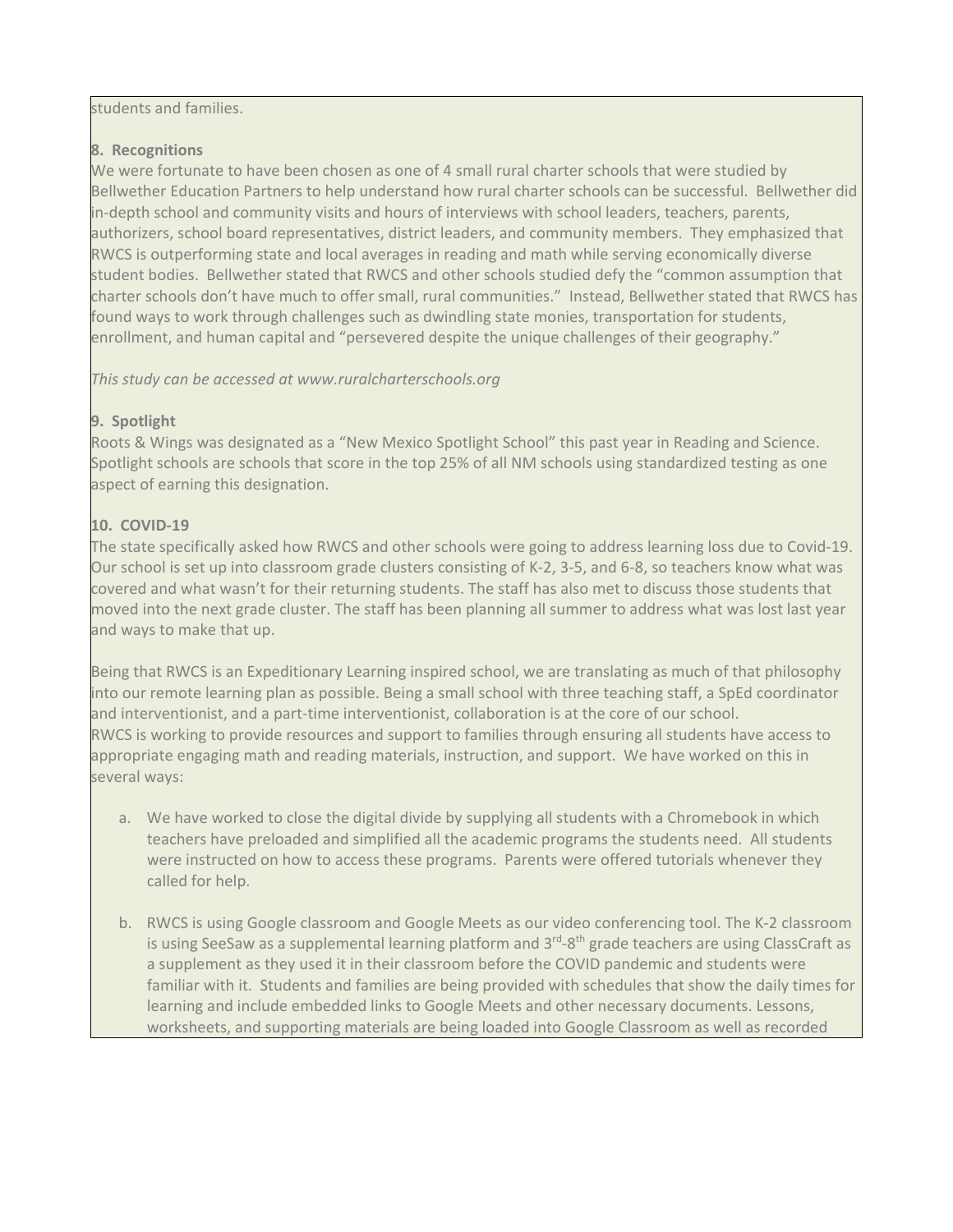videos of lessons so if a student misses something or wants to review a lesson they can.

- c. Our local telecom provider is providing reduced Internet hook-up and parents and caregivers have been called and helped individually to access this opportunity. As well, parents have been helped with updated lists to free hotspots available throughout the county.
- d. The school purchased the i-Ready Math and i-Ready Reading curriculum to offer a clear and simplified platform for online learning. Students have all now taken an initial diagnostic which places them in exactly the level they need to be and the program will teach to that level while offering the challenges that are needed as well. Teachers will also use these data and other methods to monitor and diagnose any learning gaps. If gaps are found they will address, and if needed bring in the help of our interventionists. Teachers are then able to offer enrichment to that curriculum through engaging online activities.
- e. RWCS will use the testing and data provided by i-Ready to differentiate learning both as the program does automatically and through the daily classes offered by teachers online. Also, our interim assessments will be conducted through i-Ready so we can monitor closely gains and losses and target those areas of needs for students. These data will also guide the curriculum and instruction.
- f. RWCS is supporting families that have chosen to learn in their own pods and we are working to reach those groups when they identify their needs.
- g. RWCS has two part-time reading interventionists doing individual and small group research-based reading instruction.
- h. The school works with an Expeditionary Learning (EL) coach who is working with the teachers and director to help coordinate vertical alignment. Vertical alignment is achieved through individual grade clusters as that teacher plans their lesson for that three grade cohort. Then teachers coordinate between cohorts to prevent any gaps in the curriculum. The EL model lends itself well to vertical collaboration as each semester a school-wide theme is used (for example ours is migration for the 20-

21 SY) and then grade-appropriate learning expeditions were developed that focus on this core theme. Alignment to standards is continuing as usual as teachers are taking their lessons and Learning Expeditions and using them online so that they continue to meet required standards. The teachers are providing the director copies of their schedules, links to their Google Meets, and access to their Google Classroom and supporting online platforms to be able to review their curriculum and sit in on online lessons. Additionally, this access allows the director to see student work and the feedback being provided to students. Teachers will continue their grading of students and provide progress reports as usual.

## **b. Equity and Identity within the Culture of the School including Student Support**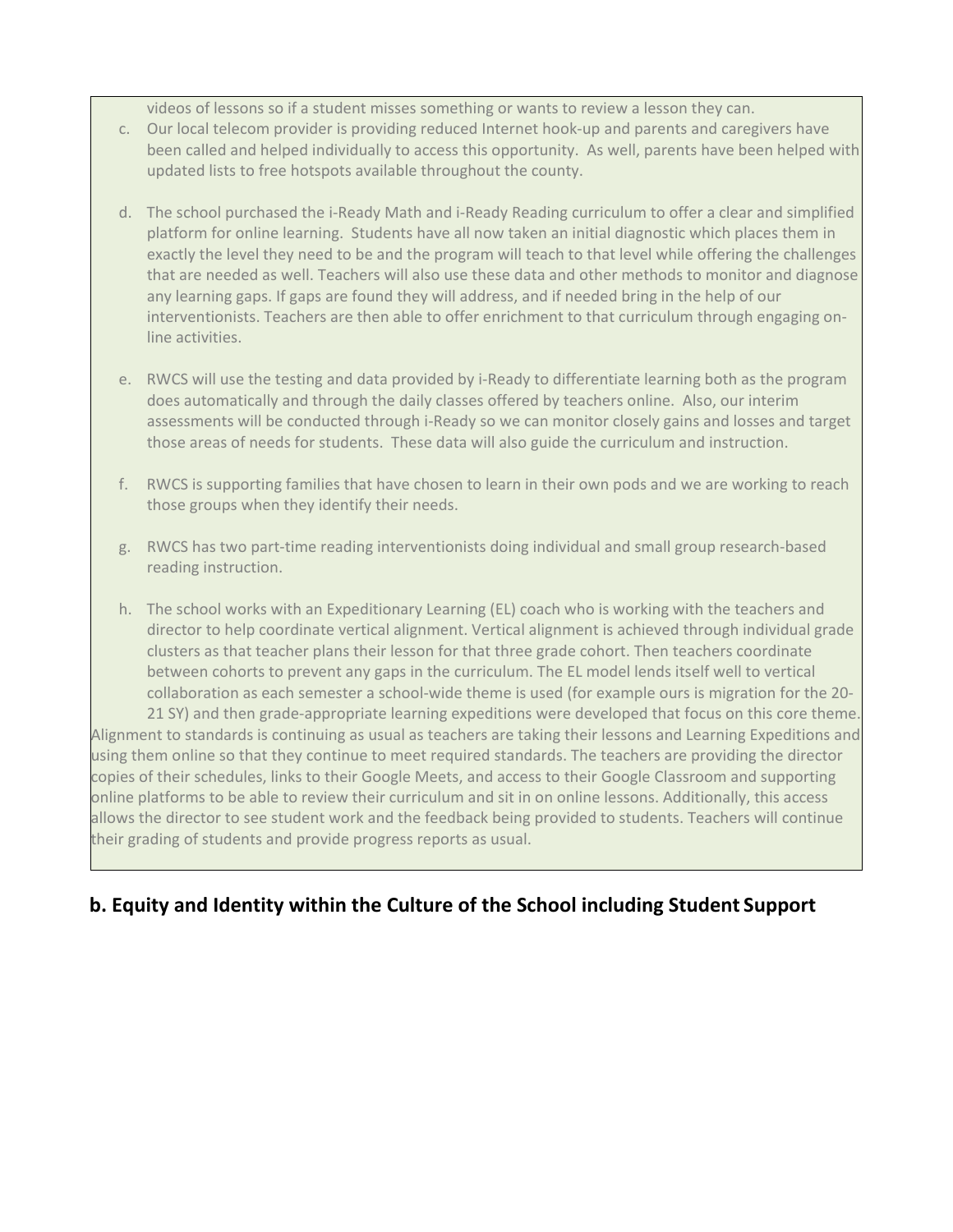This item of the renewal application allows schools the opportunity to include additional information that is not already collected, but that should be considered when making a determination about the renewal of its charter. The school will create a representation that highlights how their school environment is inclusive, reflective of the community, validates students' cultures and identities, and supports all students' sense of belonging.

Note: If your school wishes to display visual art or performance art (such as sculpture, painting, recorded performance or live performance by students), your school will be given no more than 15 minutes at its renewal hearing to present the representation. If a school wishes to submit a narrative, it shall be submitted along with the renewal application.

#### *School response:*

RWCS has created a [slideshow/movie](https://drive.google.com/file/d/1XA0Gf2FDKtQfnbx0F5qXCC5_se4VTRGe/view?usp=sharing) to present and also uploaded as an additional document.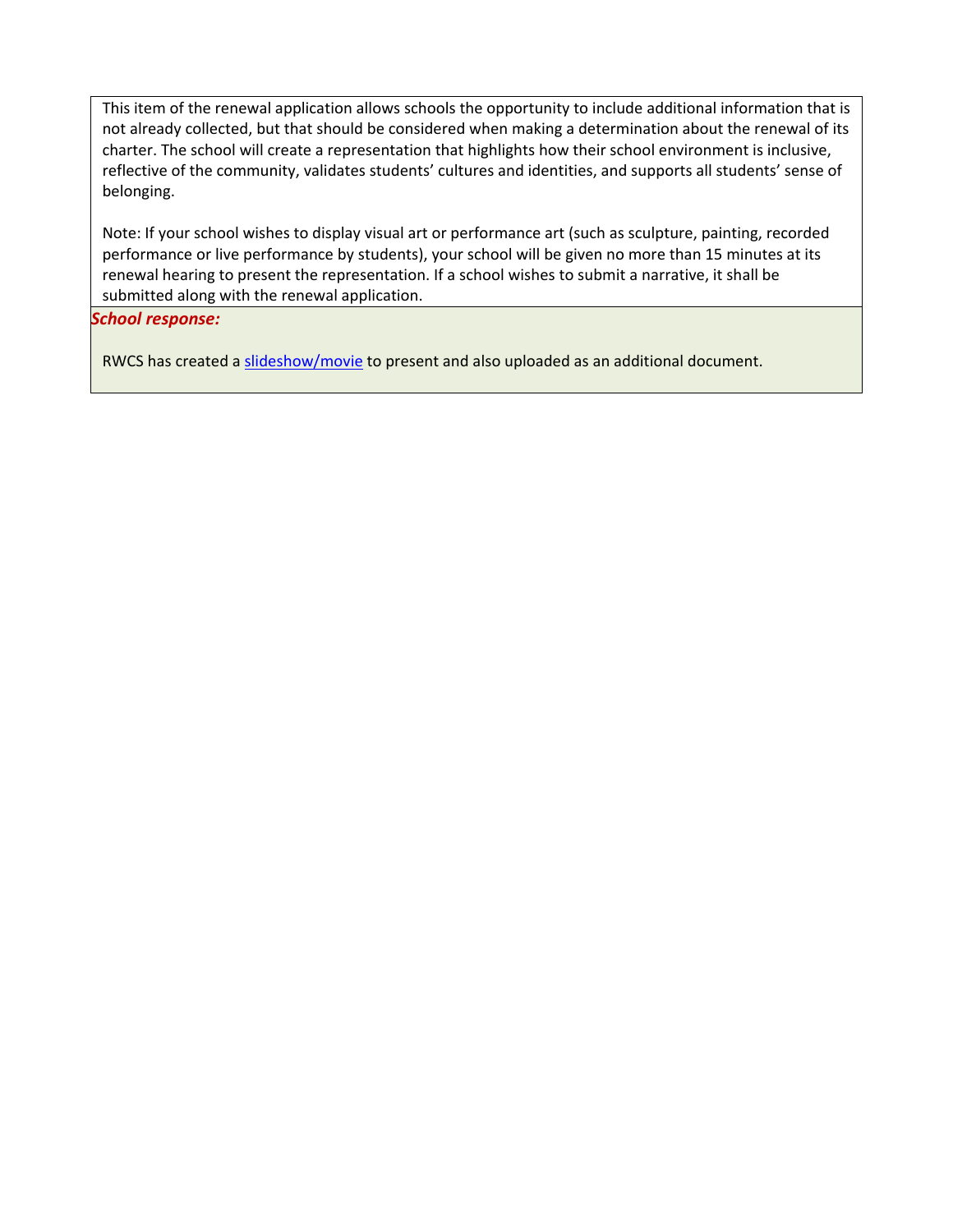The Charter School Act provides as follows:

A charter may be suspended, revoked, or not renewed by the chartering authority if the chartering authority determines that the charter school… failed to meet or make substantial progress toward achievement of student performance standards identified in the charter contract.

## **a. School Support and Accountability**

**Any school that has not maintained a "C" or better letter grade in SY2017 and SY2018 OR is not identified in the top 75% of all schools in SY2019 and SY2020 on the NM System of School Support and Accountability,** must provide a narrative that describes the improvement actions targeted to improve the student outcomes **(school/adult/leader/teacher actions)** and the success of those actions **(student academic successes/improved outcomes)**.

Implementation of the described improvement actions should be verifiable through documented evidence at the site including renewal site visit. **Please identify specific evidence of both the school/adult/leader/teacher actions** *and* **the student academic successes/improved outcomes in the narrative.**

The narrative should reference performance data that can be reviewed and verified either during the renewal site visit or during the "desk audit" review of the application. If providing data, please attach in Appendix E and reference the appendix by name in this narrative. (Appendix E – Academic Data)

**Schools that have maintained a "C" or better letter grade in** *SY2017 and SY2018* **and were identified in the top 75% of all schools in SY2019 and SY2020 in the NM System of School Support and Accountability**  *AND have not received a "D" or "F" in any indicator of the state report card during SY2017 and SY2018* **do NOT complete this Section.**

*School response:*

**SCHOOL SUPPORT AND ACCOUNTABILITY**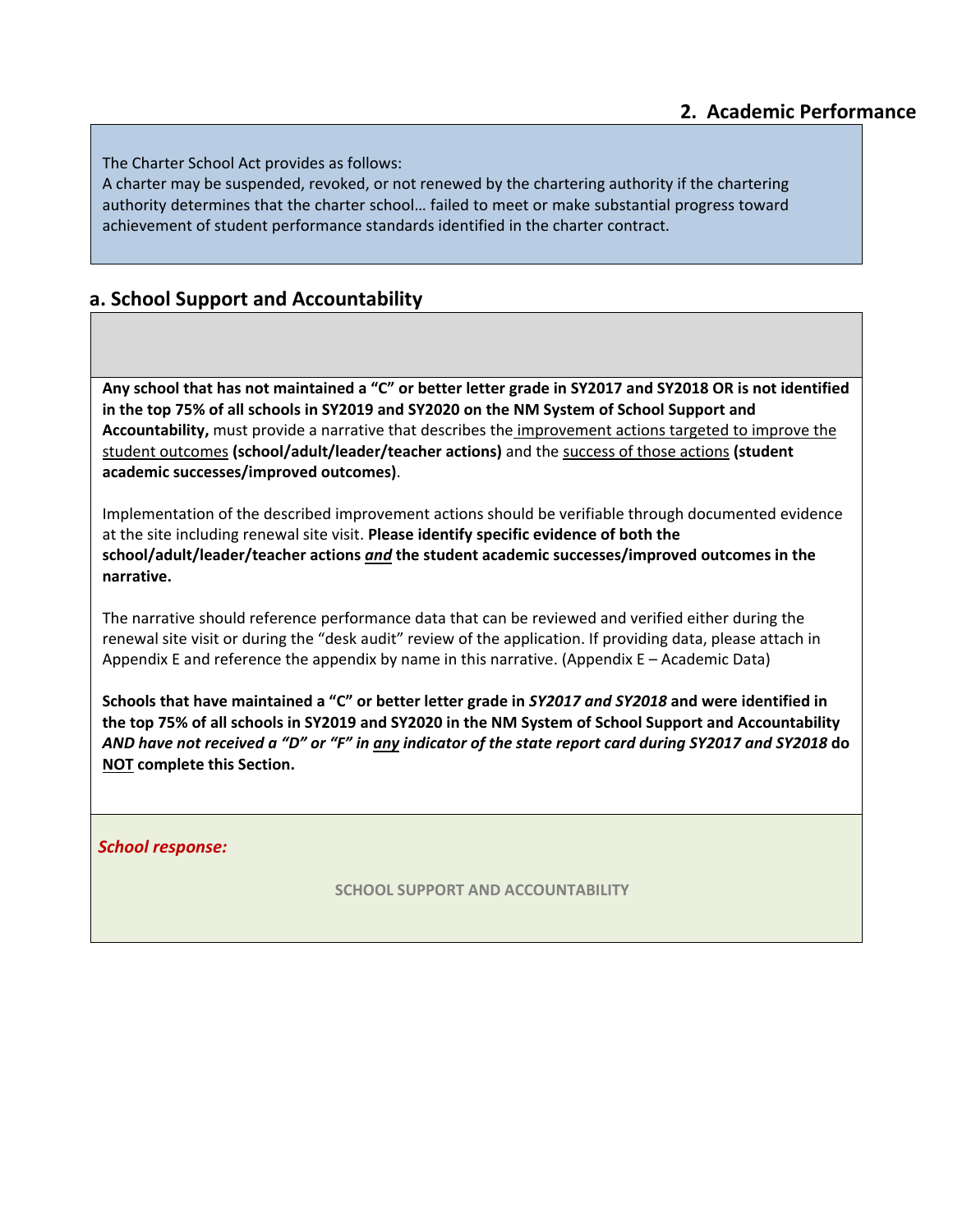| <b>GRADE CARD</b>                               | 2017<br><b>GRADE</b><br>$\mathsf{A}$ | 2018<br><b>GRADE</b><br>B | 2019<br>61 points (average is 48)<br><b>Spotlight School Designation</b><br>RWCS was in the top 25% of performing<br>schools in the state in reading and science.<br>The average score for Elementary and Middle<br>Schools is 48.<br>The average overall score for Districts is 53.<br>All schools that score within the top 25%<br>across the state will receive a Spotlight<br>Designation.<br>How was this calculated? |
|-------------------------------------------------|--------------------------------------|---------------------------|----------------------------------------------------------------------------------------------------------------------------------------------------------------------------------------------------------------------------------------------------------------------------------------------------------------------------------------------------------------------------------------------------------------------------|
| <b>Current Standing</b>                         | B                                    | D                         | Schools can earn points by performing well in<br>a variety of areas. Some components<br>reflected in a school's overall performance<br>number include school climate, attendance,<br>and graduation rates, as well as traditional<br>metrics around academic proficiency and                                                                                                                                               |
| <b>School</b><br>Improvement                    | $\mathbb{A}$                         | $\mathsf{C}$              | growth.                                                                                                                                                                                                                                                                                                                                                                                                                    |
| Improvement of<br>higher-performing<br>students | $\mathbb A$                          | $\mathsf B$               |                                                                                                                                                                                                                                                                                                                                                                                                                            |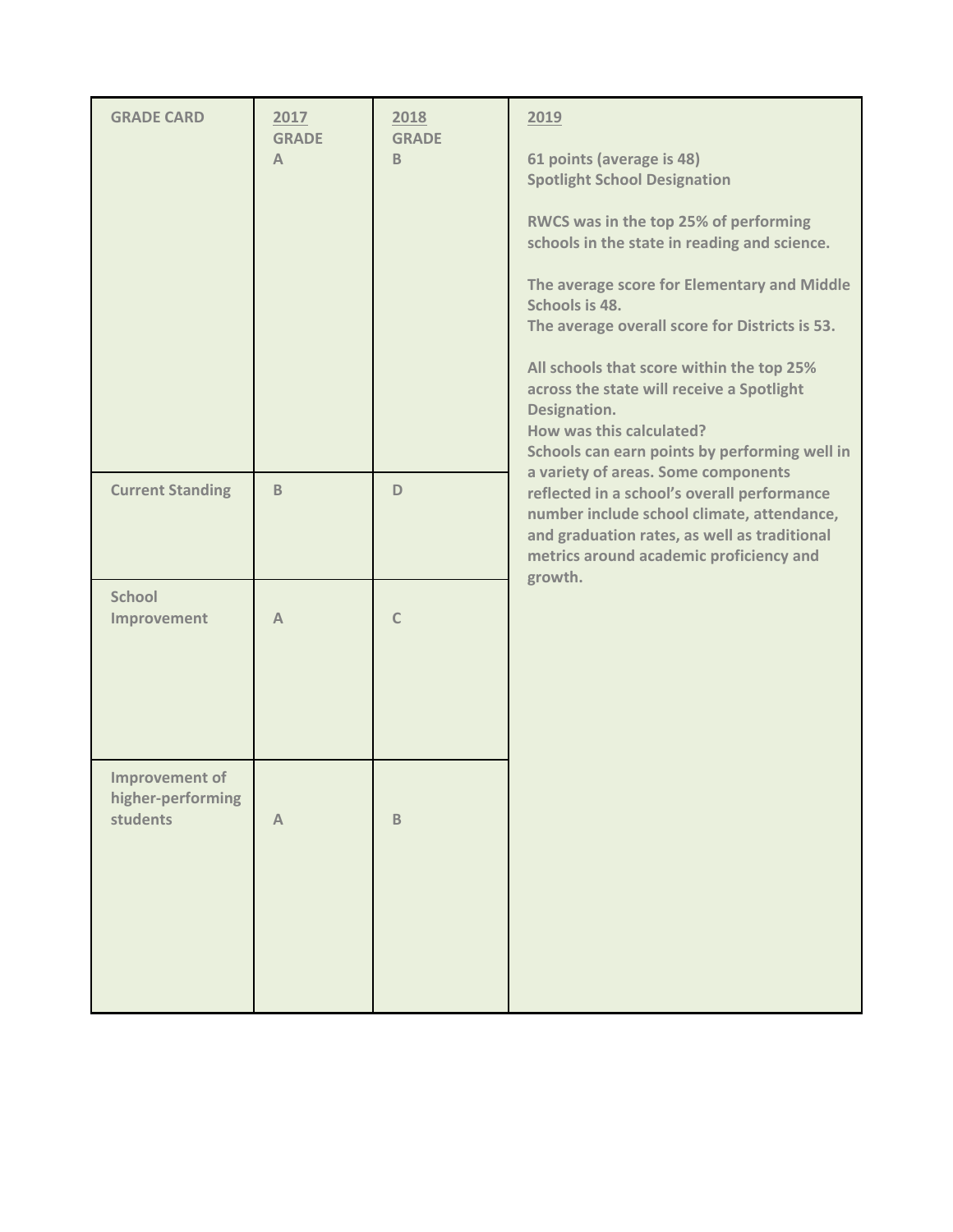| <b>Improvement of</b><br>lowest-performing<br>students                                                                                      | $\mathsf C$          | $\mathsf D$  |                     |
|---------------------------------------------------------------------------------------------------------------------------------------------|----------------------|--------------|---------------------|
| <b>Opportunity to</b><br>Learn                                                                                                              | $\mathbb A$          | $\mathbb A$  |                     |
| <b>Bonus points</b>                                                                                                                         | 5                    | N/A          |                     |
| % Proficient<br><b>Reading</b>                                                                                                              | 62%                  | 48%          | 2019<br>64% Reading |
| % Proficient Math                                                                                                                           | 38%                  | 24%          | 12% Math            |
| <b>Growth Index</b><br><b>Reading and</b><br>points<br>(Positive points<br>indicate the school<br>performed better<br>than was<br>expected) | 5.66 and 5<br>points | .25/3 points |                     |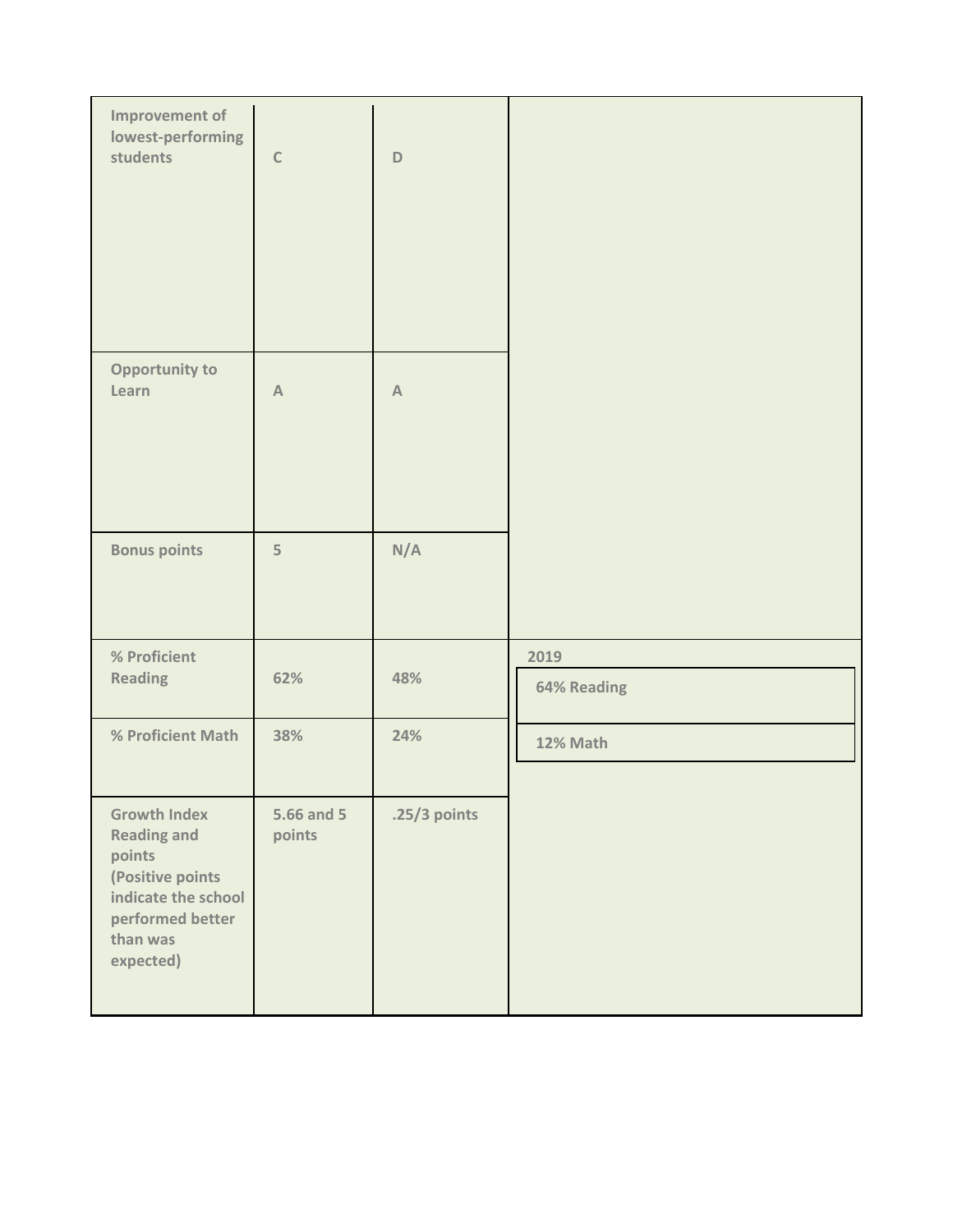| <b>Growth Index</b><br><b>Math and points</b><br>(Positive points<br>indicate the school<br>performed better<br>than was<br>expected) | $2.57$ and<br>4.97 points                                                                                                                                                                             | .05/2.60 points |  |
|---------------------------------------------------------------------------------------------------------------------------------------|-------------------------------------------------------------------------------------------------------------------------------------------------------------------------------------------------------|-----------------|--|
| Student growth in<br>Math with higher-<br>performing                                                                                  | $1.12$ (above<br>zero<br>indicates the<br>group<br>performed<br>higher than<br>expected,<br>close to 0<br>shows the<br>group<br>performed<br>as expected<br>based on<br>their<br>academic<br>history) | .11             |  |
| Student growth in<br><b>Reading with</b><br>higher-performing                                                                         | 1.31                                                                                                                                                                                                  | .01             |  |
| Student growth in<br>Math with lowest-<br>performing                                                                                  | .74                                                                                                                                                                                                   | .14             |  |
| Student growth in<br><b>Reading with</b><br>lowest performing                                                                         | 1.13                                                                                                                                                                                                  | .77             |  |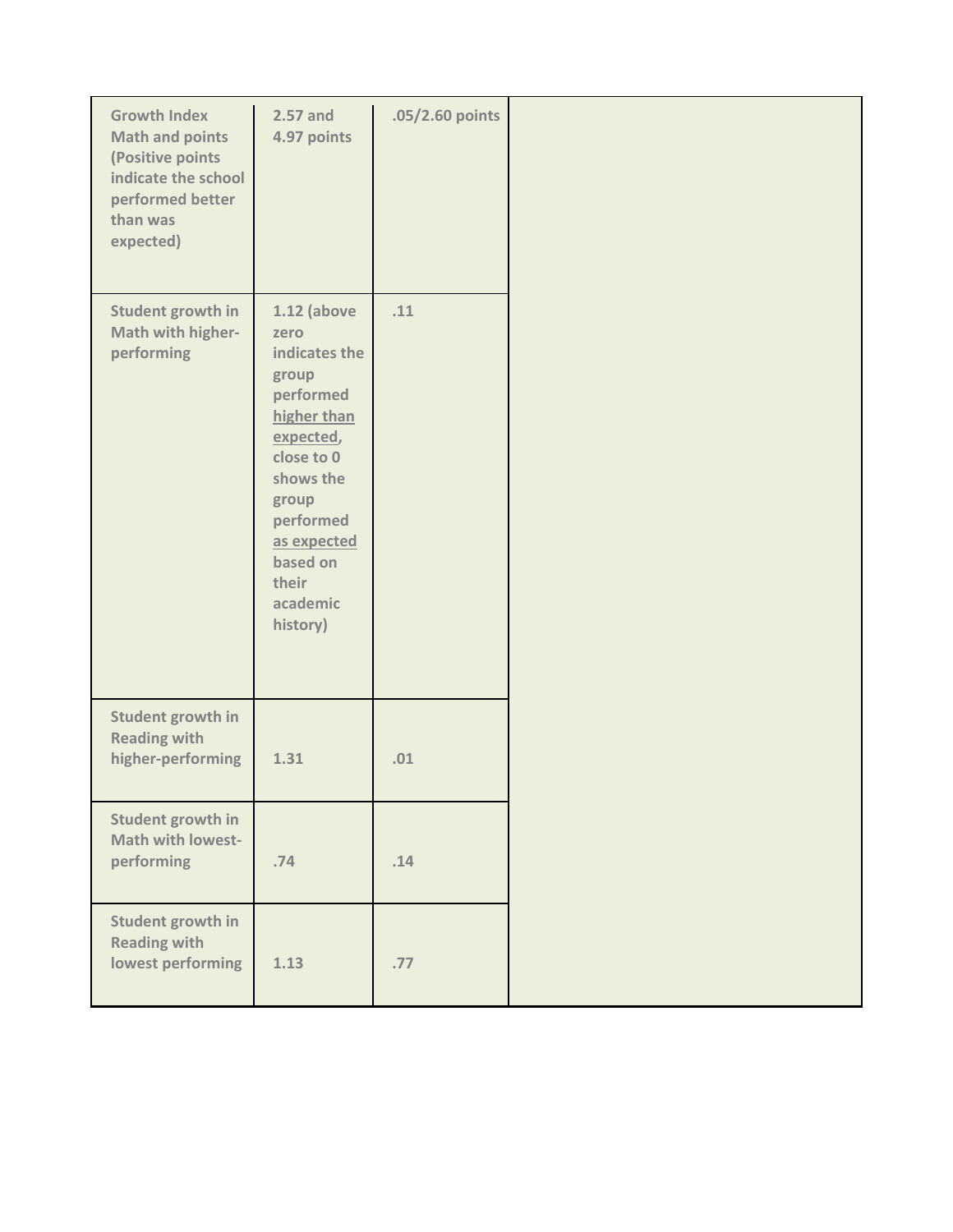#### **NARRATIVE:**

In 2017, we received an A for improvement of higher-performing students and a C for lowest-performing students. Opportunity to learn earned an A which speaks strongly to what we hear from parents and students that they believe RWCS is a great school for their child, and children are excited to attend and participate.

The A grade in 2017 reflected high scores in its current standing, school improvement, improvement of higher-performing students, and the opportunity to learn sections.

In 2017 and 2018, in reading and math growth of both lowest and highest performing students, they rated above zero which indicates the group performed higher than expected. Still, between 17 and 18, math and reading growth in all areas went down overall. It is important to note that the NWEA interim data below reflect better scores and growth in math and reading. Interim assessments do more than just monitor students, they can and do play an active role in helping RWCS improve their teaching and learning. RWCS uses interim assessments to track progress and target needed areas.

RWCS has made clear changes to address these needed weak areas. (See bullets below)

In 2018-19, the A-F letter grading system was removed throughout the state. RWCS was given a numerical score on the new accountability report. RWCS received 61 points. The average overall score in NM for Elementary and Middle Schools was a 48. This overall performance number "includes school climate, attendance and graduation rates, as well as traditional metrics around academic proficiency and growth." newmexicoschools.com

#### **Areas Required to be Addressed**

However, there were two D grades in the 2018 grade card. The first was current standing and the other was with the lowest improving students. RWCS recognizes these need to be brought up and our plan is below. We couldn't say if our D's improved as the grading system was replaced but that was our focus. Math continued to be an issue in both 17 and 18 but as noted above, interim assessments show students faring better than the grade cards in math and reading. We fully expected to see growth in our math in the 19-20 testing, although that was canceled because of Covid-19. Our interim assessment data from MAPS showed at mid-year that 80% of the students were meeting projected math growth and 78.3% were meeting projected reading growth.

RWCS has made committed changes to serve struggling students in math and all areas to bring up our scores. They are bulleted out below:

· We have adopted i-Ready as our new math and reading curriculum which is individualized and differentiated by design. We have regular PD for the teachers around i-Ready and will be analyzing data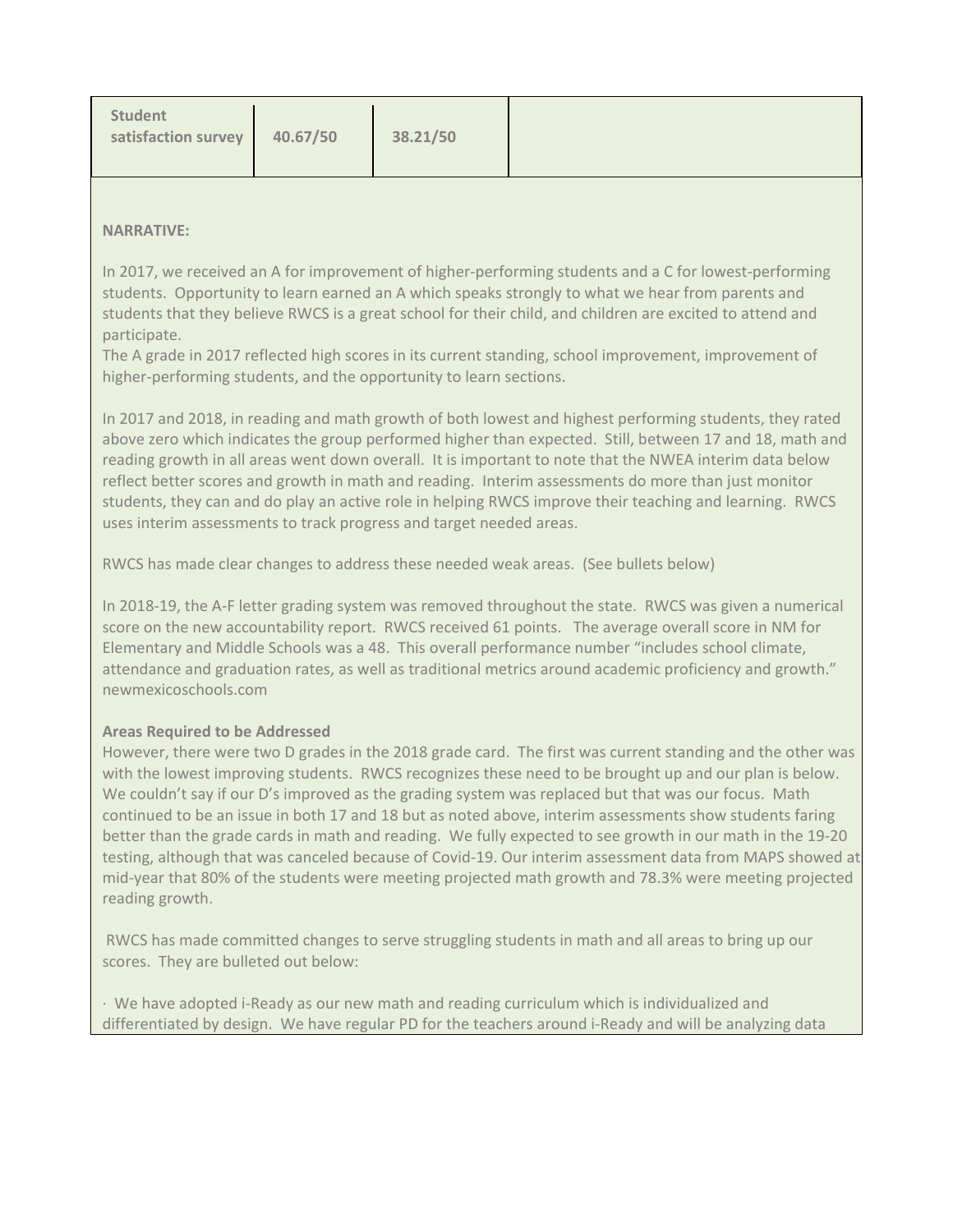regularly to target struggling students early. Progress has already been seen in a short time we have used it this fall.

· With i-Ready math and reading, we are instituting data binders for each student with goal setting sheets to help students understand their strengths and deficits and set weekly and monthly goals for themselves. Teachers will also have compilations of student goal sheets. This allows for a personal learning path and an individual learning plan and for deficits to be assessed and the root cause to be determined. This will allow teachers to move in the direction students need.

· With these data, students can be given targeted homework.

· Previously and currently, students are given their work according to their skills assessment, not the grade level where they are. By differentiating instruction, RWCS works to meet each student where they are and develops a learning plan to bring them up to grade level.

· As is already practiced, RWCS will continue to pull struggling students into small groups with targeted instruction. With the data binders, students can help set the agenda for small groups and then record progress as they work through the i-Ready curriculum.

· We are fortunate to have college and graduate-level volunteers who have done one on one math tutoring with several students and these volunteers have chosen to continue.

· RWCS works with the non-profit, TiLT, (Taos Initiative for Life Together) to recruit talented young volunteers who want to volunteer and support the school. Tilt has supplied two consistent, regular volunteers to the school for the last 4 years. These young people have worked one on one and in small groups with all students and have focused on struggling students with teacher direction. This will continue.

· We have been fortunate to receive a yearly grant from TCF (Taos Community Foundation) for \$25,000 to support a full-time aide in the primary cohort. This aide works with the primary teacher in supporting all students but is trained to target issues with younger students and help remedy these before students move onto the intermediate cohort.

· Our K-2 teacher is a dyslexic specialist and has identified many students at young ages who need services. We have instituted early remedial services to these and other low performing students she has identified. She and our reading specialist provide one on one reading, writing, and spelling tutoring with the researchbased reading program called Academic Language Therapy. This reading therapy is instituted four days a week for many struggling students.

· RWCS has partnered with Common Ground Counseling to provide weekly counseling services for struggling students. RWCS has several students whose home life has interrupted their ability to learn. The counselor's intervention has made a difference in their capacity to learn and he continues to serve students during this time of COVID.

· RWCS continues to work with EL (Expeditionary Learning) as an EL inspired school. RWCS has budgeted money for an EL school designer who regularly conducts and follows through with PD for the staff to refine the project-based curriculum which is successful in EL schools and has been in ours also.

· Our school designer also works for TrueKids1, and TrueKids1 has partnered with RWCS as well as 100 other classrooms. TrueKids1 is an educational non-profit designed to open the media world for students and to connect the classroom with the community through students studying real-world issues and understanding those through media. The issues could include homelessness, climate change, mental health, or current issues students feel strongly about. Their products could be building a website, building an app or a game, or creating a movie to name a few. All projects involve research, writing, journalism, interviewing and critical thinking which all tie directly to standards.

· Students at RWCS go on regular field trips and overnight wilderness experiences. Academics are incorporated into these trips and allow students a real-life opportunity to apply math and science. Students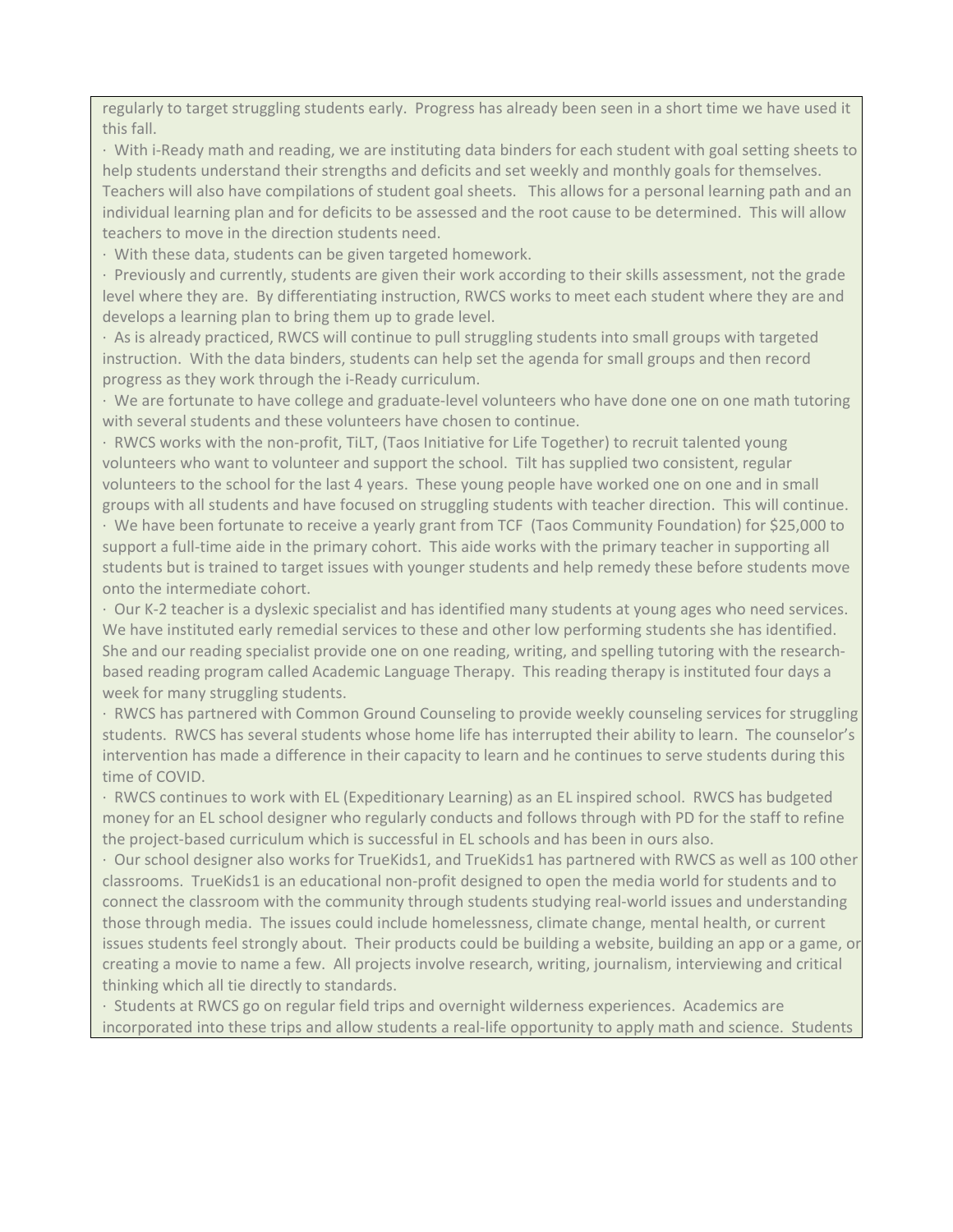bring what they learn into the day to day curriculum and teachers capitalize on these opportunities. · RWCS has researched and is utilizing assistive technology for struggling students. This includes Snap and Read that reads text out loud and can help students in creating outlines. All special education students have and use Bookshare as needed to be able to participate fully in the regular class in book assignments. Lexia reading has been used for low performing students in reading with success. i-Ready reading will take its place this year and this program also targets areas of weakness and designs needed instruction. This progress is available immediately and teachers can troubleshoot and modify as needed. Newsela is also used in the classroom to bring diverse and accessible content to the classroom.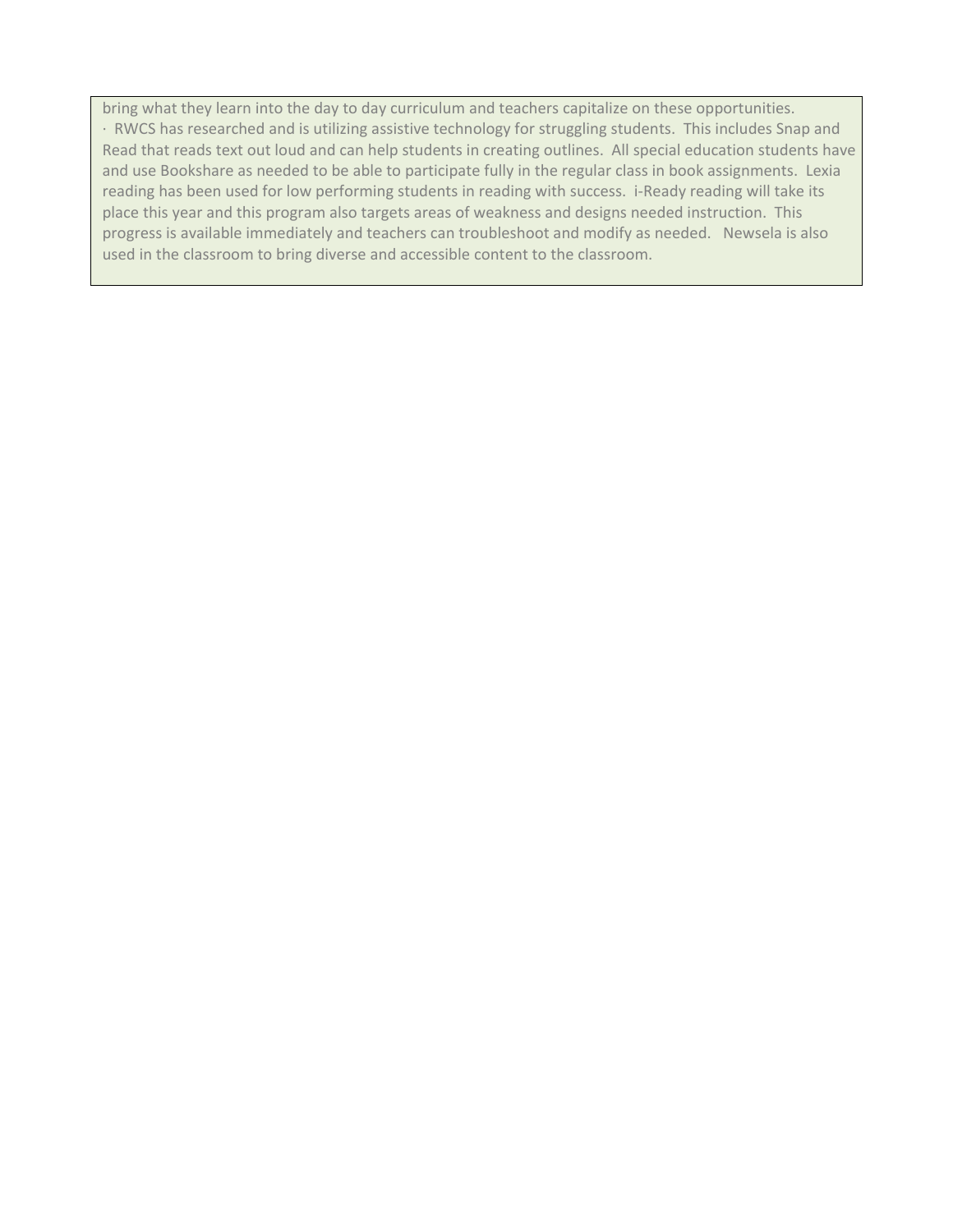## **b. School or Mission Specific Charter Goals**

Pursuant to 1978 NMSA, §22-8B-9.1 each charter school authorizer must allow for the inclusion of additional rigorous, valid and reliable indicators proposed by a charter school in each school's performance framework to augment external evaluations of its performance, provided that the chartering authority approves the quality and rigor of the indicators and the indicators are consistent with the purposes of the Charter Schools Act.

**All applicants must report on each school or mission specific charter goal that is included in the school's performance framework.** Applicants must provide a summary analysis of their performance on each goal over the term of the contract. This analysis must state, for each year of the contract, whether the goal was met and must include longitudinal data that can show the progress of the school over the contract term. For each goal, the applicant should provide a visual representation of the longitudinal data.

**For any applicant that did not meet all of their goals in each year of the contract term**, provide a narrative that addresses the improvement actions **(school/adult/leader/teacher actions)** targeted to improve the school's performance on that school or mission specific goal and the success of those actions **(student academic successes/improved outcomes)**. The purpose of the narrative is to demonstrate substantial progress toward achieving and maintaining sufficient performance on the school or mission specific goal. The narrative should only address a goal that was not met in each year of the contract term.

Implementation of the described improvement actions should be verifiable through documented evidence at the renewal site visit. **Please identify specific evidence of both the school/adult/leader/teacher actions**  *and* **the student academic successes/improved outcomes in the narrative.**

The narrative should reference performance data that can be reviewed and verified either during the renewal site visit or during the "desk audit" review of the application. If providing data, please attach in Appendix A and reference the appendix by name in the narrative. (Appendix A – Mission Goal Data)

**Schools that have met all of their school or mission specific goals in each year of the contract term do NOT provide a narrative.**

*School response:*

*SHORT CYCLE ASSESSMENT MATH AND READING DISCOVERY AND MAPS*

*DISCOVERY INTERIM ASSESSMENT FALL 16-SPRING 17 PERCENTAGE MET GROWTH/PROFICIENCY*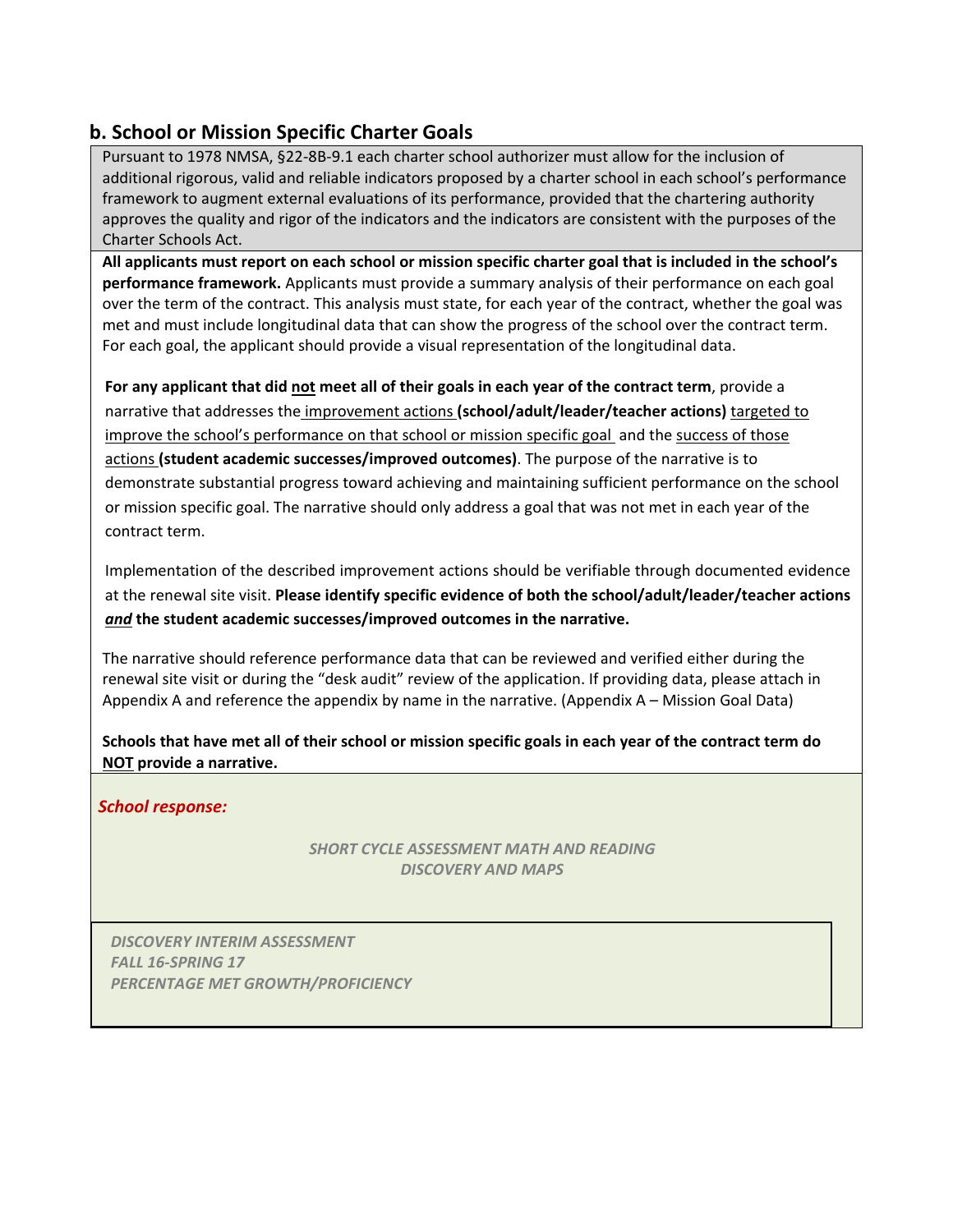| <b>Cohort</b>  | <b>MATH</b> | <b>READING</b> | <b>CATEGORY (Based on Discovery</b><br>short cycle indicators) |
|----------------|-------------|----------------|----------------------------------------------------------------|
| $K-2$          | 71.6%       | 91.6%          | <b>Meets/Meets</b>                                             |
| $3 - 5$        | 22%         | 50%            | <b>Does Not Meet/Meets</b>                                     |
| $6 - 8$        | 61%         | 52.6%          | <b>Meets/Meets</b>                                             |
| <b>Average</b> | 39.5%       | 64%            | <b>Fars fall below/Does not meet</b>                           |

*END OF YEAR NWEA MAP DATA FALL 17-SPRING 18 PERCENTAGE MET PROJECTED GROWTH/PROFICIENCY WITHIN MARGIN OF ERROR/ABOVE 50% NWEA NATIONAL NORMS*

| Cohort         | <b>MATH</b> | <b>READING</b> | <b>CATEGORY (Based on NWEA</b><br>national norms) |
|----------------|-------------|----------------|---------------------------------------------------|
| $K-2$          | 86%         | 69%            | <b>Meets/Meets</b>                                |
| $3 - 5$        | 81%         | 100%           | <b>Meets/Meets</b>                                |
| $6 - 8$        | 60%         | 90%            | <b>Meets/Meets</b>                                |
| <b>Average</b> | 75.6%       | 86%            | <b>Meets/Meets</b>                                |
|                |             |                |                                                   |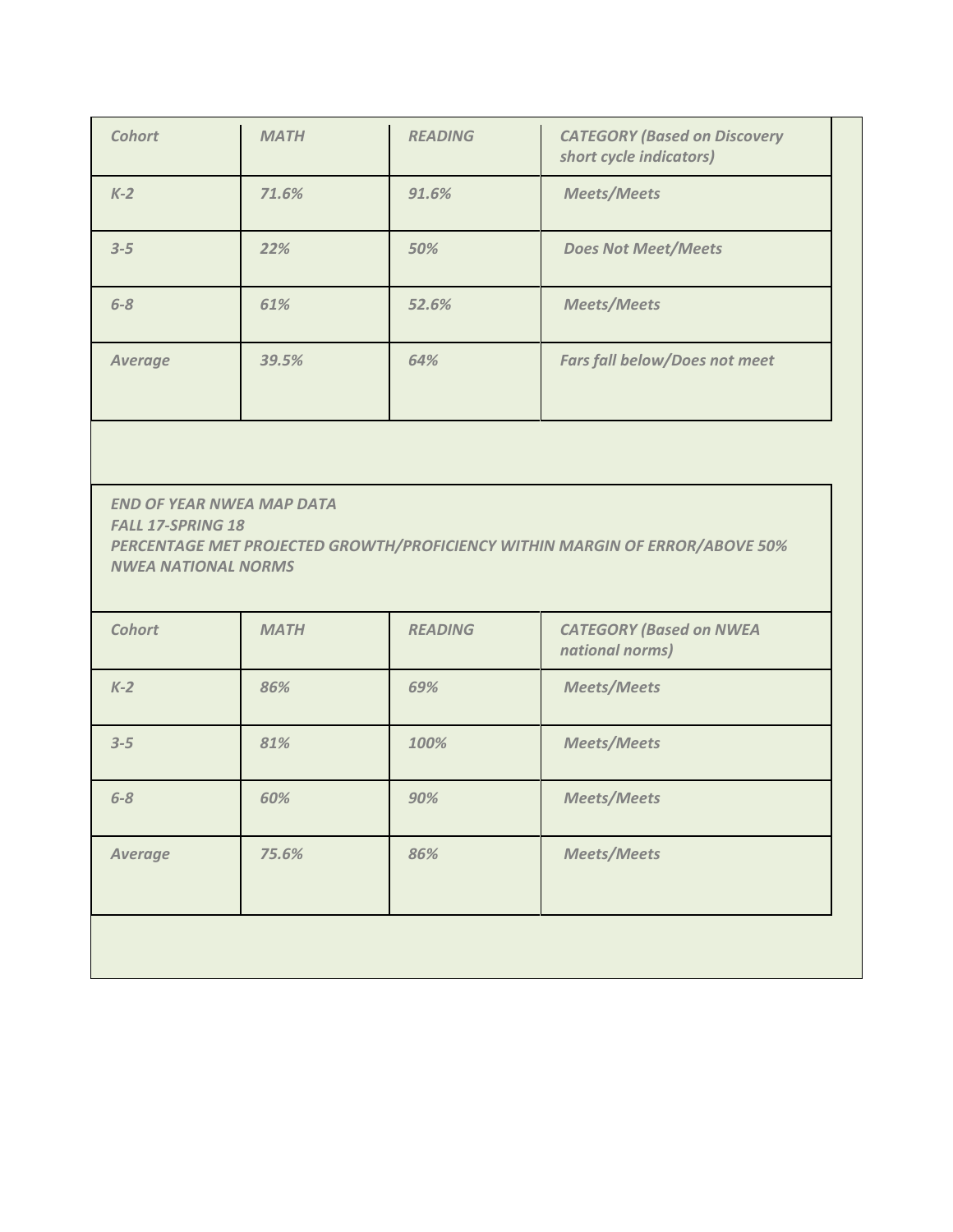#### *END OF YEAR NWEA MAP DATA FALL 18-SPRING 19 PERCENTAGE MET PROJECTED GROWTH/PROFICIENCY WITHIN MARGIN OF ERROR/ABOVE 50% NWEA NATIONAL NORMS*

| <b>Cohort</b>  | <b>MATH</b> | <b>READING</b> | <b>CATEGORY (Based on NWEA</b><br>national norms) |
|----------------|-------------|----------------|---------------------------------------------------|
| $K-2$          | 92.8%       | 73.3%          | <b>Meets/Meets</b>                                |
| $3 - 5$        | 53.3%       | 75.0%          | <b>Meets/Meets</b>                                |
| $6 - 8$        | 82.3%       | 86.6%          | <b>Meets/Meets</b>                                |
| <b>Average</b> | 76.1%       | 78.3%          | <b>Meets/Meets</b>                                |

*HALF YEAR (because of COVID) NWEA MAP DATA FALL 19- BEGINNING WINTER 2020 (Covid-19 hit after this the governor closed schools) PERCENTAGE MET PROJECTED GROWTH/PROFICIENCY WITHIN MARGIN OF ERROR/ABOVE 50% NWEA NATIONAL NORMS*

| Cohort         | <b>MATH</b> | <b>READING</b> | <b>CATEGORY (Based on NWEA</b><br>national norms) |
|----------------|-------------|----------------|---------------------------------------------------|
| $K-2$          | 88%         | 75%            | <b>Meets/Meets</b>                                |
| $3 - 5$        | 73%         | 67%            | <b>Meets/Meets</b>                                |
| $6 - 8$        | 79%         | 93%            | <b>Meets/Meets</b>                                |
| <b>Average</b> | 80%         | 78.3%          | <b>Meets/Meets</b>                                |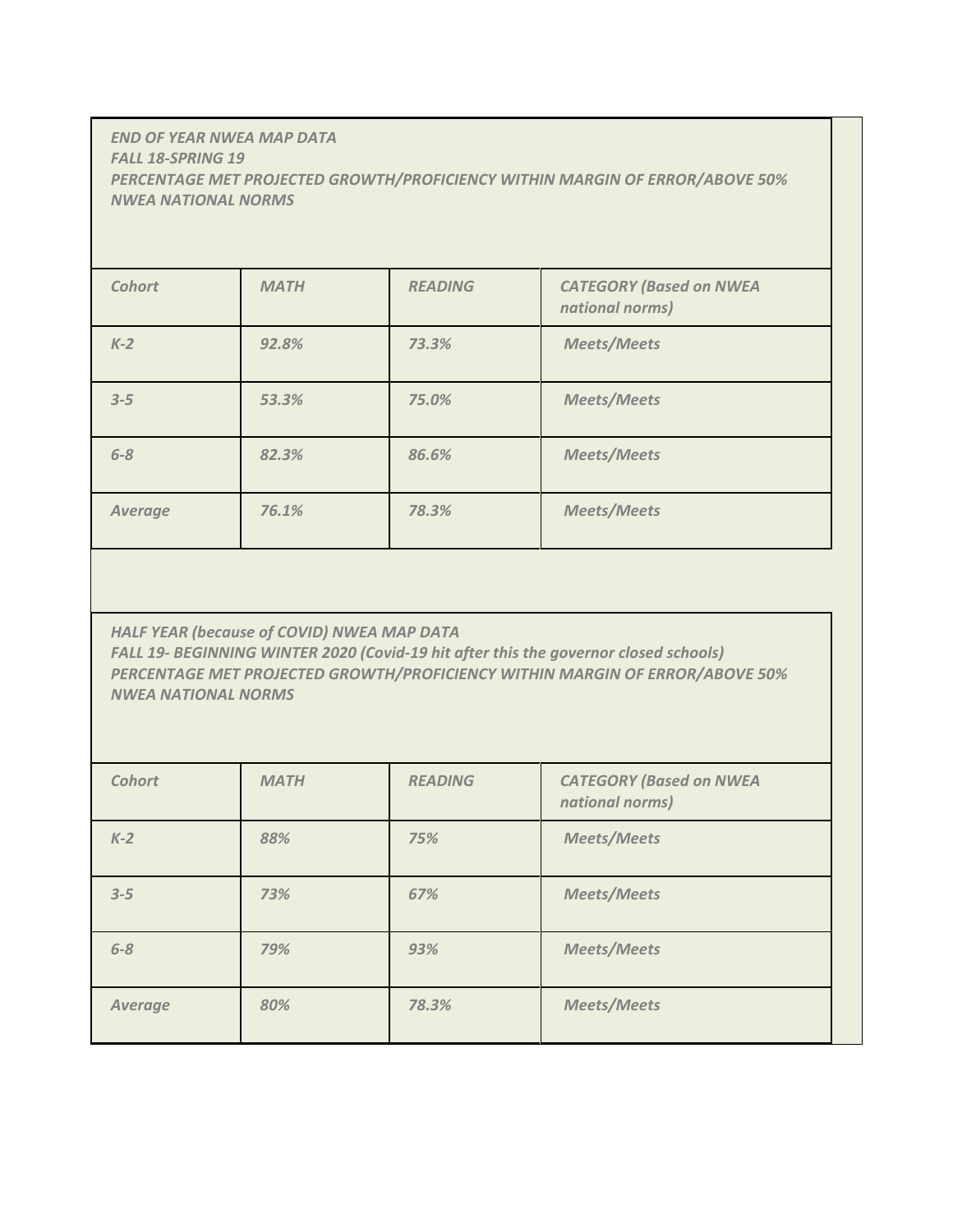*These data below are of particular interest because of the shortening of the 2020 year because of Covid-19.*

*END OF YEAR NWEA MAP DATA WINTER 19-WINTER 20 PERCENTAGE MET PROJECTED GROWTH/PROFICIENCY WITHIN MARGIN OF ERROR/ABOVE 50% NWEA NATIONAL NORMS*

| <b>Cohort</b>  | <b>MATH</b> | <b>READING</b> | <b>CATEGORY (Based on NWEA</b><br>national norms) |
|----------------|-------------|----------------|---------------------------------------------------|
| $K-2$          | 87.5%       | 87.5%          | <b>Meets/Meets</b>                                |
| $3 - 5$        | 66.6%       | 60.0%          | <b>Meets/Meets</b>                                |
| $6 - 8$        | 68.75%      | 87.5%          | <b>Meets/Meets</b>                                |
| <b>Average</b> | 74.2%       | 78.3%          | <b>Meets/Meets</b>                                |

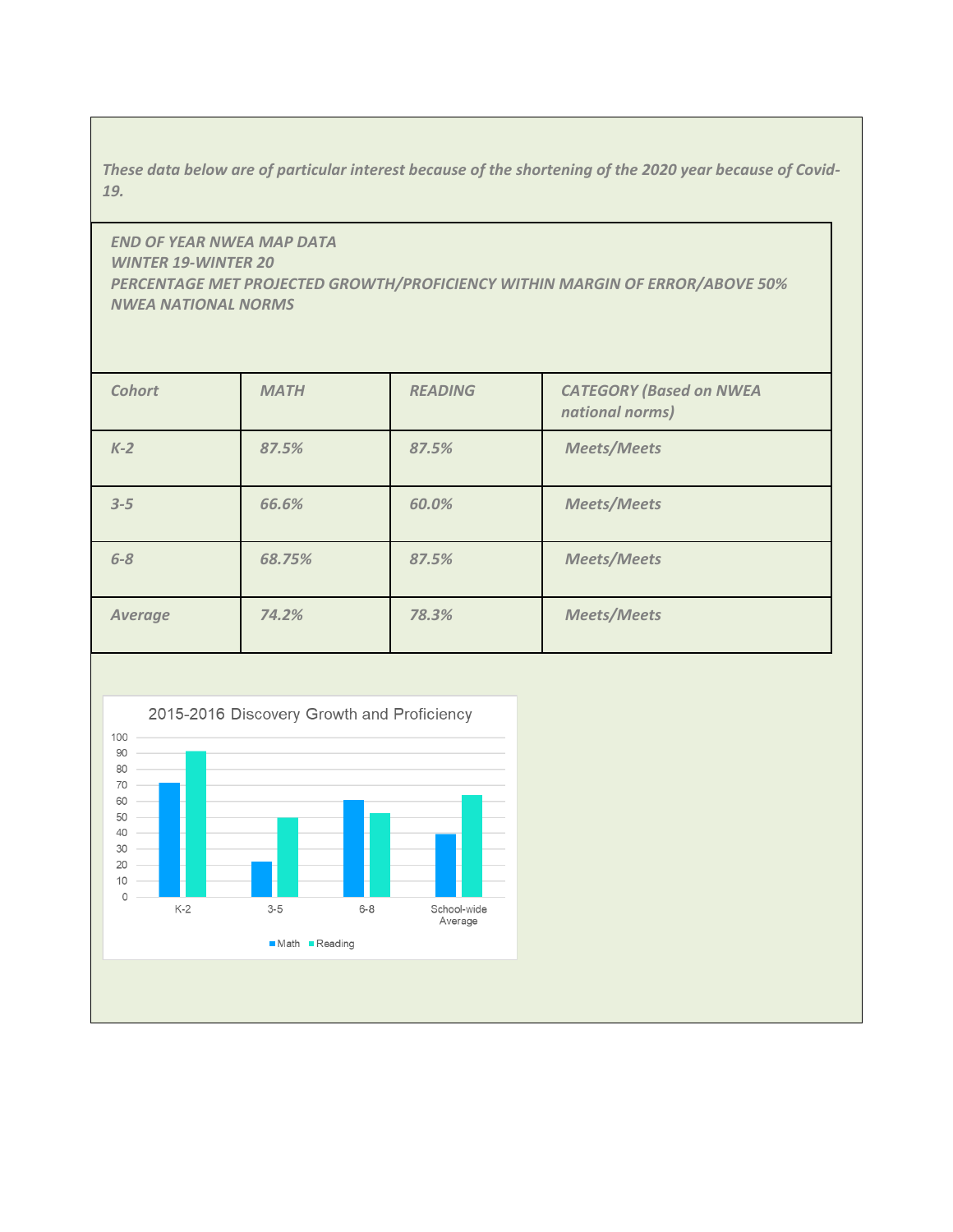

#### **DISCOVERY AND NWEA NARRATIVE**

It is important to clarify that in the state and federal accountability system, the academically-oriented mission-specific indicators are based on "Short Cycle Assessment data (Discovery)" and RWCS used this test only in 16-17. Therefore, the criteria (Meets, Does not Meet, etc.) for meeting the indicators are different than when NWEA was used in the following years.

NWEA data in these tables and graphs are based on NWEA National Norms where the percentage met and proficiency falls within the margin of error above 50%. Therefore, for NWEA testing, above 50% is categorized as "meets."

Although correlations cannot be made between Discovery and MAPS, it is promising to see the growth from 16-17 where Discovery math was at 39.9 % and Reading at 64%, both not meeting proficiency on the Discovery criteria.

The data shows that RWCS has met a 50% growth rate every year as a school and for classroom subcategories, except for the 3rd-5th grade room in the 2016-2017 school year in Math based on the Discovery score. The following year students showed significant growth in Math and moved firmly into the Meets category.

NWEA scores that reflect proficiency and projected growth reflect a strong and consistent ELA and math foundation since 17-18 well above the 50% NWEA national norms. Math has grown but is still an area of focus that needs to continue to be strengthened. This is reflected in the grade cards (above) as well as in the newmexicoschools.org data of 2019.

RWCS is committed to improving math scores and to continue to improve growth in ELA with specific methods used listed ABOVE in the grade card narrative. RWCS has purchased the i-Ready math and reading curriculum which was integrated at the start of the 2020-2021 school year. The staff has participated in PD with i-Ready before the school year started and has additional ongoing PD scheduled throughout the year. The i-Ready program includes interim assessments that will be used and are correlated to state standards. As part of the ongoing i-Ready PD program, the teachers and administrator are being trained in how to use the assessment to guide instruction and develop needed interventions for students.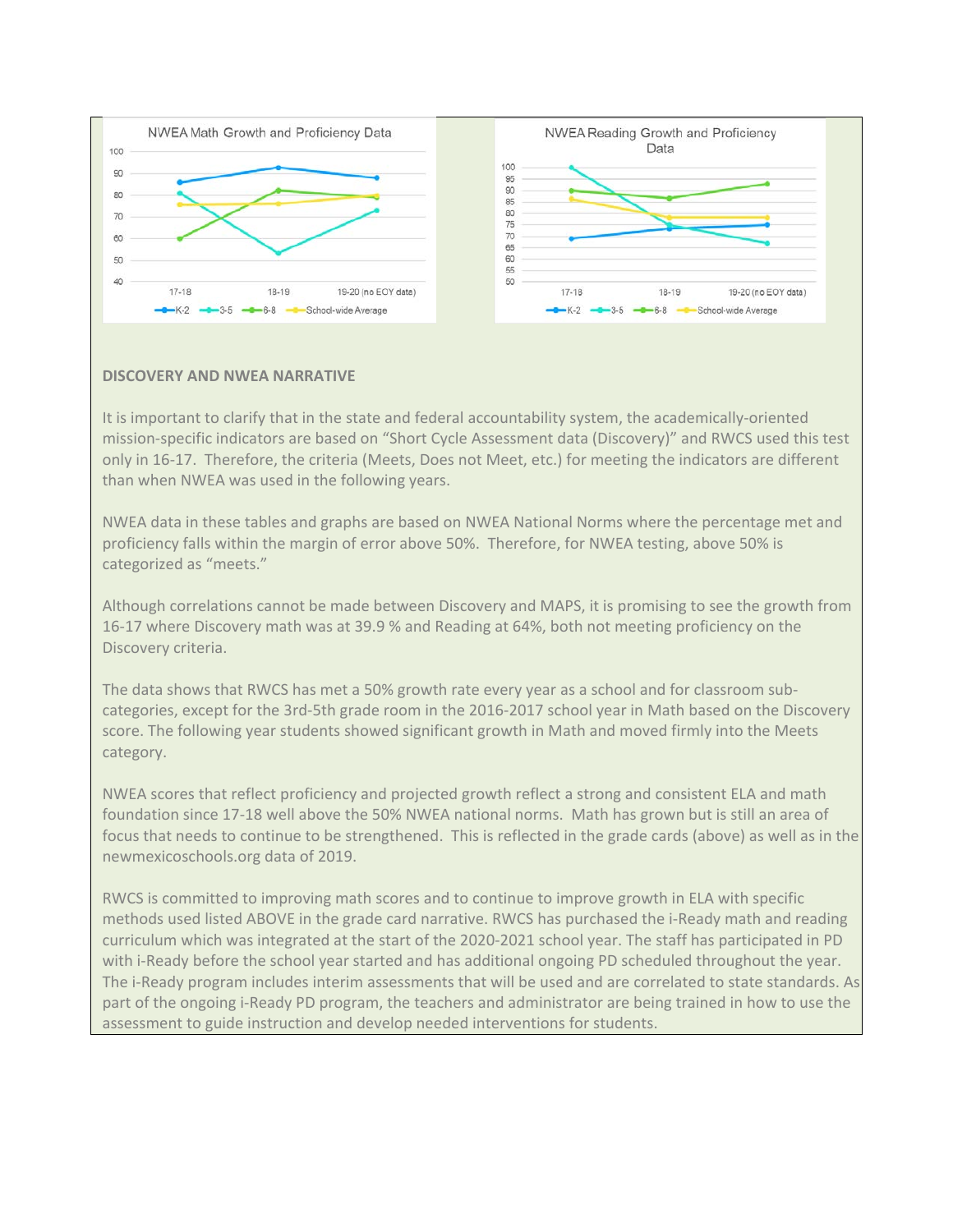| <b>Specific Charter Goals and Narrative below</b>                                                                                                                                                                                                                                       |                                          |                                                                                                                                                                                                                                                                                                                                                                                                                                                                                                                                                                                                                                                                                                                                                                                                                                                                                                                                                                                                                                                                                                                                                                                                                                                                                                                                                                                                                                                                                                                                                                                                                                                                                                                                                                                                                                                                                                                                                                   |  |  |  |
|-----------------------------------------------------------------------------------------------------------------------------------------------------------------------------------------------------------------------------------------------------------------------------------------|------------------------------------------|-------------------------------------------------------------------------------------------------------------------------------------------------------------------------------------------------------------------------------------------------------------------------------------------------------------------------------------------------------------------------------------------------------------------------------------------------------------------------------------------------------------------------------------------------------------------------------------------------------------------------------------------------------------------------------------------------------------------------------------------------------------------------------------------------------------------------------------------------------------------------------------------------------------------------------------------------------------------------------------------------------------------------------------------------------------------------------------------------------------------------------------------------------------------------------------------------------------------------------------------------------------------------------------------------------------------------------------------------------------------------------------------------------------------------------------------------------------------------------------------------------------------------------------------------------------------------------------------------------------------------------------------------------------------------------------------------------------------------------------------------------------------------------------------------------------------------------------------------------------------------------------------------------------------------------------------------------------------|--|--|--|
| <b>GOAL</b>                                                                                                                                                                                                                                                                             | <b>MET/DIDN'T</b><br><b>MEET</b>         | <b>NARRATIVE</b>                                                                                                                                                                                                                                                                                                                                                                                                                                                                                                                                                                                                                                                                                                                                                                                                                                                                                                                                                                                                                                                                                                                                                                                                                                                                                                                                                                                                                                                                                                                                                                                                                                                                                                                                                                                                                                                                                                                                                  |  |  |  |
| During daily walkthroughs,<br>85% of students are on task<br>and engaged in the learning<br>experience. 85% of students<br>can explain the learning<br>experience at the time. 85%<br>can reflect on their level of<br>proficiency in a specific<br>learning target from the<br>lesson. | Met (All Years)<br>(Through NM<br>Teach) | To determine that Roots & Wings met the above<br>goal, staff analyzed Frontline data regarding<br>teachers' NM Teach Observations over the course<br>of staff tenure at RWCS. Teachers began by<br>gathering information from previous classroom<br>walk-through observations in Domain 3c,<br>"Engaging Students in Learning," which addresses<br>the following relevant points: "To what level are all<br>students engaging in the lesson's activities?" and<br>"To what level are all students required to be<br>intellectually engaged with the course content?"<br>While the finer points of NM Teach data collection<br>and representation change somewhat over the<br>years, a teacher's score of 3 in Domain 3c has<br>consistently equated to "good student<br>engagement" (with scores of 4 or 5, depending on<br>NM Teach criteria for a given year, evidence of<br>"high intellectual student engagement").<br>Determining "good engagement" to be the<br>equivalent of "at least 85% of students," RWCS<br>teachers collected data consisting of their number<br>of "3 or above" scores in Domain 3c throughout<br>their teaching career at RWCS; and then divided<br>that number by their total number of<br>observations. Teacher data was then compiled into<br>one cohesive score - the collective number of "3 or<br>above" scores for all teachers, divided by the total<br>number of all teachers' observations. After<br>analyzing the data, it was determined that<br>teachers at RWCS have had 16 collective<br>observations; and on 15 of those walk-throughs,<br>teachers collectively scored a 3 or above (evidence<br>of "good student engagement," which again we<br>interpret as "at least 85% of students"). According<br>to our calculations, these scores represent that<br>15/16, or approximately 94%, of students, are<br>typically on-task, engaged, and able to reflect<br>upon their learning experiences at RWCS. As such, |  |  |  |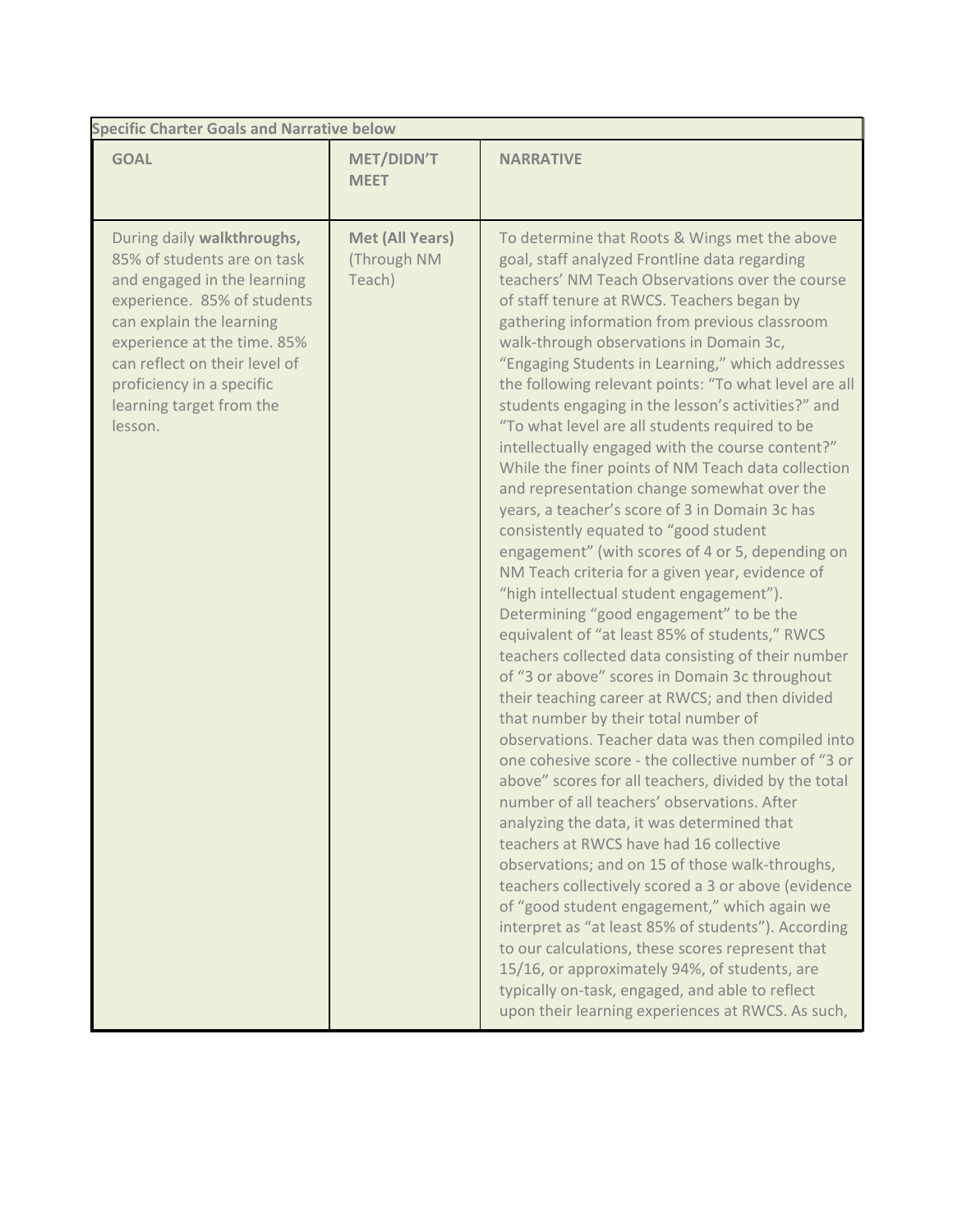|  | we can confidently conclude that Roots & Wings<br>has met and exceeded our goal. |
|--|----------------------------------------------------------------------------------|
|  |                                                                                  |
|  |                                                                                  |
|  |                                                                                  |
|  |                                                                                  |
|  |                                                                                  |
|  |                                                                                  |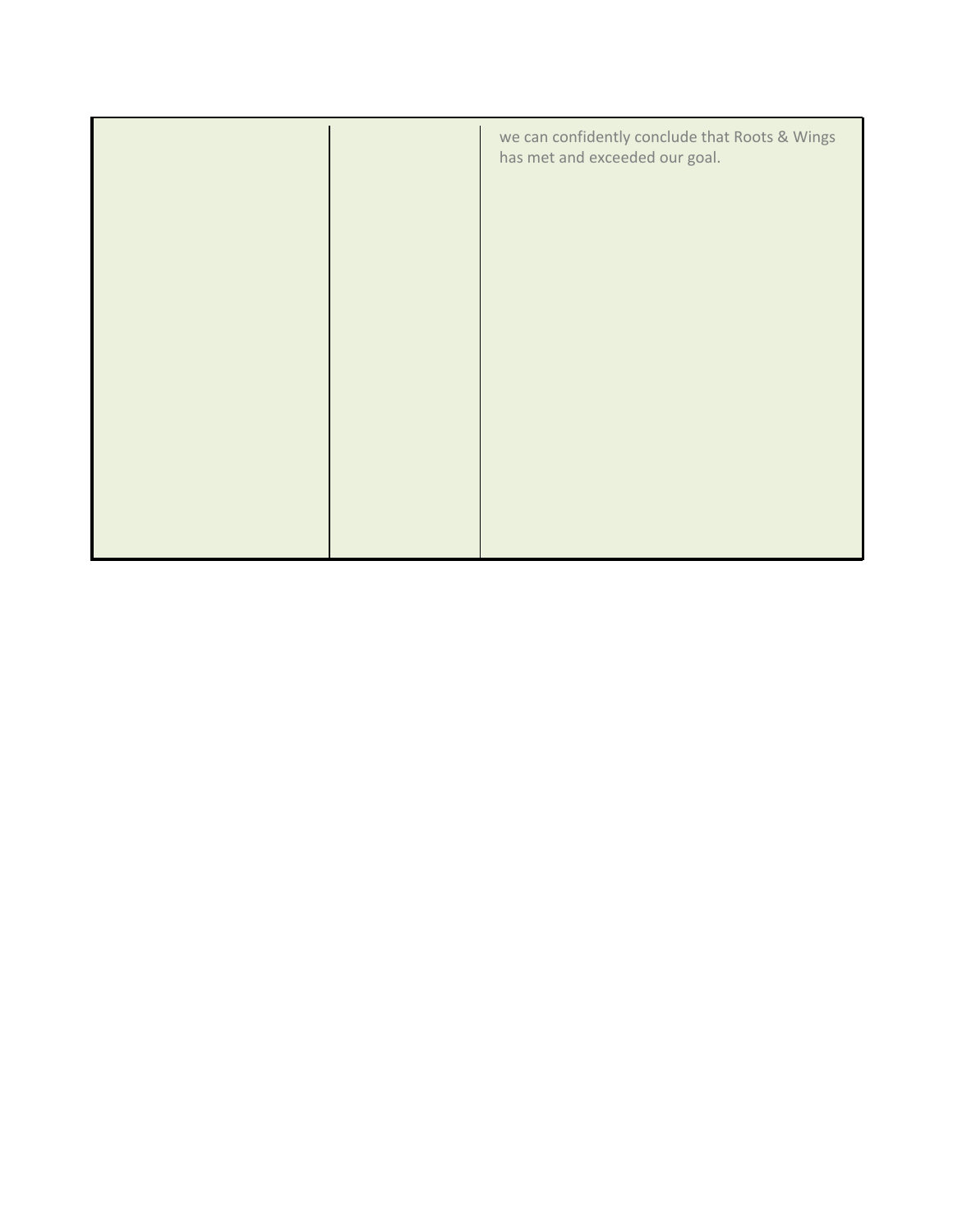| RWCS will cultivate a deep<br>and rigorous writing culture<br>that culminates in excellent<br>final products. 95% of<br>students will participate in<br>documenting and reflecting<br>on the metacognition of the<br>writing process through their<br>student-led conferences<br>(SLC's) and portfolio<br>presentations. | <b>Met (All Years)</b><br>Parent sign-in<br>sheets required<br>for SLC's | At RWCS, we practice a parent-teacher conference<br>model that is student-led, student-centered, and<br>holistically-crafted to highlight student progress,<br>both academically and emotionally. Student-Led<br><b>Conference</b> SLC's are mandatory and if students<br>miss these, they make them up with their parents<br>as soon as possible.<br>A student-created and -maintained portfolio is the<br>centerpiece of the Student-Led Conference (SLC).<br>This portfolio is a living artifact of student work<br>that is assembled by each student to highlight<br>pieces of which they are most proud and/or that<br>are meaningful to them, personally. These pieces<br>of work might include projects, writings,<br>assessments, camping trip reflections, or personal<br>pieces that mean something to the student. A<br>portfolio is compiled and maintained by a student<br>throughout their time in each cohort (K-2, 3-5, and<br>6-8). Each student adds to their portfolio as they<br>progress through grade levels, so they can see<br>firsthand how they have grown over time.<br>In preparing for an SLC, each student is expected<br>to organize work in their portfolio and gather<br>evidence from their classwork demonstrating<br>strengths and areas of improvement. At RWCS,<br>students are taught not only the importance of<br>acknowledging successes, but also the value in<br>identifying examples of productive failure - times<br>when they learned from their mistakes, thereby<br>empowering themselves for the future. |
|--------------------------------------------------------------------------------------------------------------------------------------------------------------------------------------------------------------------------------------------------------------------------------------------------------------------------|--------------------------------------------------------------------------|------------------------------------------------------------------------------------------------------------------------------------------------------------------------------------------------------------------------------------------------------------------------------------------------------------------------------------------------------------------------------------------------------------------------------------------------------------------------------------------------------------------------------------------------------------------------------------------------------------------------------------------------------------------------------------------------------------------------------------------------------------------------------------------------------------------------------------------------------------------------------------------------------------------------------------------------------------------------------------------------------------------------------------------------------------------------------------------------------------------------------------------------------------------------------------------------------------------------------------------------------------------------------------------------------------------------------------------------------------------------------------------------------------------------------------------------------------------------------------------------------------------------------------------------------------|
|--------------------------------------------------------------------------------------------------------------------------------------------------------------------------------------------------------------------------------------------------------------------------------------------------------------------------|--------------------------------------------------------------------------|------------------------------------------------------------------------------------------------------------------------------------------------------------------------------------------------------------------------------------------------------------------------------------------------------------------------------------------------------------------------------------------------------------------------------------------------------------------------------------------------------------------------------------------------------------------------------------------------------------------------------------------------------------------------------------------------------------------------------------------------------------------------------------------------------------------------------------------------------------------------------------------------------------------------------------------------------------------------------------------------------------------------------------------------------------------------------------------------------------------------------------------------------------------------------------------------------------------------------------------------------------------------------------------------------------------------------------------------------------------------------------------------------------------------------------------------------------------------------------------------------------------------------------------------------------|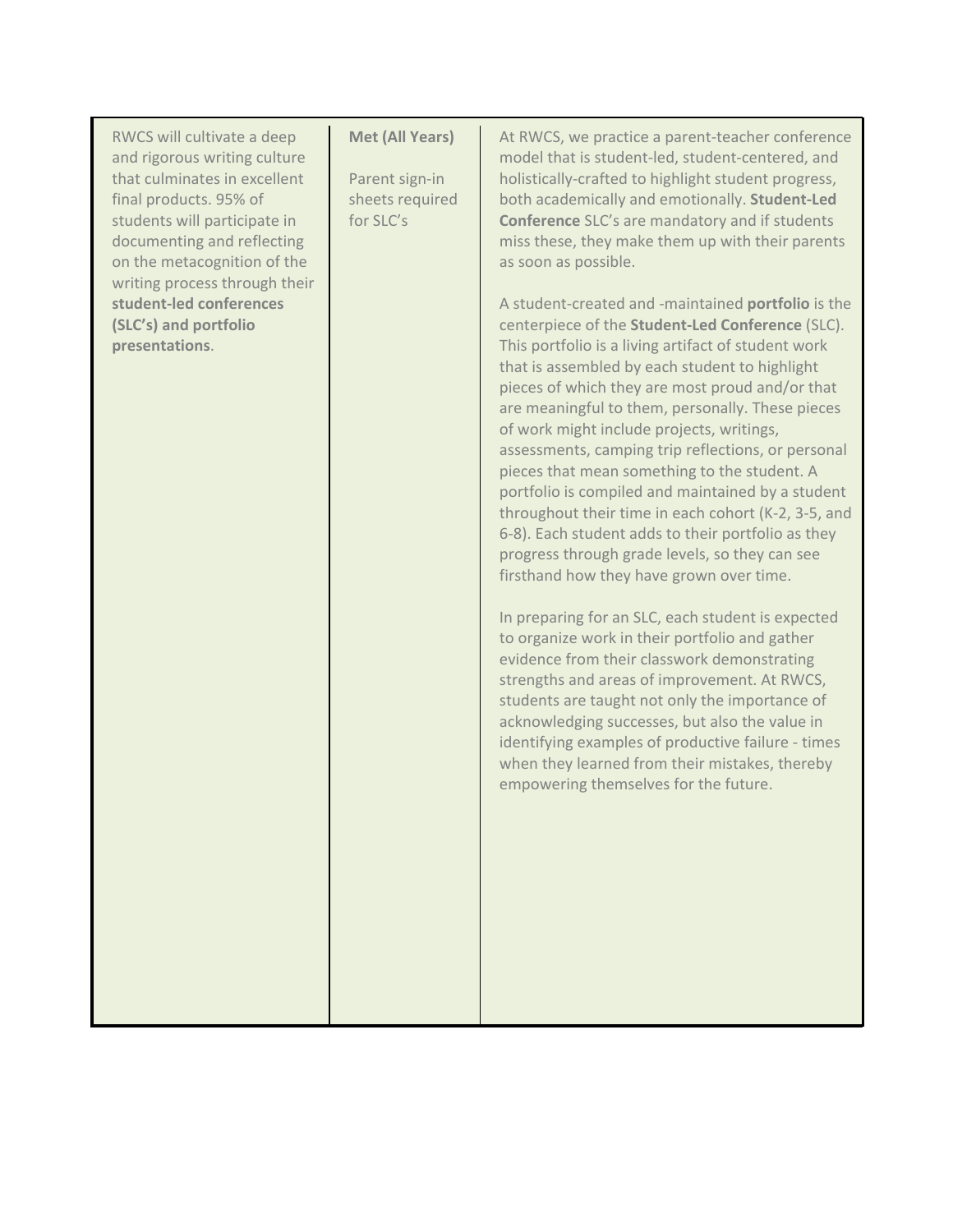| 95% of students will<br>participate in sharing their<br>writing to an authentic<br>audience during the<br><b>Celebrations of Learning.</b><br>95% of students will publish<br>or disseminate their writing<br>to an authentic audience | <b>Met (All Years)</b><br>Parents sign-in<br>sheets collected<br>for Celebrations<br>of Learning | Every semester culminates in a Celebration of<br>Learning (COL) which is a mandatory presentation<br>of writing and other work to an authentic<br>audience. Past COL's have included putting Kit<br>Carson on trial in the local courthouse, celebrating<br>the student's research and work in putting solar<br>panels on the school's roof, cookbook writing, and<br>publishing, just to name a few.                                                                                                                                                                                                                                                                                                                                                                                                                                                                                                                                           |
|----------------------------------------------------------------------------------------------------------------------------------------------------------------------------------------------------------------------------------------|--------------------------------------------------------------------------------------------------|-------------------------------------------------------------------------------------------------------------------------------------------------------------------------------------------------------------------------------------------------------------------------------------------------------------------------------------------------------------------------------------------------------------------------------------------------------------------------------------------------------------------------------------------------------------------------------------------------------------------------------------------------------------------------------------------------------------------------------------------------------------------------------------------------------------------------------------------------------------------------------------------------------------------------------------------------|
| once a year.                                                                                                                                                                                                                           |                                                                                                  | Just in the past year, each student wrote a<br>historical fiction novel based in the Medieval<br>Period and had a book reading (the book signing<br>was canceled because of COVID) to their parents<br>and others in an authentic audience. Students<br>planned to distribute their novels to the local<br>middle school but COVID made that not possible.                                                                                                                                                                                                                                                                                                                                                                                                                                                                                                                                                                                      |
|                                                                                                                                                                                                                                        |                                                                                                  | In conjunction with the SLC, throughout the<br>semester, students work towards completing the<br>year's product. A product is the big, overarching<br>research-based project that usually has a writing<br>component, which is the main focus of the<br>semester's expedition. It drives the content and is<br>rooted in ELA and writing standards. For example,<br>last semester the focus of the expedition was<br>ancient cultures. After the content was taught,<br>students in middle school created a "choose your<br>own adventure" novel writing in the second<br>person of what it would be like to live in medieval<br>times. These novels went through several revisions<br>and were ultimately published by blurb.com and<br>students were able to take a hard copy home. The<br>plan was to distribute copies of the novels to the<br>local middle school and do a reading there with<br>students, but COVID canceled these plans. |
|                                                                                                                                                                                                                                        |                                                                                                  | Likewise, two years ago the semester's focus was<br>on farming and sustainability and the students in<br>the elementary cohort created a cookbook of<br>family favorite recipes. Students studied the<br>elements of how to write a procedural text, and<br>then applied to a real-world application, a<br>cookbook. The cookbook was hand published and                                                                                                                                                                                                                                                                                                                                                                                                                                                                                                                                                                                        |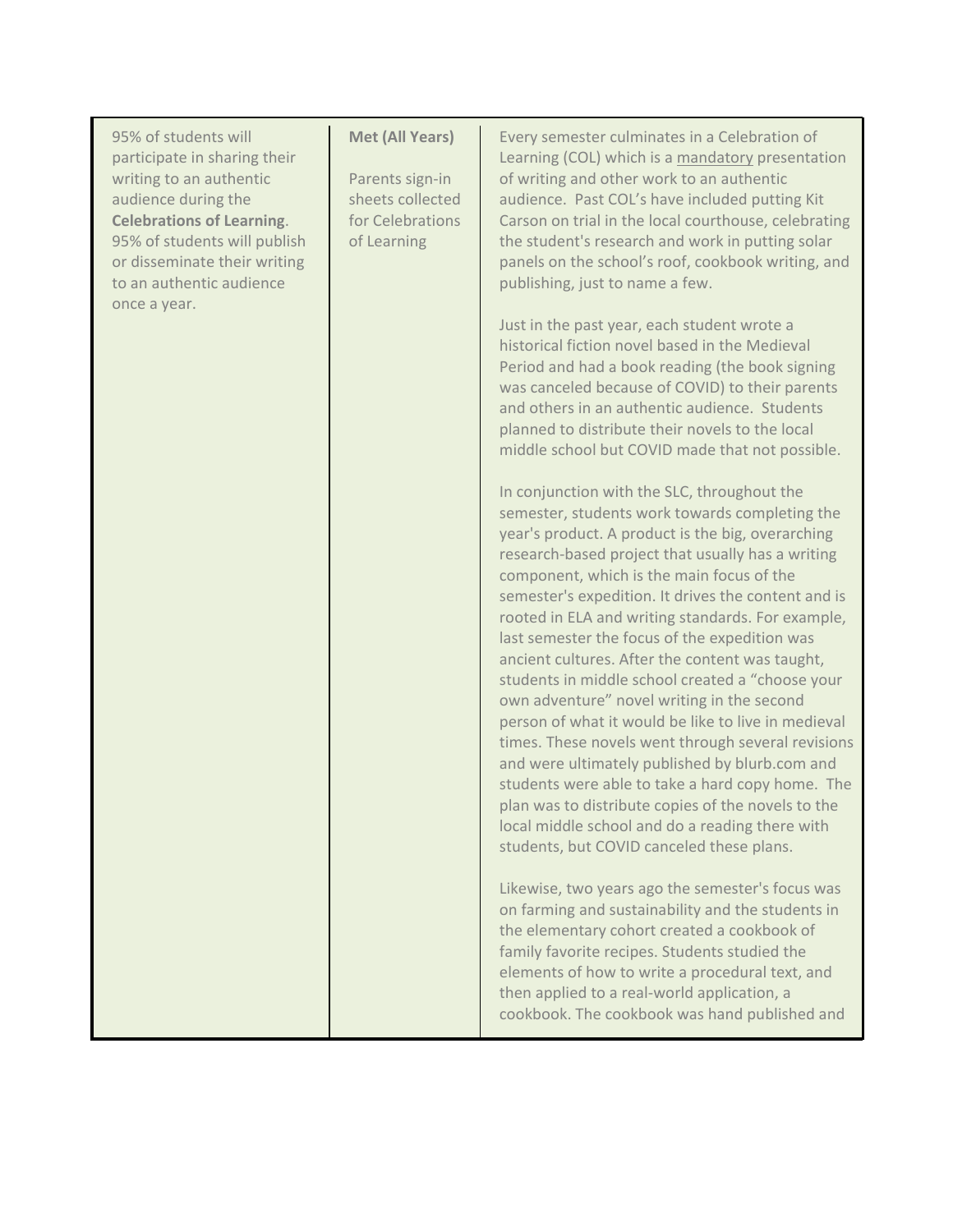|  | this product was shared by students with their<br>families at the Celebration of Learning (COL). All<br>final products are shared at Celebrations of<br>Learning.                                                                                                                                                                                                                                                                                                                                                                                                                                                                                                                                                                                                                                                                                                                                 |
|--|---------------------------------------------------------------------------------------------------------------------------------------------------------------------------------------------------------------------------------------------------------------------------------------------------------------------------------------------------------------------------------------------------------------------------------------------------------------------------------------------------------------------------------------------------------------------------------------------------------------------------------------------------------------------------------------------------------------------------------------------------------------------------------------------------------------------------------------------------------------------------------------------------|
|  | Students also have participated in on-site farming<br>and donation of food, as well as making and selling<br>plantable seed paper and locally- and sustainably-<br>harvested plant hydrosols at the Taos Winter<br>Market. As part of the latter two projects (the<br>most recent Celebrations of Learning before the<br>Covid-19 shutdown), students researched local<br>non-profit organizations with the intent of<br>donating the proceeds of their Winter Market<br>earnings. After deliberation, students chose to<br>donate the proceeds to a local transition youth<br>shelter called the DreamTree Project. They were<br>particularly interested in donating to DreamTree<br>because one of their classmates had previously<br>spent time at the shelter; and students were<br>thrilled to be able to donate \$486 to the<br>organization following their sales at the Winter<br>Market. |
|  |                                                                                                                                                                                                                                                                                                                                                                                                                                                                                                                                                                                                                                                                                                                                                                                                                                                                                                   |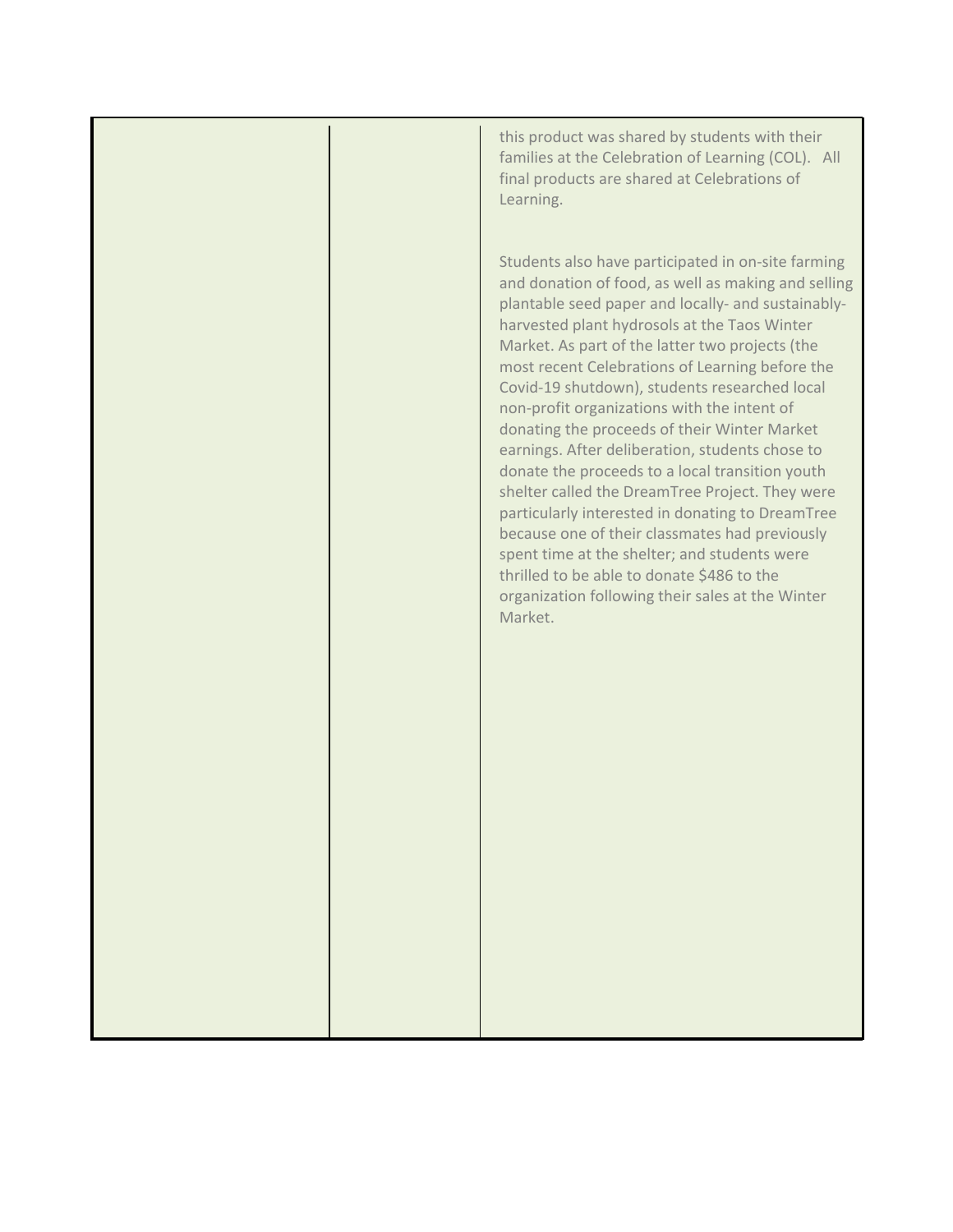| 95% of students attend<br>school each day                                                                                                                                                                                     | 2017 Met<br>2018 Met<br>2019 Did not<br>meet<br>2020 Met 40 <sup>th</sup><br>day only                                                        | After meeting the goal for previous years' in<br>2019 RWCS dropped slightly to 93% for the<br>attendance. With only 50 students, it only took a<br>few students who were chronically absent to bring<br>that percentage down. Those students were<br>called daily, met with, conferenced with, and<br>required letters were sent per PED requirements.<br>Teachers took (and continue to take) the time to<br>meet one on one with students and parents to<br>help determine root causes of absenteeism and<br>develop interventions for these students and<br>families.<br>For 2020, the 80 <sup>th</sup> day was between 90-95%.<br>Many of the same chronically absent students<br>were struggling with attendance and the same<br>procedures were used as above. By the 120 <sup>th</sup> day,<br>the school was closed down because of COVID so a<br>final average couldn't be determined. |
|-------------------------------------------------------------------------------------------------------------------------------------------------------------------------------------------------------------------------------|----------------------------------------------------------------------------------------------------------------------------------------------|-------------------------------------------------------------------------------------------------------------------------------------------------------------------------------------------------------------------------------------------------------------------------------------------------------------------------------------------------------------------------------------------------------------------------------------------------------------------------------------------------------------------------------------------------------------------------------------------------------------------------------------------------------------------------------------------------------------------------------------------------------------------------------------------------------------------------------------------------------------------------------------------------|
| 95% of students participate in<br>service-learning<br>opportunities (mentorship,<br>expedition service work (i.e.<br>cleaning acequias, raising<br>money for Heifer<br>International, collecting food<br>donations) each year | <b>Met (All Years)</b><br>Service-learning<br>is mandatory and<br>happens during<br>school hours.<br>Attendance<br>records bear this<br>out. | In addition to the COL projects mentioned above<br>(which overlap with service), RWCS has a regular,<br>in-school mentoring program. Once a week,<br>middle school students team up with primary<br>students to deliver one-on-one reading and math<br>support. This helps foster strong bonds between<br>students, regardless of age or ability. Additionally,<br>outside of school, students have been involved in a<br>regular radio show with a local radio station,<br>KTAO. Through our partnership with True Kids 1<br>Media, students have had the opportunity to<br>speak live, on-air, about events and issues within<br>our community, current events of student interest,<br>and community-based goings-on at RWCS.                                                                                                                                                                 |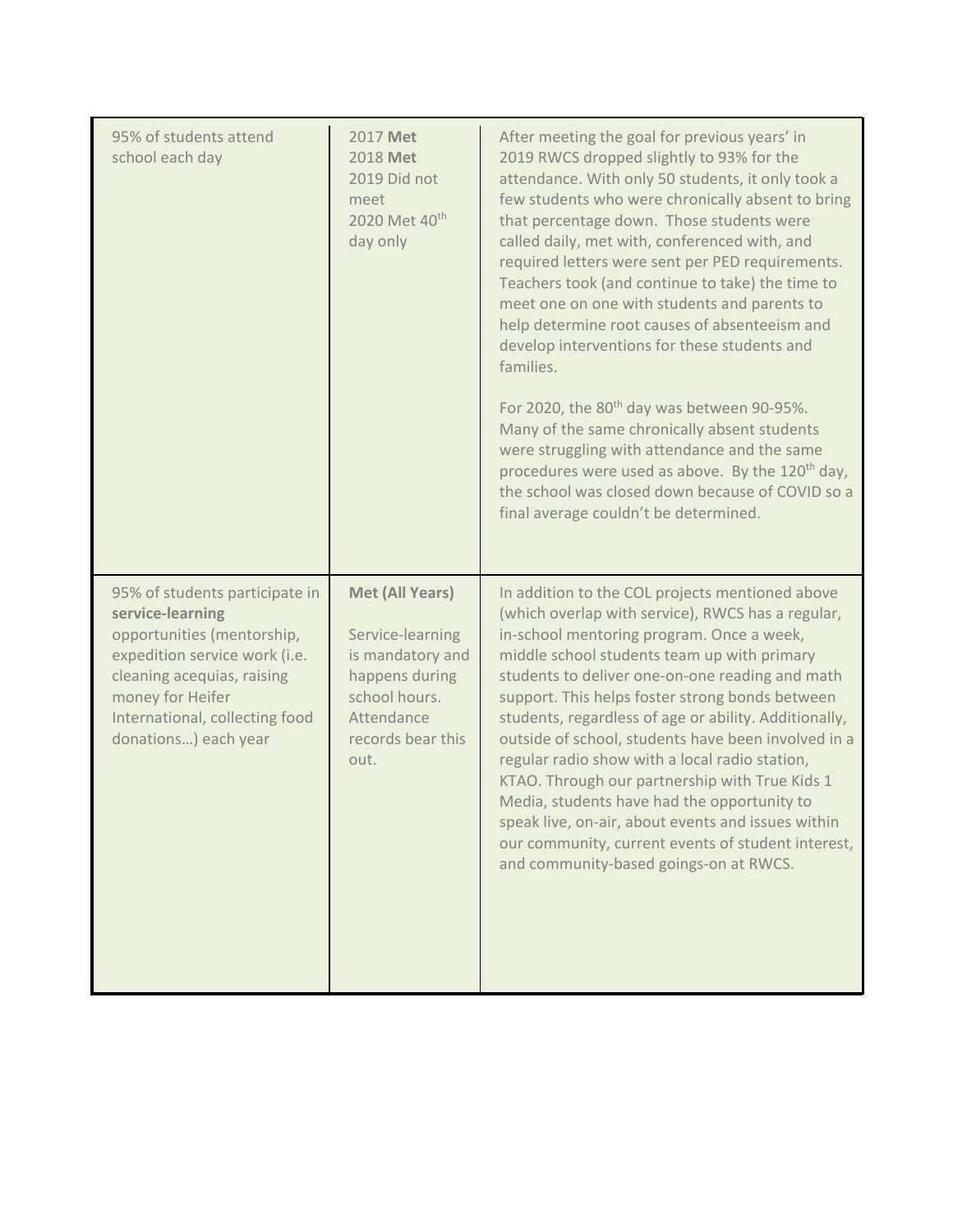| <b>Met (All Years)</b><br>95% of students participate in<br>school fundraising activities<br>(Sign-in sheets<br>used at events)<br>gain real-world experience at an early age. | During a typical school year, students take a front<br>seat in planning our two major fundraisers, which<br>are held every fall and spring. Students are<br>required to participate either before, or during the<br>event. The first is Harvest Fest, in which students<br>work together to build and create most of the<br>"stations" that make up this community-centered<br>celebration. The events include carnival games, a<br>"goat vs. kid" apple-eating contest, hand-made<br>donuts and onion rings, horse rides, a prize raffle,<br>a haunted bus, and hand-made pizza cooked in an<br>on-site horno oven. In the spring, our second<br>fundraiser is held at a large, local, music and food<br>venue, where again, students run the show.<br>Among other responsibilities, students are in<br>charge of selling raffle tickets, working the food<br>and craft tables, offering stage performances,<br>operating a photo booth, and pulling together<br>items for a silent auction. Money from these two<br>major fundraisers goes to support RWCS'<br>wilderness adventure trips and experiential<br>learning projects in the classroom. Since these two<br>events are created with the direct input of the<br>student body, this is yet another way students can |
|--------------------------------------------------------------------------------------------------------------------------------------------------------------------------------|------------------------------------------------------------------------------------------------------------------------------------------------------------------------------------------------------------------------------------------------------------------------------------------------------------------------------------------------------------------------------------------------------------------------------------------------------------------------------------------------------------------------------------------------------------------------------------------------------------------------------------------------------------------------------------------------------------------------------------------------------------------------------------------------------------------------------------------------------------------------------------------------------------------------------------------------------------------------------------------------------------------------------------------------------------------------------------------------------------------------------------------------------------------------------------------------------------------------------------------------------------------------------|
|                                                                                                                                                                                |                                                                                                                                                                                                                                                                                                                                                                                                                                                                                                                                                                                                                                                                                                                                                                                                                                                                                                                                                                                                                                                                                                                                                                                                                                                                              |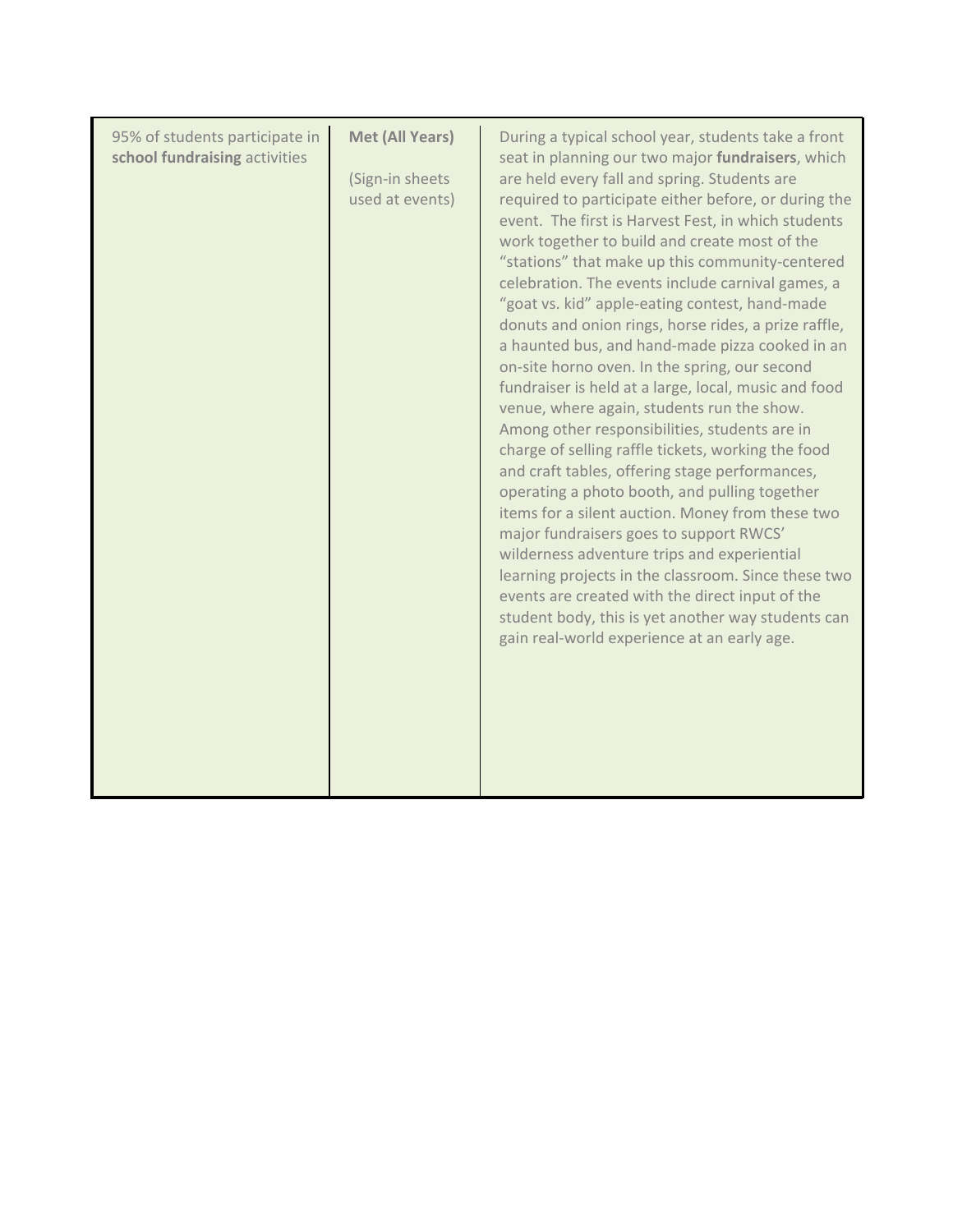| Met (All Years)<br>95% reflect on the Habits of<br>Work and Learning (HOWL's)<br>at the student-led<br>Portfolios are<br>available for<br>conferences and portfolio<br>presentations<br>perusal as are<br>85% of students can reflect<br>student-led<br>on the HOWL's and the task<br>conference<br>reflection sheets<br>at hand during an<br>observational walkthrough<br>on HOWLS.<br>(i.e. I am taking responsibility<br>for my learning by proof-<br>checking the spelling on this<br>word). | HOWLS are a part of every student-led conference,<br>portfolios, and grade cards (called narrative<br>assessments at RWCS). Utilizing the reflective<br>writing skills they are taught throughout the year,<br>students evaluate their own work selections,<br>thoroughly examining not only their performance<br>but also the Habits of Work and Learning (HOWLs)<br>which help them to achieve success - and which<br>HOWLs will help them to accomplish specific goals,<br>moving forward. Just as they would be expected to<br>do for academic writing, students write multiple<br>drafts of their work reflections, receiving feedback<br>from peers and teachers, and revising their writing<br>to ultimately produce their own best work. Again,<br>as would occur in academic writing, students save<br>all previous drafts leading up to their final piece; at<br>RWCS, the process shares equal importance with<br>the product, and students are encouraged to<br>examine the path they chose, not just the<br>destination they reached. |  |
|--------------------------------------------------------------------------------------------------------------------------------------------------------------------------------------------------------------------------------------------------------------------------------------------------------------------------------------------------------------------------------------------------------------------------------------------------------------------------------------------------|----------------------------------------------------------------------------------------------------------------------------------------------------------------------------------------------------------------------------------------------------------------------------------------------------------------------------------------------------------------------------------------------------------------------------------------------------------------------------------------------------------------------------------------------------------------------------------------------------------------------------------------------------------------------------------------------------------------------------------------------------------------------------------------------------------------------------------------------------------------------------------------------------------------------------------------------------------------------------------------------------------------------------------------------------|--|
|--------------------------------------------------------------------------------------------------------------------------------------------------------------------------------------------------------------------------------------------------------------------------------------------------------------------------------------------------------------------------------------------------------------------------------------------------------------------------------------------------|----------------------------------------------------------------------------------------------------------------------------------------------------------------------------------------------------------------------------------------------------------------------------------------------------------------------------------------------------------------------------------------------------------------------------------------------------------------------------------------------------------------------------------------------------------------------------------------------------------------------------------------------------------------------------------------------------------------------------------------------------------------------------------------------------------------------------------------------------------------------------------------------------------------------------------------------------------------------------------------------------------------------------------------------------|--|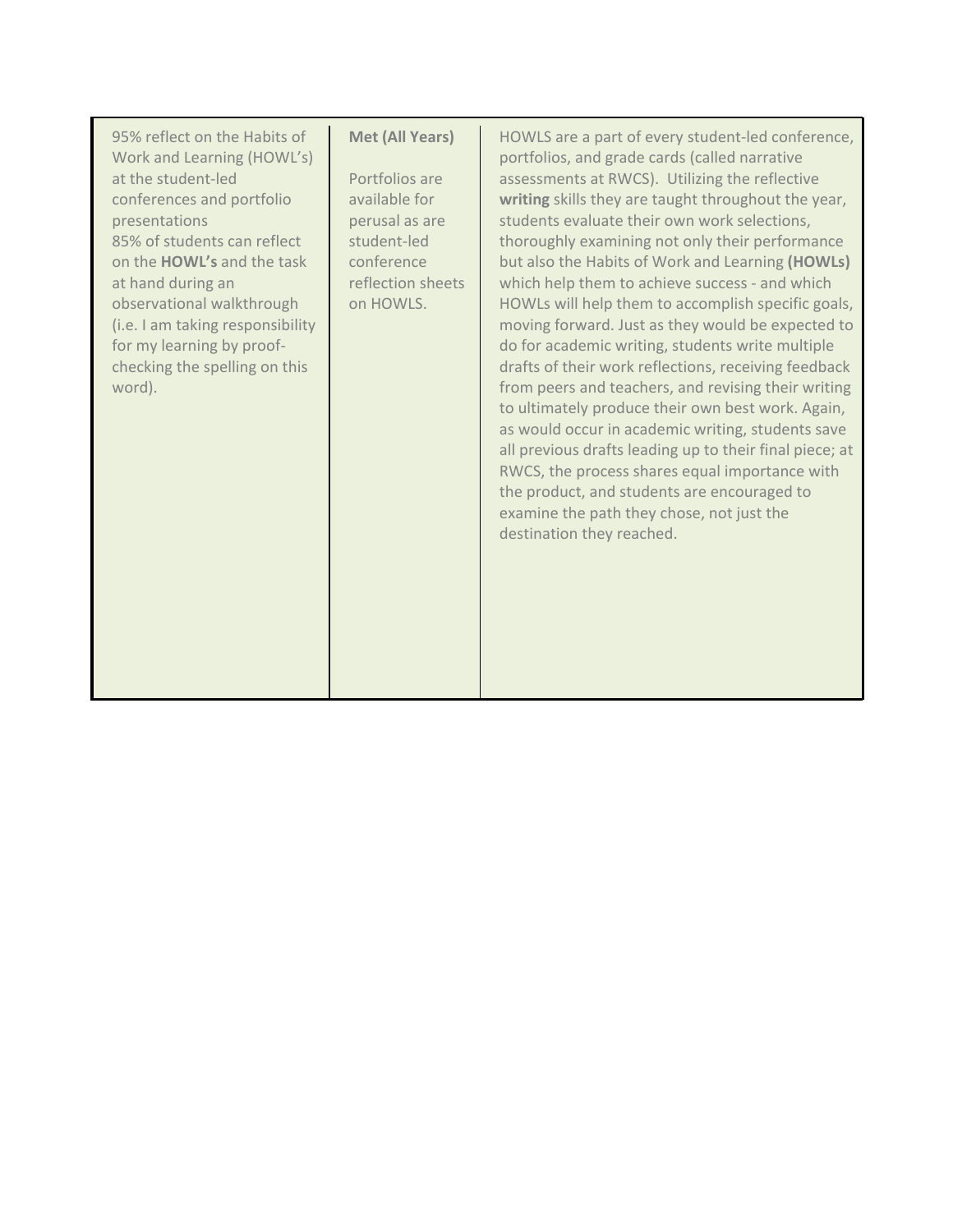| 95% attend wilderness<br>education experiences<br>95% of students participate in<br>fieldwork | <b>Met (All Years)</b><br>Students only<br>ever miss<br>fieldwork and<br>wilderness<br>experiences for<br>illness or family<br>emergency.<br>Attendance<br>records bear this<br>out. | Fieldwork and wilderness experiences are a<br>required component of the RWCS mission and<br>curriculum.<br>Fieldwork is integral to the project-based learning<br>employed at RWCS, as these real-world<br>experiences drive the academic content the<br>students are learning about in any given semester.<br>By using a hands-on approach, students can take<br>their schooling outside of the classroom and apply<br>their learning to the broader world. A few<br>examples of fieldwork from the last few years<br>include: growing and managing a local garden and<br>greenhouse; farm work and lectures at Red Willow<br>Farm at Taos Pueblo; water testing at local<br>waterways and rivers; and data collection from our<br>wilderness backpacking experiences. Additionally,<br>overnight wilderness experiences are embedded<br>in the school mission and culture and have taken<br>students on a variety of exciting adventures over<br>the 21 years of the school's existence. Through<br>wilderness trips, students have been able to<br>experience rafting down the San Juan River;<br>snowshoeing to a mountain yurt; backpacking to<br>many locations in the Sangre de Cristo Mountains<br>(a local mountain range); hiking through the Great<br>Sand Dunes of Colorado; and sketching<br>petroglyphs found in the Rio Grande Gorge, just to<br>name a few. Through these experiences, students<br>learn they are capable of doing more than they<br>ever imagined, and the team- and confidence-<br>building that occurs on these trips has been found<br>to be unparalleled. |
|-----------------------------------------------------------------------------------------------|--------------------------------------------------------------------------------------------------------------------------------------------------------------------------------------|------------------------------------------------------------------------------------------------------------------------------------------------------------------------------------------------------------------------------------------------------------------------------------------------------------------------------------------------------------------------------------------------------------------------------------------------------------------------------------------------------------------------------------------------------------------------------------------------------------------------------------------------------------------------------------------------------------------------------------------------------------------------------------------------------------------------------------------------------------------------------------------------------------------------------------------------------------------------------------------------------------------------------------------------------------------------------------------------------------------------------------------------------------------------------------------------------------------------------------------------------------------------------------------------------------------------------------------------------------------------------------------------------------------------------------------------------------------------------------------------------------------------------------------------------------------------------------------------|
|-----------------------------------------------------------------------------------------------|--------------------------------------------------------------------------------------------------------------------------------------------------------------------------------------|------------------------------------------------------------------------------------------------------------------------------------------------------------------------------------------------------------------------------------------------------------------------------------------------------------------------------------------------------------------------------------------------------------------------------------------------------------------------------------------------------------------------------------------------------------------------------------------------------------------------------------------------------------------------------------------------------------------------------------------------------------------------------------------------------------------------------------------------------------------------------------------------------------------------------------------------------------------------------------------------------------------------------------------------------------------------------------------------------------------------------------------------------------------------------------------------------------------------------------------------------------------------------------------------------------------------------------------------------------------------------------------------------------------------------------------------------------------------------------------------------------------------------------------------------------------------------------------------|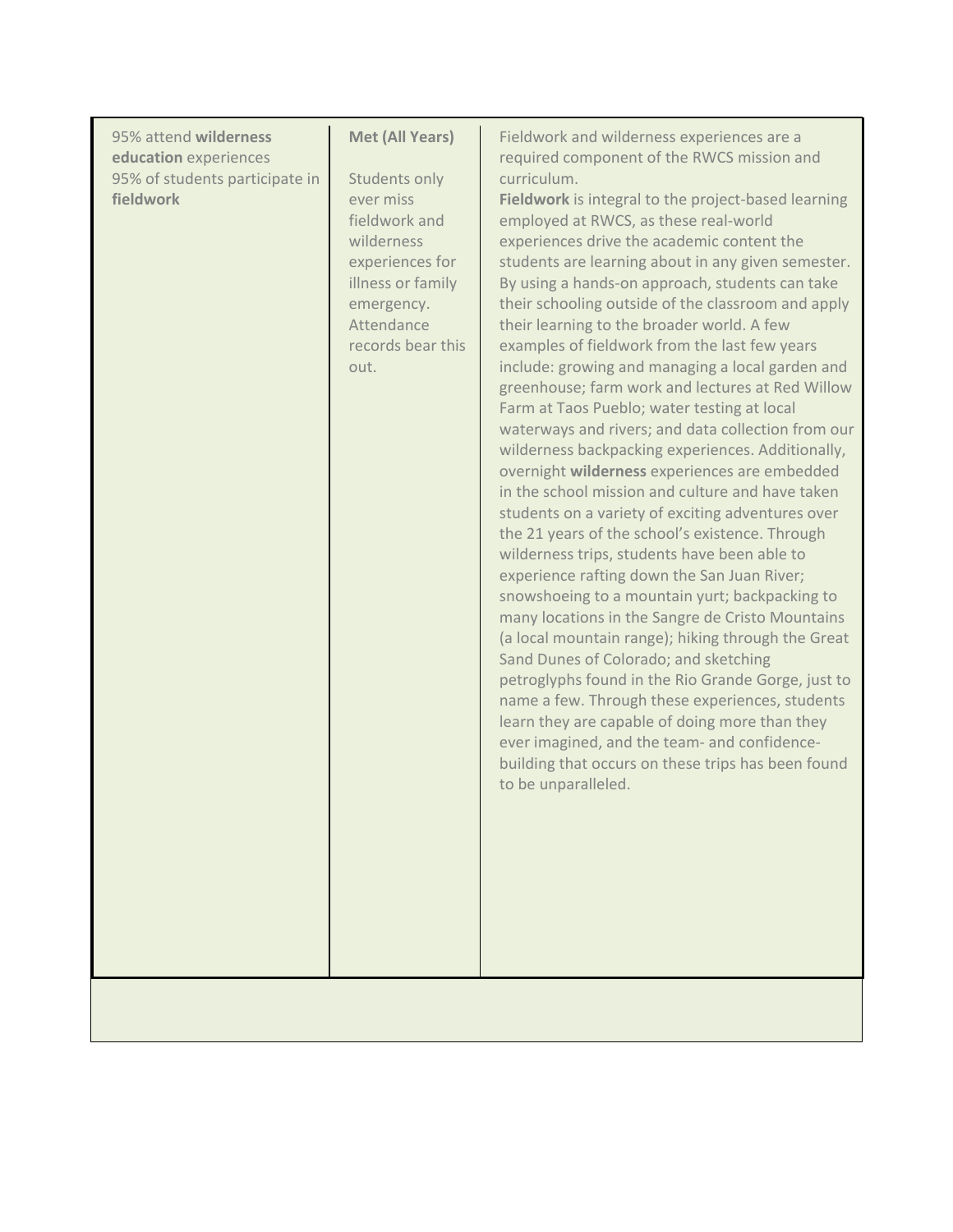The Charter School Act provides as follows:

A charter may be suspended, revoked, or not renewed by the chartering authority if the chartering authority determines that the charter school…failed to meet generally accepted standards of fiscal management.

## **a. Audit Report Summary**

Every charter school is subject to the Audit Act. (1978 NMSA §22-8B-4; 1978 NMSA 22-8-1 *et. seq*.) The Public School Finance Act requires the audit committee of each charter school governing body to track and report progress on the status of the most recent audit findings and advise the local school board on policy changes needed to address audit findings.

Please edit the actual year you are referring to in the table. For example, Year 1 should be changed to the audited year (such as FY16) within the current contract. Also, provide a summary of the nature of findings including category levels. Include and indicate any repeat audit findings involving a material weakness or significant deficiency.

|         | Total # of      | Nature of Findings including Rating       |                                                                            |
|---------|-----------------|-------------------------------------------|----------------------------------------------------------------------------|
| Year    |                 | (Compliance, Significant Deficiency,      | School's Corrective Action Plan                                            |
|         | <b>Findings</b> | <b>Material Weakness)</b>                 |                                                                            |
|         |                 | $2014-001$ - Timely Deposits -            | The school trained alternate employees to                                  |
|         |                 | Compliance - Repeated and Modified        | document cash receipts and prepare deposits.                               |
|         |                 | Condition: During our testwork over       | Deposits will be taken to the bank within                                  |
|         |                 | seventeen cash receipts we noted the      | twenty-four hours of receipt as required by                                |
| 2016-17 | 6               | following:                                | NMAC 6.20.2.14.C and the Principal will enforce                            |
|         |                 | $\bullet$                                 | One instance where a deposit the process at the school level. The Business |
|         |                 | in the amount of \$497 was                | Manager and Finance Committee will review                                  |
|         |                 | not deposited in twenty-four              | cash receipts monthly to ensure compliance.                                |
|         |                 | $(24)$ hours.                             |                                                                            |
|         |                 | One instance where a deposit<br>$\bullet$ |                                                                            |
|         |                 | in the amount of \$5,000 was              |                                                                            |
|         |                 | not properly documented and               |                                                                            |
|         |                 | we were unable to determine               |                                                                            |
|         |                 | how much time elapsed                     |                                                                            |
|         |                 | between the funds being                   |                                                                            |
|         |                 | received and being deposited              |                                                                            |
|         |                 | at the bank.                              |                                                                            |
|         |                 | This finding was reported in 2015,        |                                                                            |
|         |                 | 2015, and 2016, but the school did not    |                                                                            |
|         |                 | make adequate progress in ensuring        |                                                                            |
|         |                 | cash receipts are deposited timely and    |                                                                            |
|         |                 | are adequately documented with such       |                                                                            |
|         |                 | documentation is properly maintained.     |                                                                            |
|         |                 | 2015-003 - Internal Control Structure     |                                                                            |
|         |                 | Over Cash Disbursements - Significant     |                                                                            |
|         |                 | Deficiency - Repeated and Modified        | The Business Manager will seek support from                                |
|         |                 | Condition: During our testwork of         | the Principal and Finance Committee to ensure                              |
|         |                 | twenty-eight disbursements, we noted      | that all purchases are approved in accordance                              |
|         |                 | the following:                            | with the school's policies and procedures and                              |
|         |                 | Two instances where the                   | that adequate supporting documentation is                                  |
|         |                 | School procured goods or                  | received and maintained. All staff will be                                 |
|         |                 | services prior to obtaining an            | required to sign a document acknowledging that                             |
|         |                 | approved Purchase Order.                  | the school will not reimburse purchases without                            |
|         |                 |                                           | One instance where an invoice required paperwork and authorization.        |
|         |                 | or other adequate support                 |                                                                            |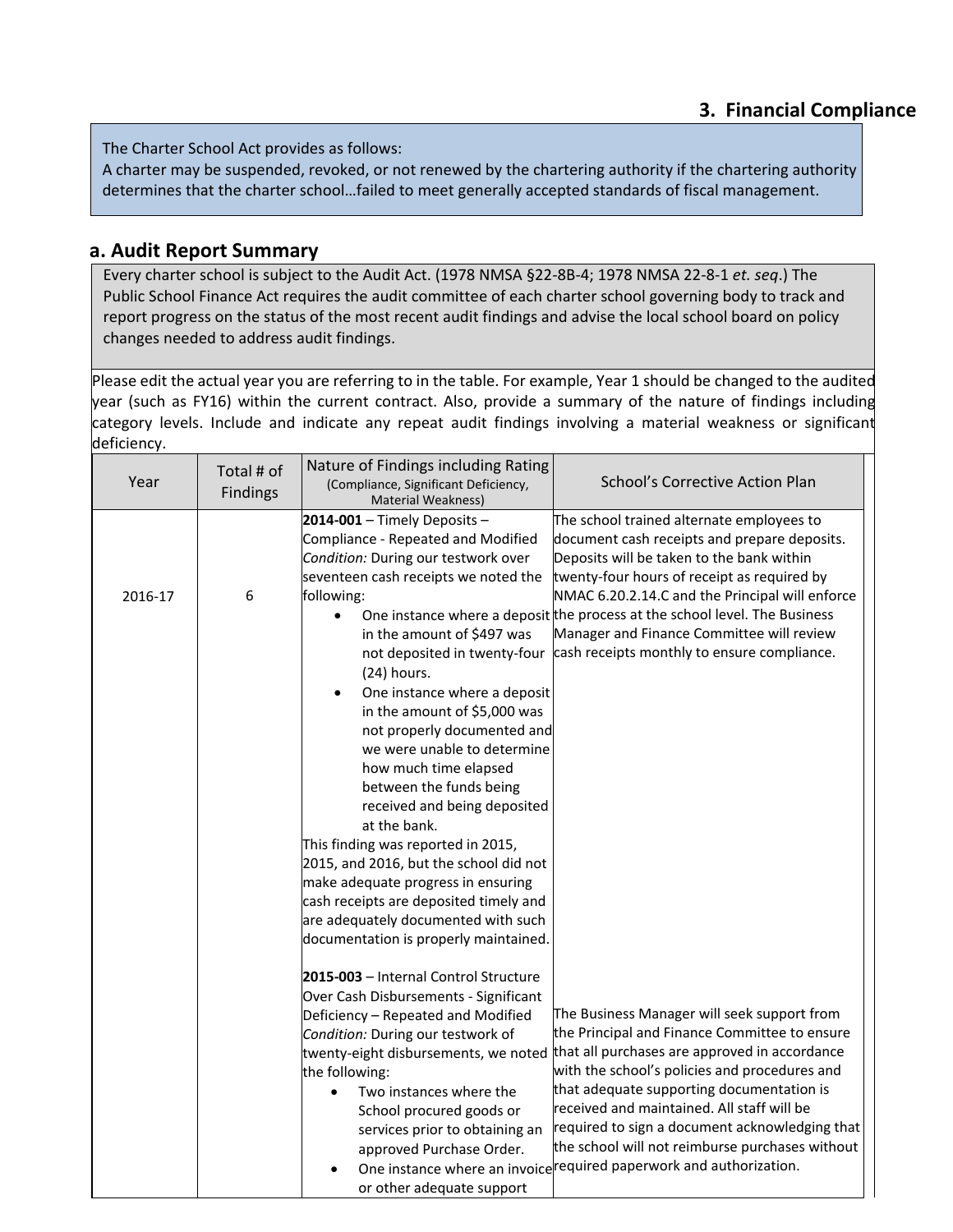|  | could not be provided for our<br>review.<br>The finding was reported in 2015 and<br>2016 but the School did not fully<br>implement corrective action in 2017.<br>2017-001 - Budgetary Conditions -<br>Other Non-Compliance<br>Condition: During our review of the<br>School's budgetary comparison<br>schedules we noted the following:<br>Fund 14000 (Instructional<br>$\bullet$<br>Materials) did not balance its<br>budget for fiscal year 2017.<br><b>Budgeted expenditures</b><br>exceeded budgeted revenues<br>and the previous year's cash<br>carry-over balance by \$1,804.<br>Fund 31100 (Bond Building)<br>$\bullet$<br>did not balance its budget in<br>fiscal year 2017. Budgeted<br>expenditures exceeded<br>budgeted revenues and the<br>previous year's cash carry-<br>over balance by \$318. | The Business Manager will work with the<br>Finance Committee monthly to ensure that the<br>budget does not have any deficits and ensure<br>that designated cash is available to cover such<br>deficits. Governing Council will approve a policy<br>in April 2018 to review the budget at the end of<br>each quarter with consideration to deficits.                                                                                                                                                                                                                                                                                                                                                              |
|--|--------------------------------------------------------------------------------------------------------------------------------------------------------------------------------------------------------------------------------------------------------------------------------------------------------------------------------------------------------------------------------------------------------------------------------------------------------------------------------------------------------------------------------------------------------------------------------------------------------------------------------------------------------------------------------------------------------------------------------------------------------------------------------------------------------------|------------------------------------------------------------------------------------------------------------------------------------------------------------------------------------------------------------------------------------------------------------------------------------------------------------------------------------------------------------------------------------------------------------------------------------------------------------------------------------------------------------------------------------------------------------------------------------------------------------------------------------------------------------------------------------------------------------------|
|  | 2017-002 - Account Reconciliations -<br><b>Material Weakness</b><br>Condition: We identified the following<br>errors in the school's financial<br>statements:<br>Several year-end accrual<br>٠<br>adjustments were not<br>recorded for the year-end<br>June 30, 2016. The fiscal year<br>2017 revenues and<br>expenditures were therefore<br>misstated, resulting in audit<br>adjustments to correct these<br>balances in certain funds. The<br>audit adjustments made to<br>previously reported fund<br>balances amounted to<br>\$95,640.<br>Fund 23000 was previously<br>$\bullet$<br>reported as a special revenue<br>fund of the School but should<br>have been reported as an<br>agency fund.                                                                                                           | The Business Manager will review the financial<br>statements/funds and ensure that year-end<br>accrual adjustments are posted correctly before<br>the fiscal year-end is closed in the financial<br>system and to ensure no material adjustments<br>have to be made by the auditors. The Business<br>Manager will ensure that payroll is properly<br>accrued for at year-end and that funds are<br>properly reported by fund type. The Business<br>Manager will record the audit adjustments and<br>ensure the School's records reconcile to the<br>audit by November 30, 2017. Training will be<br>provided to the Finance Committee and<br>Governing Council to understand the presented<br>financial reports. |
|  | 2017-003 - Internal Control Structure<br>over Payroll - Significant Deficiency<br>and Non-Compliance<br>Condition: During internal control test-<br>work over a sample of 28 payroll<br>transactions, we noted the following:<br>$\bullet$                                                                                                                                                                                                                                                                                                                                                                                                                                                                                                                                                                   | The Business Manager will work with the<br>school's Office Manager to ensure that all<br>personnel file documents have been obtained,<br>are complete and accurate at the time of hire. A<br>checklist will be included in the personnel file<br>One instance of an incomplete and the Business Manager will review all files for                                                                                                                                                                                                                                                                                                                                                                                |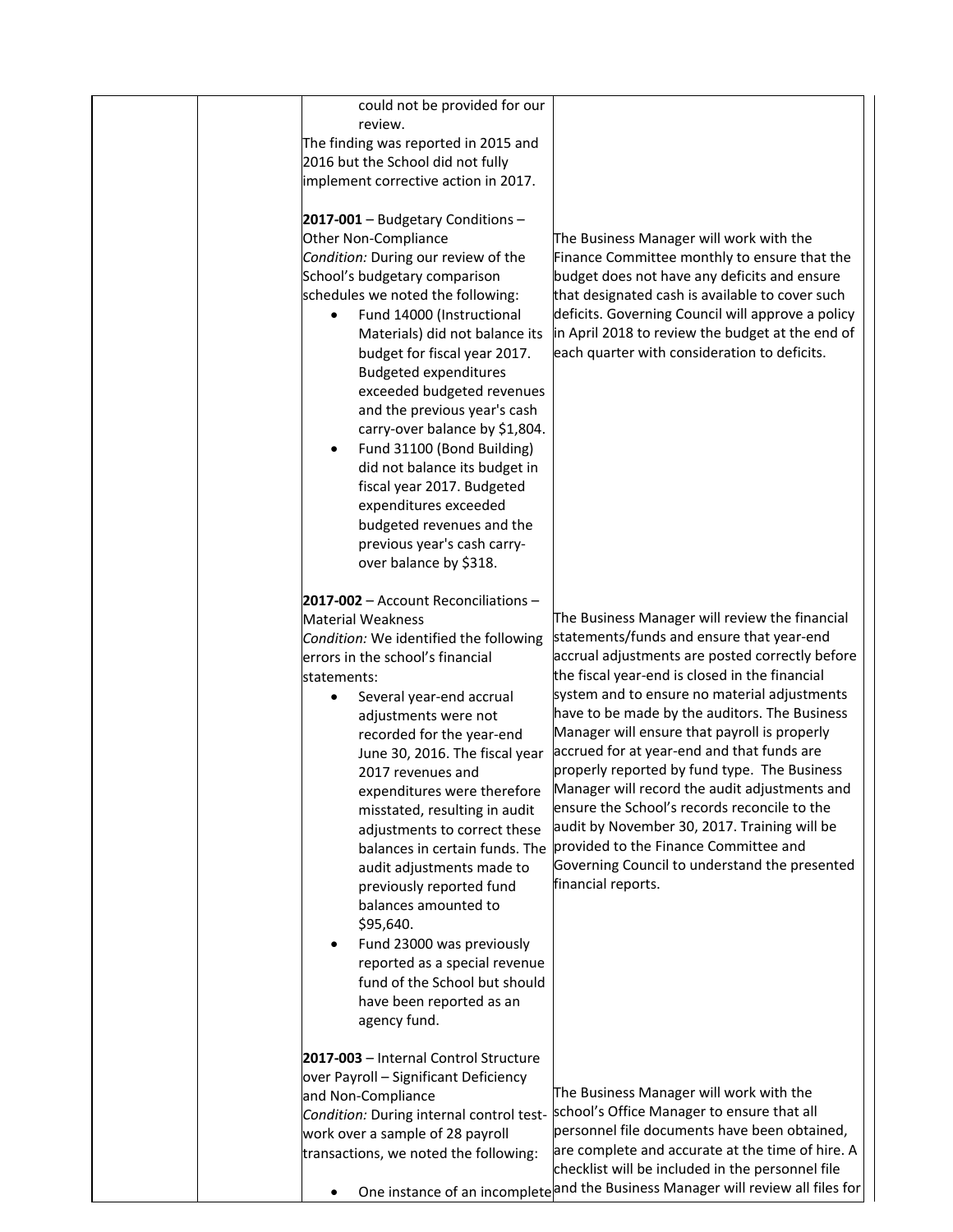|         |   | Federal Form I-9<br>$\bullet$<br>missing W-4<br>Four instances where a<br>Personnel Action Form (PAF)<br>was not available for our<br>review<br>One instance where the<br>amount of health insurance<br>withheld from the employee<br>was incorrect as the amount<br>was not updated for the<br>premium rates.                                                                                                                                                                                                                                                                                                                                                    | completeness by December 31, 2017. School<br>One instance of an incomplete Business Manager will receive training regarding<br>W-4 and another instance of a the proper maintenance of personnel files.                                                                                                                                                                                                                                                                                                                                                                                    |
|---------|---|-------------------------------------------------------------------------------------------------------------------------------------------------------------------------------------------------------------------------------------------------------------------------------------------------------------------------------------------------------------------------------------------------------------------------------------------------------------------------------------------------------------------------------------------------------------------------------------------------------------------------------------------------------------------|--------------------------------------------------------------------------------------------------------------------------------------------------------------------------------------------------------------------------------------------------------------------------------------------------------------------------------------------------------------------------------------------------------------------------------------------------------------------------------------------------------------------------------------------------------------------------------------------|
|         |   | 2017-004 - Staff Qualifications - Non-<br>Compliance<br>Condition: During Internal Control<br>Testwork over a sample of 28 payroll<br>transactions, we noted the following:<br>One substitute that did not<br>$\bullet$<br>have a license from the Public<br><b>Education Department</b><br>Two substitute teachers that<br>did not have a background<br>check in the file                                                                                                                                                                                                                                                                                        | The Business Manager will work with the<br>Principal to develop internal control procedures<br>to ensure all documentation is being obtained<br>prior to an employee starting employment with<br>the school. The procedure should include a<br>process where a substitute's credentials should<br>be verified ahead of time and substitutes should<br>not be allowed to work if credentials are not<br>verifiable. Implementation will occur by March<br>30, 2018.                                                                                                                         |
| 2017-18 | 6 | 2018-001 - Internal Control over<br>Capital Assets - Significant Deficiency<br>Condition: During our review of capital<br>does not have a current asset listing<br>nor could identify the physical assets<br>that made up the 2017 fiscal year-end<br>balance of approximately \$193,700 in<br>capital assets with a net book value of<br>approximately \$107,600. Without an<br>asset listing, the school was unable to<br>determine if the assets are still owned<br>by the school or if they have been<br>disposed of. Without the proper<br>identification of assets, the School is<br>failed to perform an annual physical<br>inventory over all its assets. | The school obtained the fixed asset listing from<br>the former auditor and has reviewed it to ensure<br>that the listing is accurate as of November 2018.<br>assets, it was identified that the School The fixed asset listing will be maintained by the<br>school's new Business Manager going forward to<br>ensure that all assets are accurately tracked and<br>verified at year-end by conducting an annual<br>inventory.                                                                                                                                                              |
|         |   | 2018-002 - Internal Controls over Cash<br>Disbursements - Significant Deficiency<br>Condition: During our audit, we<br>identified the following issues related<br>to purchasing:<br>10 out of 21 disbursements<br>totaling \$16,211, lacked a<br>purchase order, or lacked an<br>approval signature on the<br>purchase order provided.<br>4 out of 21 disbursements<br>totaling \$5,431 lacked                                                                                                                                                                                                                                                                    | The school hired a new Business Manager and<br>procedures have been established that include<br>appropriate retention of all documentation<br>related to purchasing, including compiling the<br>check stub, signed invoice, and signed Purchase<br>Order for all accounts payable transactions.<br>Files will be maintained at the school site to<br>ensure compliance with purchasing<br>requirements and will be available for future<br>review by external auditors and other agencies<br>as required. The school will also utilize change<br>orders to address changes to the original |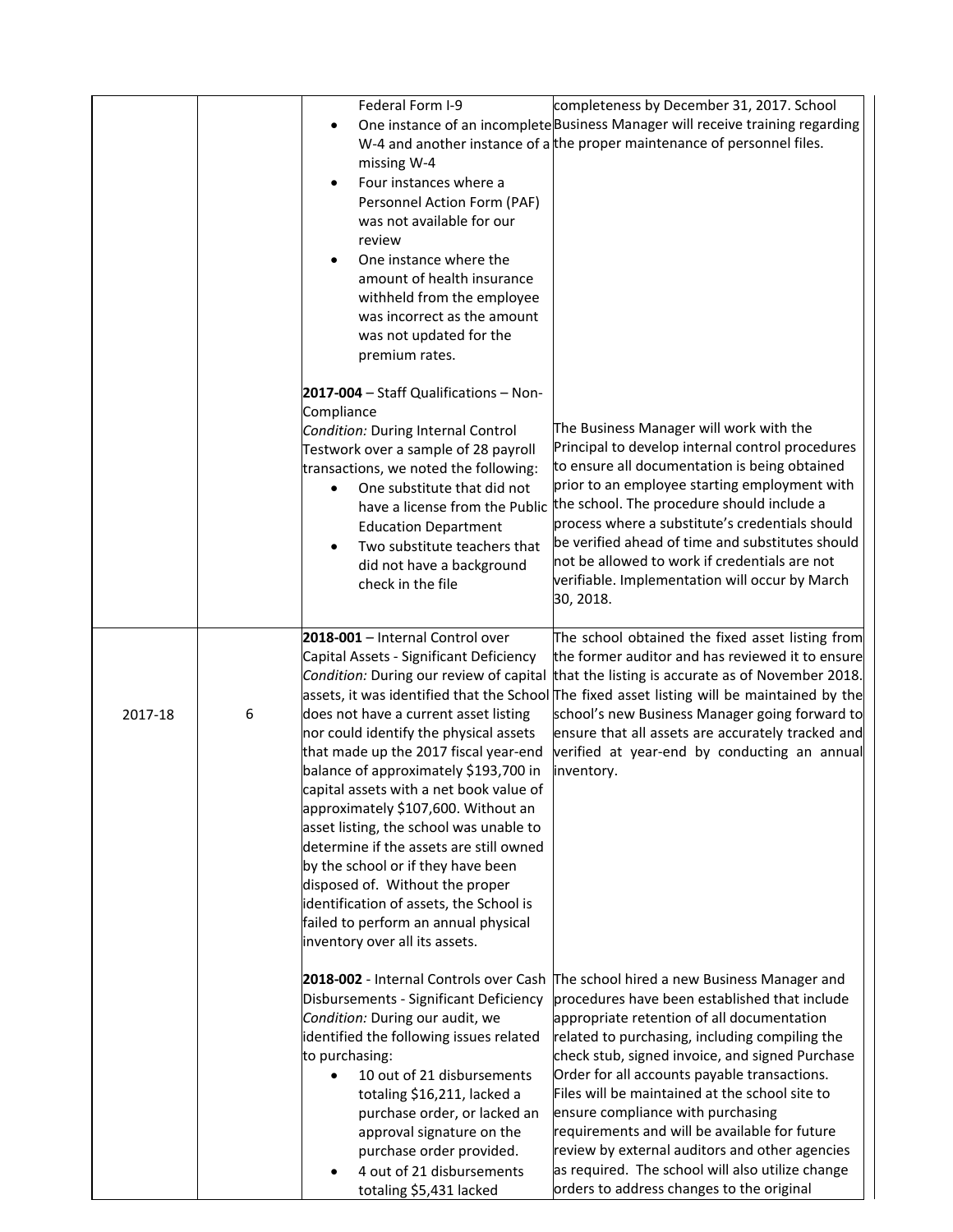| Purchase Order and will retain approved change<br>supporting documentation to<br>orders in the procurement files. The school will<br>include a purchase order,<br>invoice, and check stub.<br>pay invoices as they are received and prior to<br>the due date to avoid paying late fees.<br>1 out of 21 disbursements<br>$\bullet$<br>where the School failed to<br>Corrective action to be implemented by<br>December 31, 2018.<br>make timely payments of<br>invoices resulting in a total of<br>\$36.00 of incurred late fees.<br>1 out of 21 disbursements<br>where the PO amount was<br>exceeded by \$1,521                                                                                                                                                                                                                                                                                                                                                                                                                                                                                                                                                                                                                                                                                                                                                                                                                                |
|------------------------------------------------------------------------------------------------------------------------------------------------------------------------------------------------------------------------------------------------------------------------------------------------------------------------------------------------------------------------------------------------------------------------------------------------------------------------------------------------------------------------------------------------------------------------------------------------------------------------------------------------------------------------------------------------------------------------------------------------------------------------------------------------------------------------------------------------------------------------------------------------------------------------------------------------------------------------------------------------------------------------------------------------------------------------------------------------------------------------------------------------------------------------------------------------------------------------------------------------------------------------------------------------------------------------------------------------------------------------------------------------------------------------------------------------|
| 2018-003 - Internal Controls Over Cash The school hired a new Business Manager and<br>procedures have been established that include<br>Receipts - Compliance and Other<br>appropriate retention of all documentation<br>Matters (Original Finding 2014-001)<br>related to cash receipts. Cash receipts will be<br>Condition: During our review of cash<br>deposited within 24 hours of receiving funds as<br>receipts, we noted the following issues:<br>required by NMAC 6.20.2.14. Appropriate<br>1 out of 20 deposits totaling<br>$\bullet$<br>personnel will be trained on documentation of<br>\$150 was not deposited<br>funds received using pre-numbered receipts and<br>within 24 hours of receipt.<br>support will be maintained with each deposit,<br>1 out of 20 deposits, which<br>٠<br>included one receipt slip made including copies of receipts, deposit slips, and<br>up of different check and cash the cash receipt transaction report from the<br>accounting system.<br>transactions.<br>During our review of 20<br>deposits, we noted 19<br>deposits totaling \$41,151,<br>which lacked a returned<br>deposit slip from the bank.<br>Receipts need to be traced to<br>the bank statement to ensure<br>were properly deposited to<br>the School bank account.                                                                                                                                                              |
| 2018-004 - Internal Controls over<br>The school hired a new Business Manager and<br>Payroll - Compliance and Other<br>procedures have been established to ensure<br>Matters (Original Finding 2017-003)<br>required documentation is maintained within<br>Condition: During testing of 5<br>employee personnel files. Annual contracts for<br>employee payroll files, we noted the<br>all salary and additional compensation received<br>following issues:<br>will be maintained within the personnel files to<br>2 out of 6 payroll samples<br>$\bullet$<br>ensure appropriate payment to school<br>included additional<br>personnel. Employee checklists of required<br>compensation for extra work,<br>documents will be maintained for each<br>camping/outdoor trip hours<br>personnel file and reviewed annually to ensure<br>which did not include an<br>compliance. The school's Director will provide<br>agreement of the hourly rate<br>appropriate documentation related to all<br>to be paid. Further review of<br>salaries and additional compensation to the<br>the school employee<br>Business Manager prior to wages being paid to<br>handbook and written policies<br>employees.<br>did not indicate a specified<br>agreed wage rate but was<br>explained to be a verbal<br>agreement.<br>1 of 6 payroll samples tested<br>$\bullet$<br>identified a negative variance<br>of \$2,093 against the<br>employee's salary contract |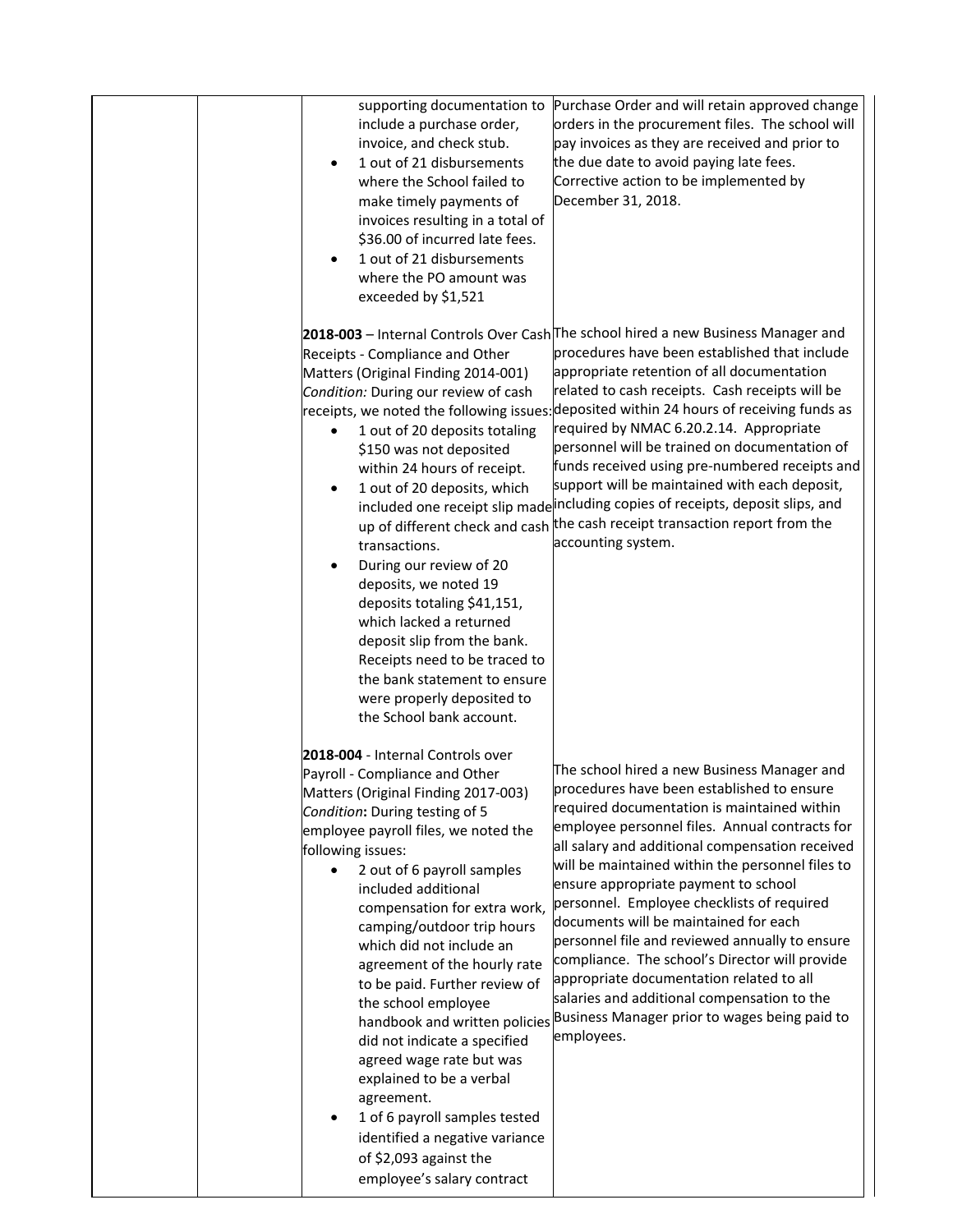|         |   | within their file. Discussion                                                                                                                                                                                                                                                                                                                                                                        |                                                                                                                                                                                                                                                                                                                                                                                                  |
|---------|---|------------------------------------------------------------------------------------------------------------------------------------------------------------------------------------------------------------------------------------------------------------------------------------------------------------------------------------------------------------------------------------------------------|--------------------------------------------------------------------------------------------------------------------------------------------------------------------------------------------------------------------------------------------------------------------------------------------------------------------------------------------------------------------------------------------------|
|         |   | with current management                                                                                                                                                                                                                                                                                                                                                                              |                                                                                                                                                                                                                                                                                                                                                                                                  |
|         |   | noted the employee had a                                                                                                                                                                                                                                                                                                                                                                             |                                                                                                                                                                                                                                                                                                                                                                                                  |
|         |   | mid-year salary change, which                                                                                                                                                                                                                                                                                                                                                                        |                                                                                                                                                                                                                                                                                                                                                                                                  |
|         |   | was not documented with the                                                                                                                                                                                                                                                                                                                                                                          |                                                                                                                                                                                                                                                                                                                                                                                                  |
|         |   | employee file nor included a                                                                                                                                                                                                                                                                                                                                                                         |                                                                                                                                                                                                                                                                                                                                                                                                  |
|         |   | signed wage rate change by                                                                                                                                                                                                                                                                                                                                                                           |                                                                                                                                                                                                                                                                                                                                                                                                  |
|         |   | the employee.                                                                                                                                                                                                                                                                                                                                                                                        |                                                                                                                                                                                                                                                                                                                                                                                                  |
|         |   | 2018-005 - Budgetary Conditions -                                                                                                                                                                                                                                                                                                                                                                    |                                                                                                                                                                                                                                                                                                                                                                                                  |
|         |   | <b>Compliance and Other Matters</b><br>(Original Finding 2017-001)                                                                                                                                                                                                                                                                                                                                   | Budget adjustments will be submitted to the<br>Governing Council to ensure budgetary control                                                                                                                                                                                                                                                                                                     |
|         |   | Condition: During our audit, we noted<br>the school had an expenditure function<br>where actual expenditures exceeded<br>budgetary authority:<br>Operational Fund (11000) -<br>Operation of Non-<br>instructional Services - \$116<br>Title XIX MEDICAID 3/21 Years<br>(25153) - Direct Instruction -<br>\$436                                                                                       | at the function level. End of year processes will<br>be implemented to ensure that the school's<br>budget at each function meets statutory<br>requirements on June 30 <sup>th</sup> of each fiscal year.                                                                                                                                                                                         |
|         |   | 2018-006 - Internal Control<br>Environment (Material Weakness)<br>Condition: Management was unable to<br>locate the original bank reconciliations<br>and manual journal entries completed<br>during the fiscal year to determine if a<br>formal review and approval process<br>was completed.                                                                                                        | Monthly bank reconciliations with the<br>corresponding bank statements will be provided<br>to the Director and Governing Council President<br>for review and signature. All bank<br>reconciliations and statements will be filed at<br>the school after the appropriate approvals have<br>been obtained.                                                                                         |
| 2018-19 | 5 | 2019-001 - Bank Reconciliation - Other The Business Manager will review the<br>Non-Compliance<br>Condition: During our review of the<br>June 2019 bank reconciliation, we<br>noticed 2 outstanding checks totaling<br>\$442, that should have been canceled.                                                                                                                                         | outstanding check listing on the monthly bank<br>reconciliation report and will cancel checks that<br>are outstanding after one year from issuance.<br>Vendors will be contacted to determine if a<br>reissue is required. Finance Committee will<br>review the list of outstanding checks each<br>month to ensure that the Business Manager is<br>following the established procedure.          |
|         |   | 2019-002 - Compliance over Open<br>Meeting Act - Other Non-Compliance<br>Condition: During the review of the<br>schools meeting minutes we identified<br>the following:<br>A set of minutes did not<br>$\bullet$<br>include how each member<br>voted, which include two<br>members abstaining their<br>vote.<br>Neither the minutes nor the<br>agenda provided detailed<br>information regarding BAR | The Governing Council minutes will reflect<br>individual votes on all motions that are not<br>voted on unanimously, including any abstaining<br>votes. Budget Adjustment Request (BAR)<br>numbers will be documented in the Governing<br>Council minutes. Prior to approving the GC<br>minutes, members will review the minutes and<br>identify and correct any discrepancies in the<br>minutes. |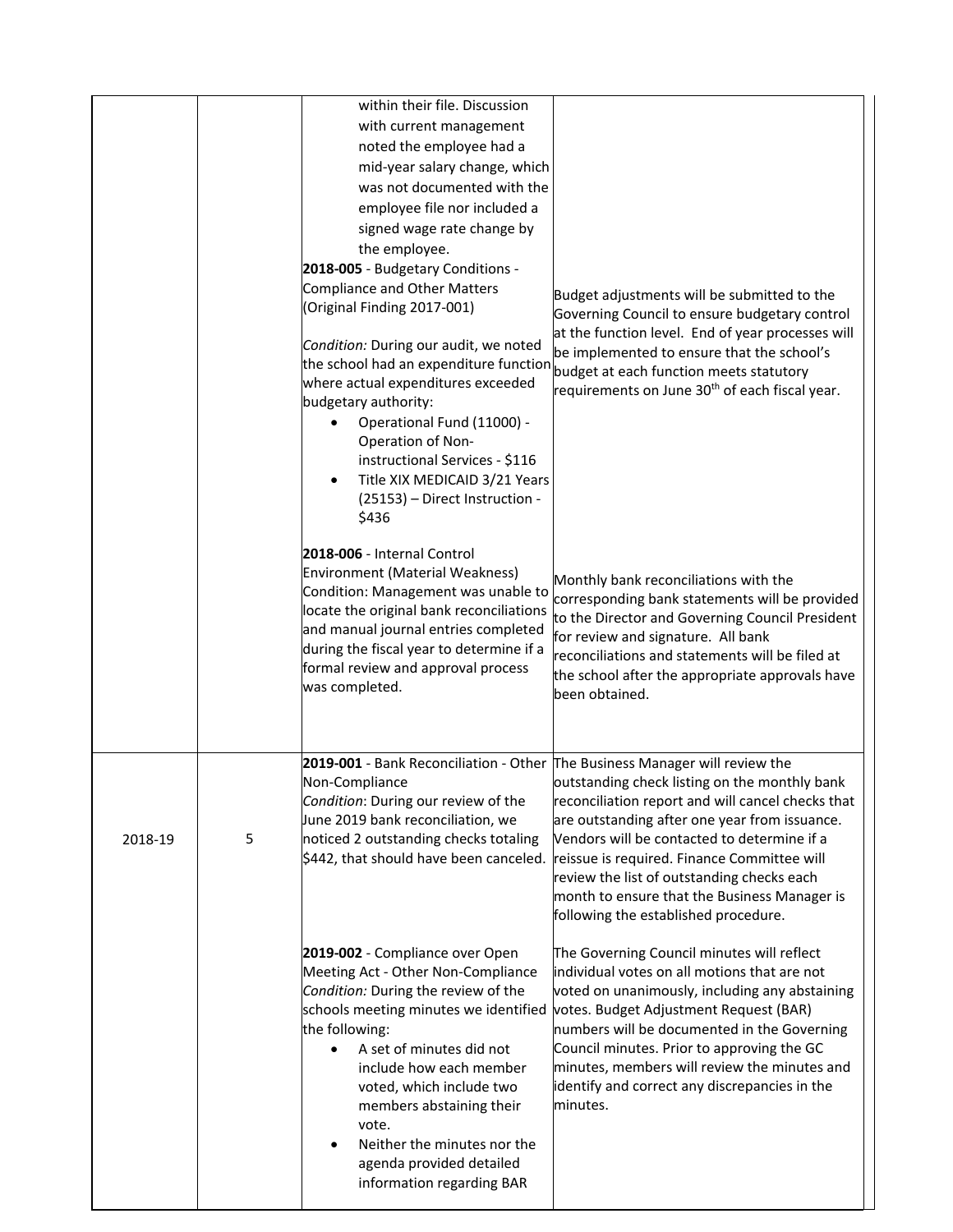| subject to a vote. Detail to<br>include fund number, increase<br>or decrease for that budget<br>are not maintained within the<br>minutes.<br>2019-003 - Internal Controls over Cash<br>Disbursements - Other Non-                                                                                                                                                                                                                                                                                                                                  | The school will ensure all documentation<br>required by the Business Manager to issue a PO<br>is provided timely. The Business Manager will                                                                                                                                                                                                                                                                                                                                                                                                                                                                                                                                                                                                                                                                                                                    |
|----------------------------------------------------------------------------------------------------------------------------------------------------------------------------------------------------------------------------------------------------------------------------------------------------------------------------------------------------------------------------------------------------------------------------------------------------------------------------------------------------------------------------------------------------|----------------------------------------------------------------------------------------------------------------------------------------------------------------------------------------------------------------------------------------------------------------------------------------------------------------------------------------------------------------------------------------------------------------------------------------------------------------------------------------------------------------------------------------------------------------------------------------------------------------------------------------------------------------------------------------------------------------------------------------------------------------------------------------------------------------------------------------------------------------|
| Compliance (Previously #2015-003)<br>Condition: During our testing over 20<br>disbursements, we identified two<br>disbursements whose purchase order<br>was issued subsequent to the services<br>provided.                                                                                                                                                                                                                                                                                                                                         | provide a copy of the PO to the school's Director<br>for final review and signature prior to any goods<br>or services being procured by the school. All<br>school staff was trained on the procurement<br>process and provided with written<br>documentation detailing the steps required to<br>make a school purchase.                                                                                                                                                                                                                                                                                                                                                                                                                                                                                                                                        |
| 2019-004 - Internal Controls over<br>Payroll - Other Non-Compliance<br>Condition: During our testing over 4<br>following:<br>1 out of 4 employee files,<br>which did not include the ERB<br>enrollment form included in<br>the employee file. However,<br>withholdings for ERB were<br>present on the employee's<br>paycheck.                                                                                                                                                                                                                      | A checklist system has been implemented and<br>HR files will be reviewed against the checklist to<br>ensure they contain the required documents.<br>The ERB form in question was related to an<br>employee payroll files we identified the employee hired in 2015, so the school contacted<br>ERB to request a copy of the missing ERB data<br>form and filed it in the HR file.                                                                                                                                                                                                                                                                                                                                                                                                                                                                               |
| 2019-005 - Internal Controls over<br>Capital Asset Disposal - Other Matters<br>(Previously #2018-001)<br>Condition: As noted during the FY18<br>audit, the School held fixed assets on<br>was unaware if the assets were still<br>physically held on school property.<br>During the School's current year<br>inventory observation, it was<br>confirmed that \$62,488 in assets were<br>unable to be located and thus were<br>historical record of the disposal was<br>available. The assets on June 30, 2019,<br>had a net book value of \$1,959. | Prior Year disposals/inventory lists were not<br>made available to management on July 1, 2018,<br>when the Director and Business Manager<br>started. The Director and Business Manager did<br>conduct an inventory as required prior to<br>06/30/2019 and discovered that items on the<br>the listing, which the new management fixed asset listing were not in the school's<br>possession. Several of the assets had been fully<br>depreciated and/or did not have a disposal date<br>recorded on the fixed asset listing. The Business<br>Manager updated the list as of 06/30/2019 and<br>identified all assets that had previously been<br>disposed of or could not be accounted for. As of<br>recorded as current year disposal as no 06/30/2019, the school can confirm that all fixed<br>assets have been accounted for or deleted from<br>the listing. |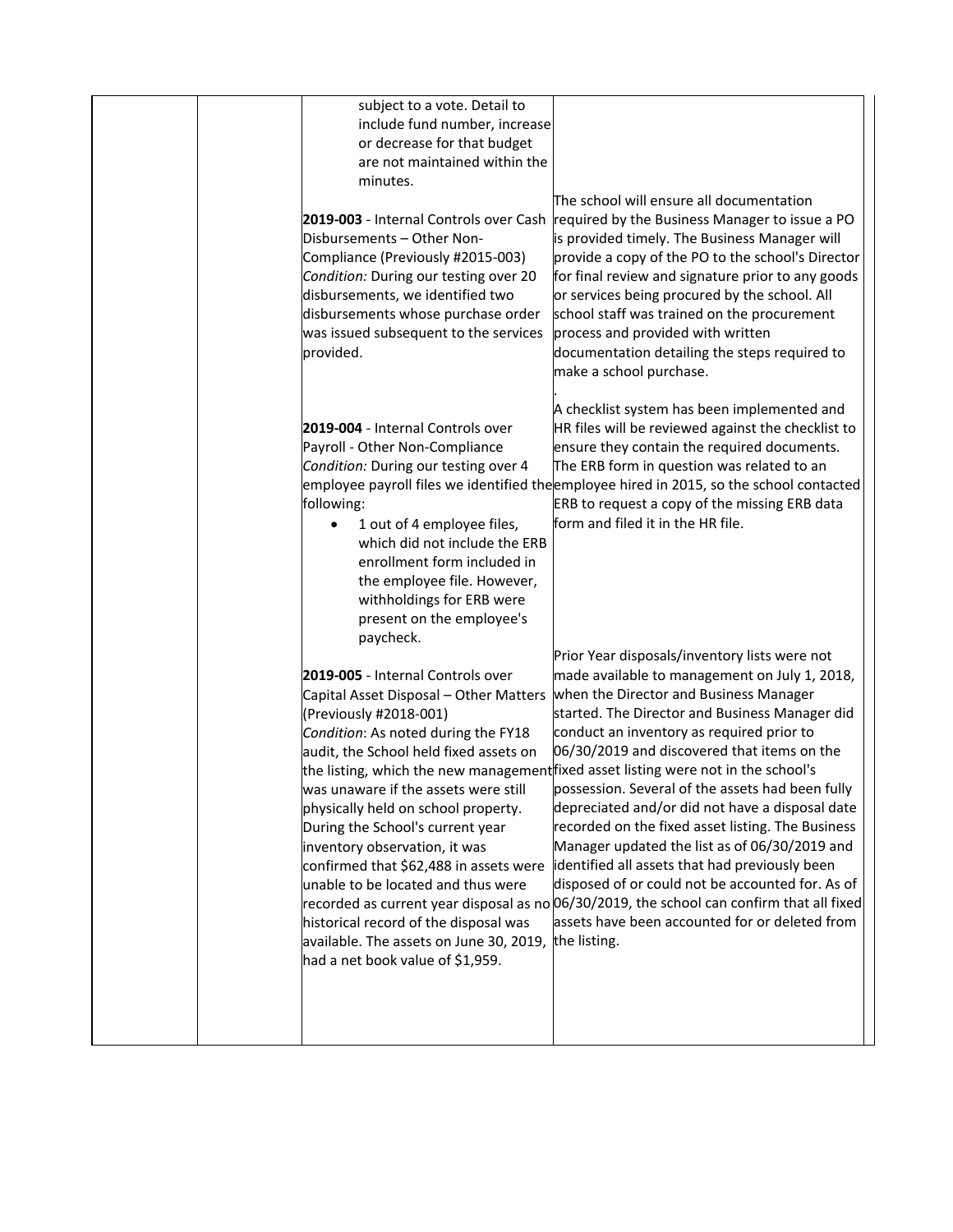## **b. Board of Finance**

Pursuant to 1978 NMSA §22-8-38, failure of the governing body of a state-chartered charter school to qualify for designation as a board of finance constitutes good and just grounds for nonrenewal or revocation of its charter.

Further, pursuant to 1978 NMSA §22-8-39, the department may at any time suspend a local school board or governing body of a state-chartered charter school from acting as a board of finance if the department reasonably believes there is mismanagement, improper recording or improper reporting of public school funds under the local school board's or governing body of a state-chartered charter school's control.

When the governing body of a state-chartered charter school is suspended from acting as a board of finance, the department is required to consider commencing proceedings before the Commission to revoke or refuse to renew the charter of the state-chartered charter school.

If the school's **Board of Finance was suspended** at any time during the term of the contract, the school must provide a narrative explaining the actions taken **(school/adult/leader/board actions)** on the school's own initiative to correct financial compliance and regain the Board of Finance Authority and the success of those actions **(improved practices and outcomes)**.

The school must also describe the current status of the Board of Finance and continuing actions to ensure the same financial challenges do not reoccur. Success should be identified by specific changes in practice.

The narrative must be supported by evidence provided in an appendix (Appendix B – Board of Finance) and verifiable through evidence at the renewal site visit. **Please identify specific evidence of both the school/adult/leader/board actions and the improved practices and outcomes in the narrative.**

**Schools that have maintained all Board of Finance authority during the entire term of the contract do NOT complete this Section.**

### *School response:*

N/A - The school has maintained all Board of Finance authority during the entire term of the contract.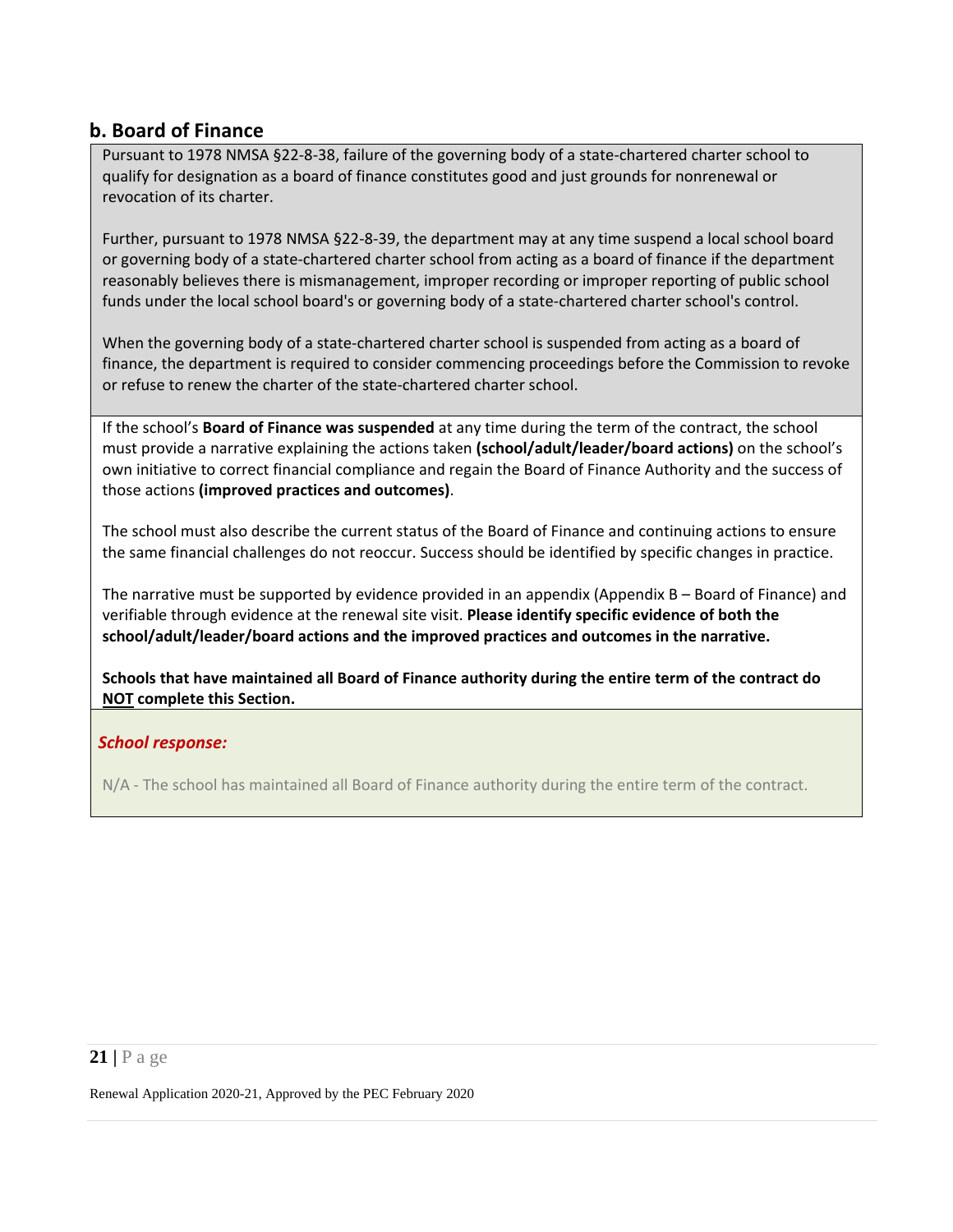## **4. Contractual, Organizational, and Governance Responsibilities**

The Charter School Act provides as follows:

A charter may be suspended, revoked, or not renewed by the chartering authority if the chartering authority determines that the charter school…committed a material violation of any of the conditions, standards, or procedures set forth in the charter… *or*…violated any provision of law from which the charter school was not specifically exempted.

## **a. Charter Material Terms of Comprehensive Educational Program**

Pursuant to 1978 NMSA §22-8B-9, each charter contract must contain material terms of the charter application as determined by the parties to the contract. The PEC's contract identifies all material terms, or in some contract versions, the components of the comprehensive educational program.

If a school received a rating of "working to meet standard" or "falls far below standard" for Indicator 1.a in its Web-EPSS annual report for any year within the contract term, the school must describe the improvement actions the school made to address the deficiencies.

### *School response:*

Roots & Wings Community School received:

1. A Pending Rating in 2019-2020 for I-A.00 NM A-F School Grading System

2. A Falls Far Below Rating in 2016-2017 for I-A.01 Required Academic Performance Indicators The school received only Meets (or Exceeds) for all other reportable years.

| <b>Annual Monitoring</b><br><b>Item/Rating</b>                                                                               | <b>Area(s) of Concern</b>                                                                                                      | <b>Improvement Actions</b>                                                                                                                                                                                                                                                                                                                                                                                     |  |
|------------------------------------------------------------------------------------------------------------------------------|--------------------------------------------------------------------------------------------------------------------------------|----------------------------------------------------------------------------------------------------------------------------------------------------------------------------------------------------------------------------------------------------------------------------------------------------------------------------------------------------------------------------------------------------------------|--|
| $I-A$ 00 NM $A-F$<br><b>School Grading</b><br>System<br>2019-2020<br><b>PENDING</b>                                          | Due to the COVID-19<br>health emergency<br>school closures in<br>Spring 2020, schools<br>were waived from state<br>assessments | Due to the COVID -19 Pandemic, all state<br>assessments were waived for SY 2020. As can<br>be seen for our 19-20 NWEA MAPs scores<br>from BOY to MOY our students:<br><b>ELA</b><br>75%<br>Math<br>88%<br>(Percentage of students who met projected<br>growth OR met the $50th$ percentile or higher)<br>We believe we were on target to again be rated<br>as Meets.                                           |  |
| I-A.01 Required<br>Academic<br>Performance<br>Indicators<br>2016-2017<br><b>FALLS FAR</b><br><b>BELOW</b><br><b>STANDARD</b> | The school did not<br>submit mid-year data to<br>support the school's<br>mission specific goals                                | The school failed to submit MOY assessment<br>data to PED as required. The school made<br>internal changes to make sure interim<br>assessments were being completed and<br>uploaded as required. The school also<br>submitted EOY data as required for Mission<br>Specific Indicators.<br>As can be seen from the continued Meets (or<br>Exceeds) Standard ratings, this issue was<br>addressed and corrected. |  |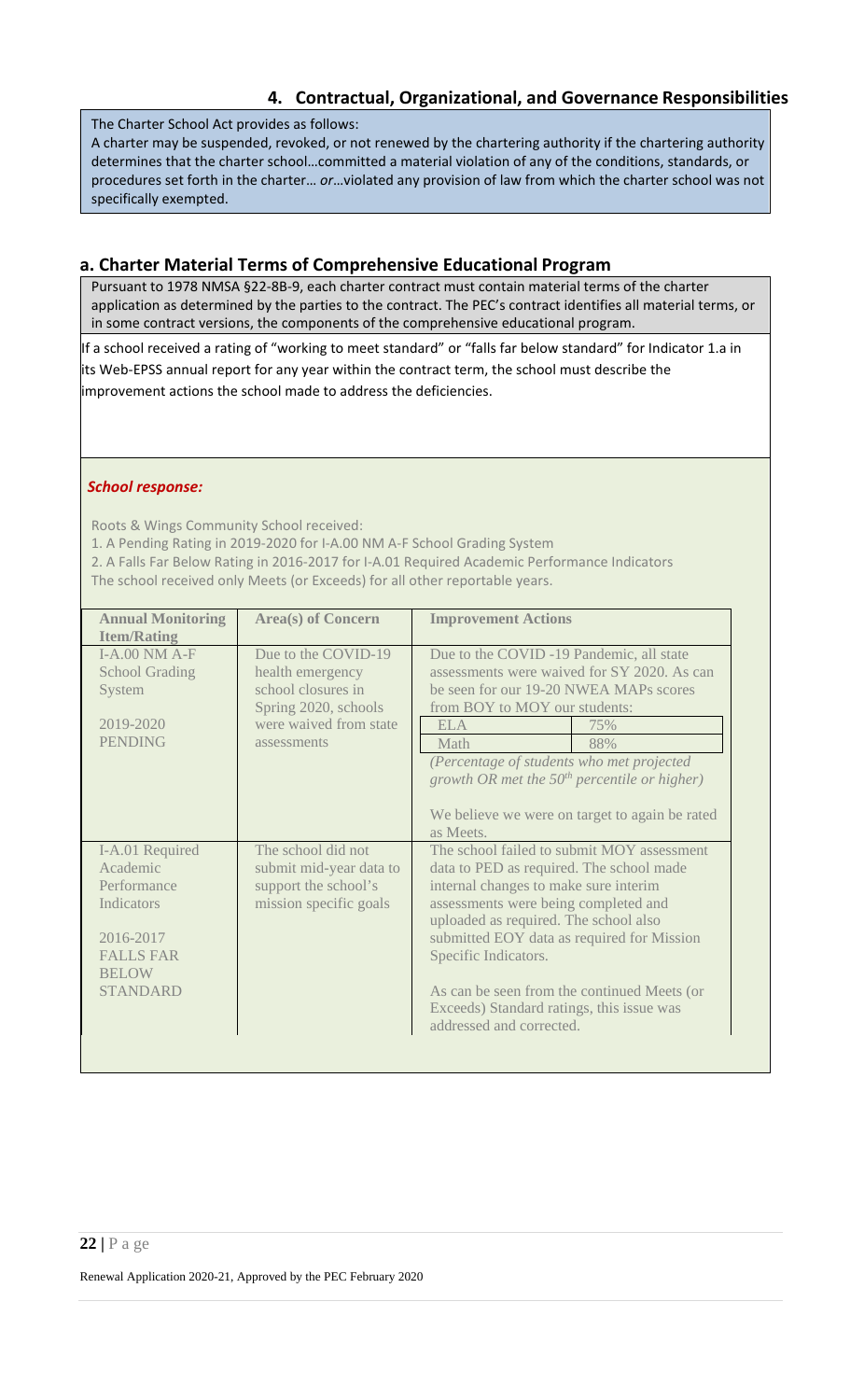## **b. Organizational Performance Framework**

Pursuant to NMSA §22-8B-9.1, the performance framework for each charter school must include performance indicators and performance targets for governing body performance, including compliance with all applicable laws, rules and terms of the charter contract.

**For any school that has received a repeated "working to meet standard" rating or any "falls far below standard" rating for one or more of the organizational performance framework indicators on the most recently completed organizational performance framework evaluation** provide a narrative explaining the improvement actions made **(school/adult/leader/board actions)** to meet all legal compliance requirements and the effectiveness of those actions **(improved practices and outcomes)** in improving organizational performance and compliance.

The purpose of the narrative is to demonstrate substantial progress toward achieving and maintaining organizational performance and compliance.

Implementation of the described improvement actions should be verifiable through evidence at the site visit. **Please identify specific evidence of both the school/adult/leader/board actions and the improved practices and outcomes in the narrative.**

**If the school has received any Office of Civil Rights complaints, formal special education complaints or NM Attorney General complaints or enforcement action, or**, the school must identify those, provide all communications (redacted to protect PII) related to those complaints in an appendix (Appendix C – Complaint Communications), and describe the current status of the complaint. I**f any of those complaints have been resolved and resulted in a finding that the school violated any law,** the school must provide a narrative describing the required compensatory and corrective actions required and their status in implementing those actions. The implementation of such actions must be verifiable through evidence during the renewal site visit.

**Schools that do not have any repeated "working to meet standard" ratings or any "falls far below standard" ratings on the most recent organizational performance framework evaluation do NOT complete this Section.**

### *School response:*

The school did NOT receive any OCR or other complaints.

Roots & Wings Community School received the following ratings addressed below:

- 1. II-A.00.06 Operating budget/audits/etc.: 2016-2017 Falls Far Below or Does Not Meet
- 2. IV-A.00 Business Management and Oversite: 2017-2018 Falls Far Below or Does Not Meet Standard, 2018- 2019 - Falls Far Below or Does Not Meet Standard, 2019-2020 - Pending
- 3. V-A.00 Governance and Reporting: 2019-2020 Pending
- 4. V-A.01 Governance and Reporting: 2019-2020 Pending
- 5. VI-A.03 4d. General info: Staff Turnover, if applicable: 2019-2020 Working to Meet Standard

| <b>Annual Monitoring</b><br><b>Item/Rating</b> | <b>Area(s) of Concern</b>                        | <b>Improvement Actions</b>                                                                                                                        |
|------------------------------------------------|--------------------------------------------------|---------------------------------------------------------------------------------------------------------------------------------------------------|
| II-A.00.06 Operating<br>budget/audits/etc.     | Missing signed<br><b>Financial Questionnaire</b> | (16-17) The signed financial question aire was<br>not submitted in August 2017 as required. The<br>school has complied with this requirement each |
| 2016-2017                                      |                                                  | of the following years.                                                                                                                           |
| Falls Far Below or                             |                                                  |                                                                                                                                                   |
| Does Not Meet                                  |                                                  | The questionnaire for 2019-20 will be                                                                                                             |
|                                                |                                                  | submitted by 10/31/2020 as requested by CSD.                                                                                                      |
| IV-A.00 Business                               | - Repeat findings                                | 2017-2018 – The school had three repeat                                                                                                           |
| Management and                                 | - Weakness in                                    | findings in FY2018, but has provided evidence                                                                                                     |
| Oversite:                                      | procedures and internal                          | in its Corrective Action Plan that it continues to                                                                                                |
|                                                | controls                                         | monitor and improve areas of weakness in its                                                                                                      |
| 2017-2018                                      | -Corrective action plan                          | procedures and internal controls. A detailed                                                                                                      |
| Falls Far Below or                             | required                                         | corrective action plan was drafted in                                                                                                             |
| Does Not Meet                                  |                                                  | coordination with the Charter School Division                                                                                                     |
| Standard                                       |                                                  | to require the school and its Business Manager                                                                                                    |

**23 |** P a ge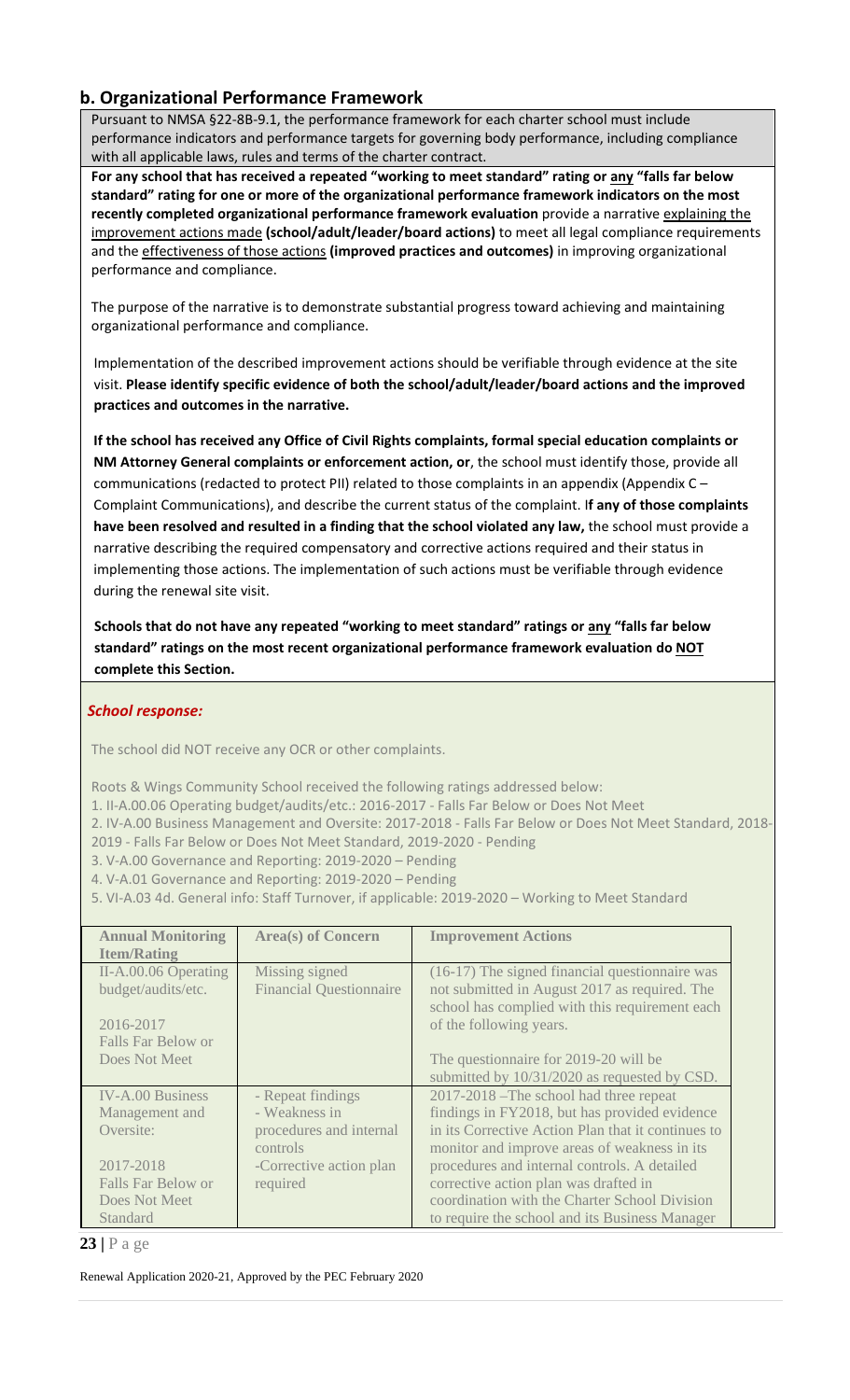| 2018-2019<br>Falls Far Below or<br>Does Not Meet<br>Standard               |                                                                                                                                                                              | to address areas of concern with deadlines to<br>implement new procedures and train staff.<br>2018-2019 - The school hired a new Level 2<br>Business Manager as of July 1, 2018. The new                                                                                                                                                                                                                                                                                                                                                                                                                                                                                                                                                                                                                                                                                   |
|----------------------------------------------------------------------------|------------------------------------------------------------------------------------------------------------------------------------------------------------------------------|----------------------------------------------------------------------------------------------------------------------------------------------------------------------------------------------------------------------------------------------------------------------------------------------------------------------------------------------------------------------------------------------------------------------------------------------------------------------------------------------------------------------------------------------------------------------------------------------------------------------------------------------------------------------------------------------------------------------------------------------------------------------------------------------------------------------------------------------------------------------------|
| 2019-2020<br><b>PENDING</b>                                                |                                                                                                                                                                              | Business Manager worked to establish internal<br>control procedures and to train staff on<br>procurement and deposits. Also, the prior year<br>audit findings were reviewed, and a Corrective<br>Action Plan was established and submitted to<br>PED for review. A filing system for all on-site<br>documents was established to support the<br>school in its ability to retain and provide<br>documentation to the auditors and to address<br>deficiencies identified in the FY2018 audit.<br>Also, the school was on monthly reporting as<br>of July 1, 2018, and within the first quarter was<br>able to meet all PED requirements to return to<br>quarterly cash reporting as of the second<br>quarter. The school also made improvements in<br>its annual audit by eliminating all Significant<br>Deficiency & Material Weakness audit findings<br>in the FY19 audit. |
| V-A.00 Governance<br>and Reporting:<br>2019-2020<br><b>PENDING</b>         | Governing Council<br>Bylaws were not posed<br>on the school website.<br><b>Meeting Minutes were</b><br>not current on the<br>website.                                        | The Governing Council Bylaws have been<br>posted on the website and correctly identified.<br>The school has improved the organization of its<br>website. Previously, there were three different<br>pages where one could find policies, GC<br>meeting agendas, and GC meeting minutes.<br>There is now one page for all of these, with the<br>most recent Governing Council<br>agendas/minutes at the top of the list.                                                                                                                                                                                                                                                                                                                                                                                                                                                     |
| V-A.01 Governance<br>and Reporting:<br>2019-2020<br><b>PENDING</b>         | At the time of the site<br>visit, the PED team did<br>not observe evidence of<br>a formal written head<br>administrator evaluation<br>for the prior academic<br>year (18-19) | The Governing Council performed a formal<br>written head administrator evaluation for the<br>school year 2018-2019, a copy of which has<br>been provided to PED.                                                                                                                                                                                                                                                                                                                                                                                                                                                                                                                                                                                                                                                                                                           |
| VI-A.03 4d. General<br>info: Staff Turnover,<br>if applicable<br>2019-2020 | The school had a staff<br>turnover of above 20%<br>for school year 18/19,<br>two years ago.                                                                                  | The school's turnover rate for teachers was 0%<br>in 2019-2020 and 0% in 2020-2021. The school<br>has met the 80% staff retention goal for all<br>years since this concern was identified.                                                                                                                                                                                                                                                                                                                                                                                                                                                                                                                                                                                                                                                                                 |
| <b>WORKING TO</b><br><b>MEET STANDARD</b>                                  |                                                                                                                                                                              | Please consider that in such a small school (5<br>FTE's) losing just one teacher puts us at the<br>threshold of the PEC's staff retention goal.                                                                                                                                                                                                                                                                                                                                                                                                                                                                                                                                                                                                                                                                                                                            |
|                                                                            |                                                                                                                                                                              |                                                                                                                                                                                                                                                                                                                                                                                                                                                                                                                                                                                                                                                                                                                                                                                                                                                                            |

# **24 |** P a ge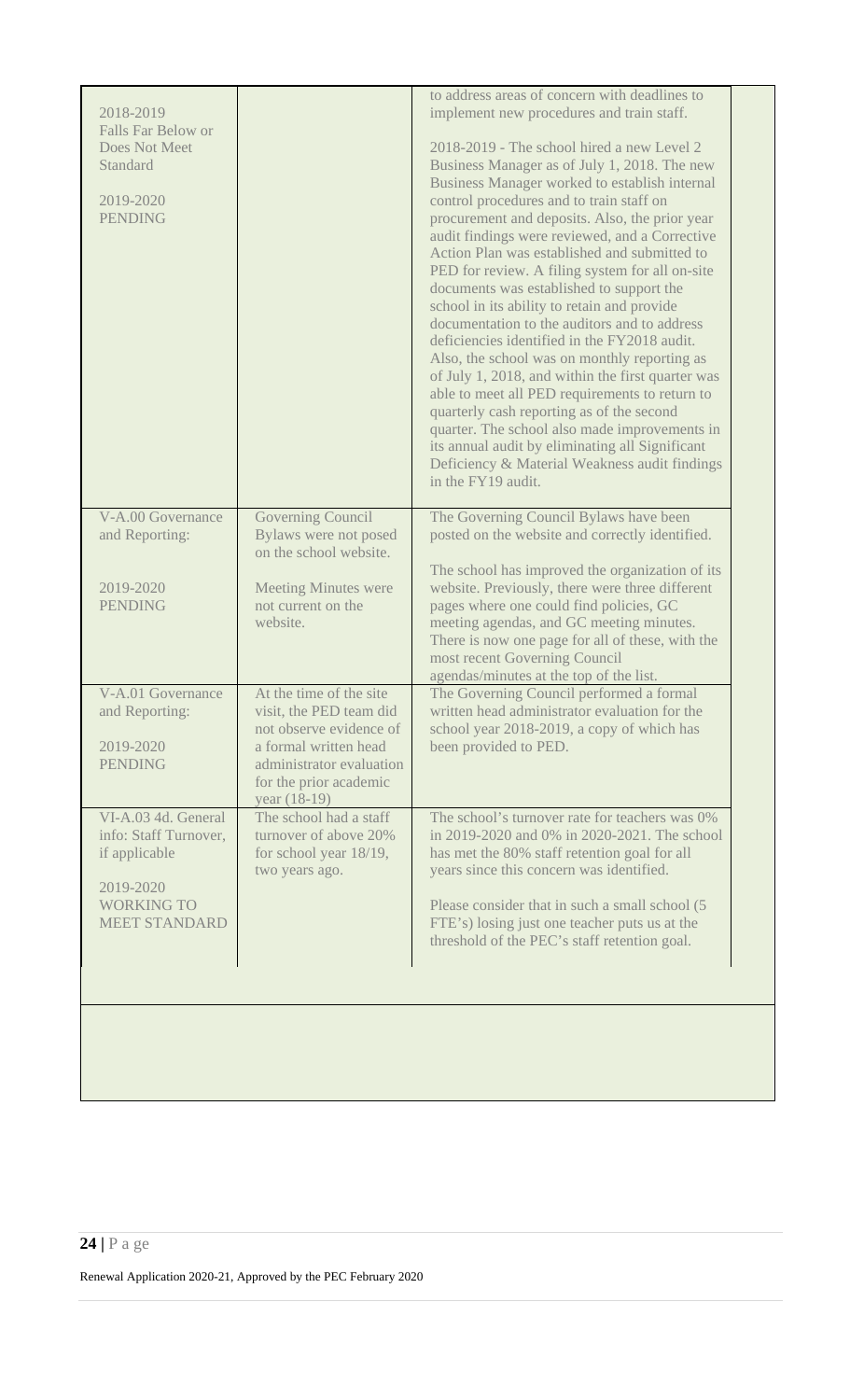## **c. Governance Responsibilities\***

Pursuant to 1978 NMSA §22-8B-4, each charter school must, at all times, have at least five members and no members may serve on any other charter school governing body. Further, the governing bodies must operate in accordance with their charter contract and bylaws. The PEC's performance contract requires that the PEC is notified of board vacancies within 30 days, and that vacancies arefilled within 45 days.

Additionally, pursuant to NMSA §22-8-12.3, Boards must maintain audit and finance committees that meet statutory requirements.

Further, pursuant to NMAC 6.80.5.8, and 6.80.5.9, each charter school governing body member must annually complete certain hours of approved training.

Finally, governing body members are held to the conflict of interest requirements laid out in NMSA §22-8B-5.2.

**Each school must identify how they have met governance responsibilities during the term of the contract.** Specifically, the school must identify:

- the membership of their boards, at all times, during the term of the contract (with roles and service terms for all members), this should also include membership of the requiredcommittees;
- any time when membership on the governing body fell below the requirements in their by-laws or the statutory minimum of 5 members;
- any time when the governing body did not maintain the required committee membership;
- the amount of time any vacancies were open;
- any board members that did not complete required training hours in any of the years of the contract term.

**If the school identified any governance requirements they were unable to meet**, the school must provide a narrative describing the improvement actions the school implemented to move toward full compliance with governance responsibilities.

The purpose of the narrative is to demonstrate substantial progress toward meeting all governance requirements.

The implementation of such actions must be verifiable through evidence during the renewal site visit.

#### *School response:*

The following table identifies RWCS Governing Council membership in all years of the contract term:

| School Year | Members - Designation | Committee<br>membership | Training completed |
|-------------|-----------------------|-------------------------|--------------------|
|-------------|-----------------------|-------------------------|--------------------|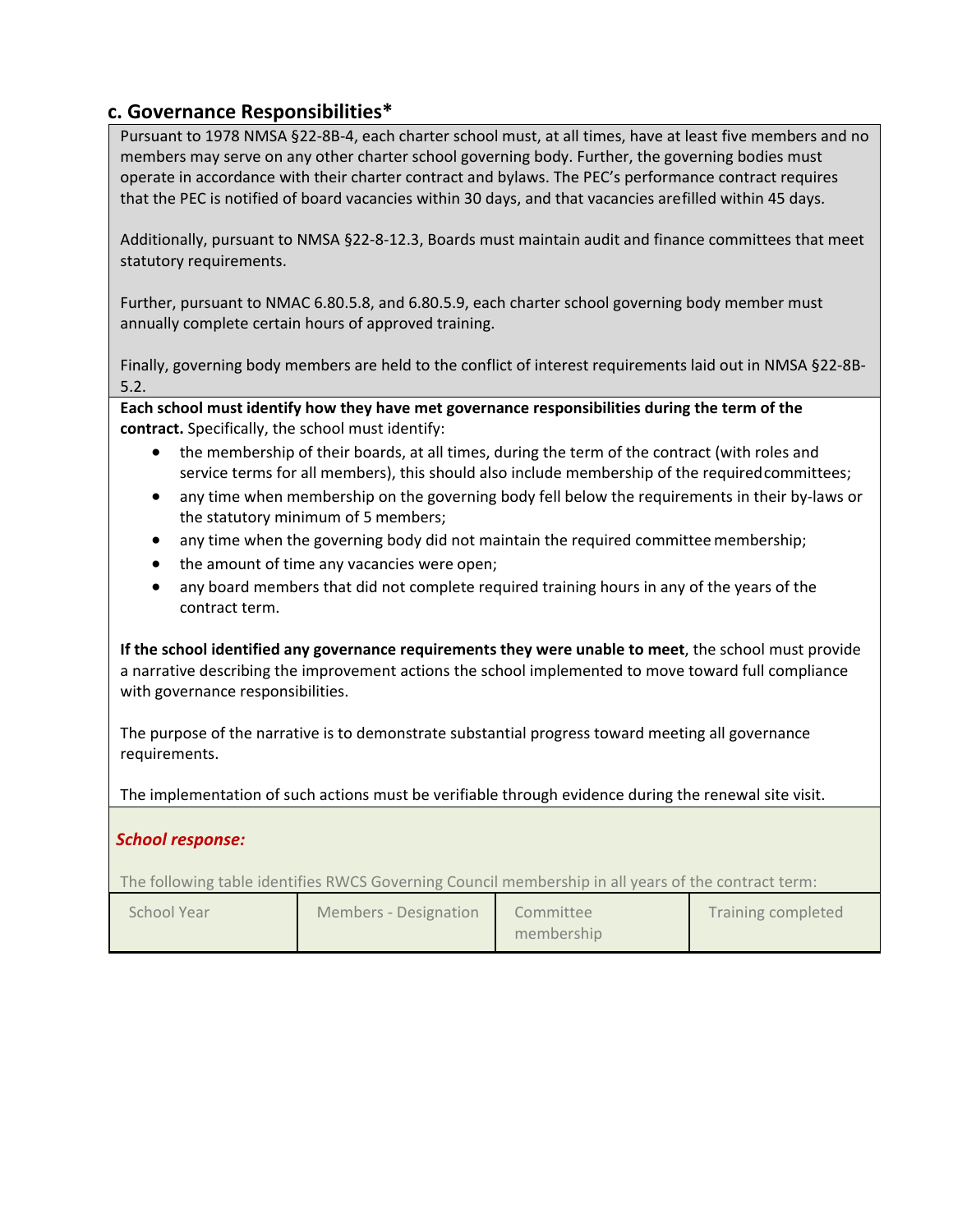| 2016-2017 | Michael Rael-<br>President<br>Stephen Abt - Member<br>Jules Epstein - VP<br>Stephanie Owens -<br>Secretary<br>Heidi Martinez -<br>Member | Finance/Audit<br>Finance/Audit | Yes<br>Yes<br>Yes<br>Yes<br>Yes             |
|-----------|------------------------------------------------------------------------------------------------------------------------------------------|--------------------------------|---------------------------------------------|
| 2017-2018 | Michael Rael-<br>President<br>Stephen Abt - VP<br>Stephanie Owens -<br>Secretary<br>Erica Lannon - Member<br>Robin Mayo - Member         | Finance/Audit<br>Finance/Audit | Yes<br>Yes<br>Yes<br>Yes<br>Yes             |
| 2018-2019 | Michael Rael-<br>President<br>Stephanie Owens -<br>Secretary<br>Erica Lannon - VP<br>Robin Mayo - Member<br>Jenny Lewis - Member         | Finance/Audit<br>Finance/Audit | <b>No</b><br><b>No</b><br>Yes<br>Yes<br>Yes |
| 2019-2020 | Erica Lannon-<br>President<br>Robin Mayo - Member<br>Jenny Lewis - Secretary<br>Aline Robertson - VP<br>Amelia Eshleman -<br>Member      | Finance/Audit<br>Finance/Audit | Yes<br>Yes<br>Yes<br>Yes<br>Yes             |